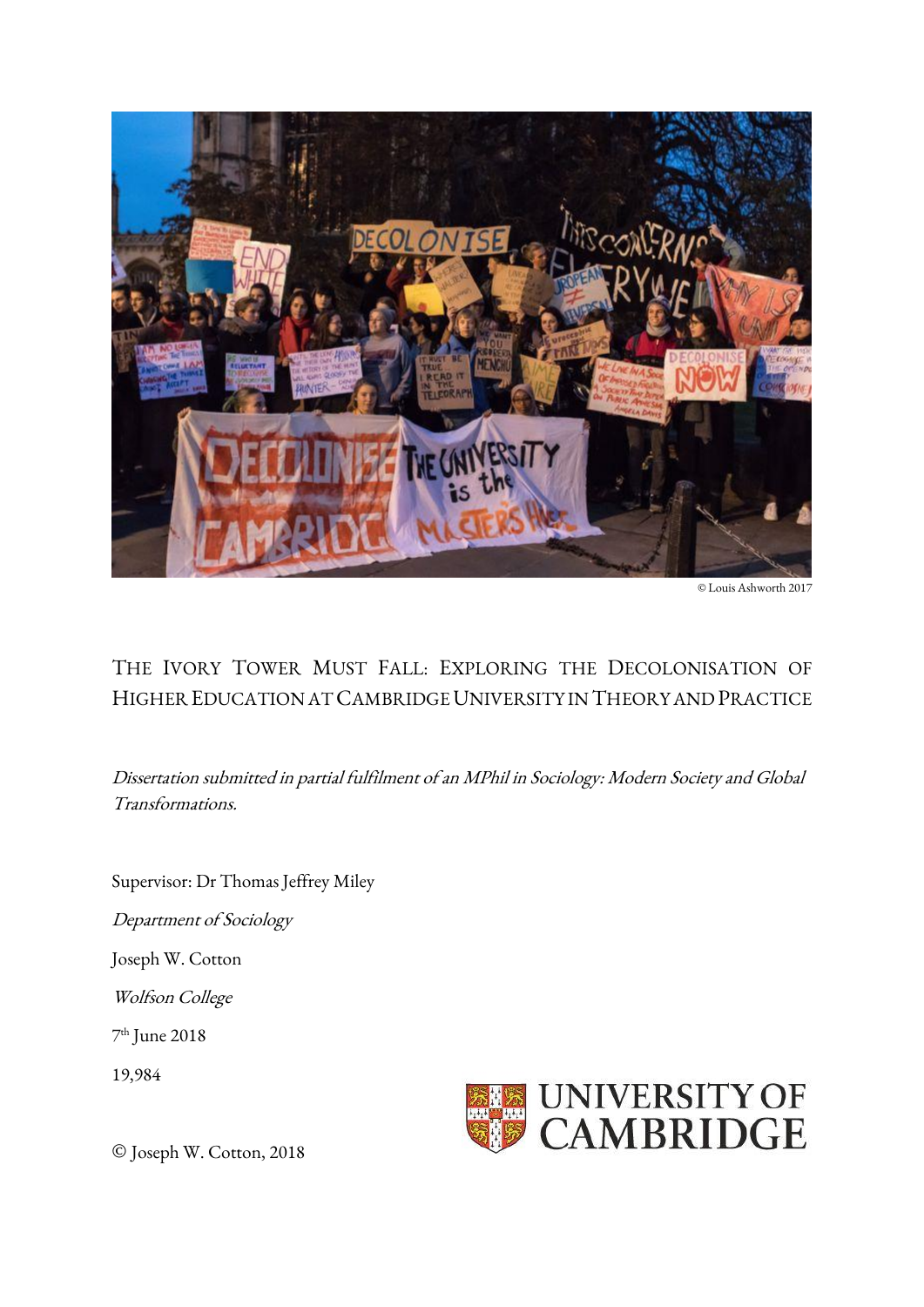how many times has this all been said before? (Lorde 1984, 117)

# Acknowledgements

I would like to thank my family, as always, for their love and support; my supervisor, for investing so heavily in expanding my thinking; and my interview participants, without whose determined efforts Cambridge would be both intellectually and ethically poorer.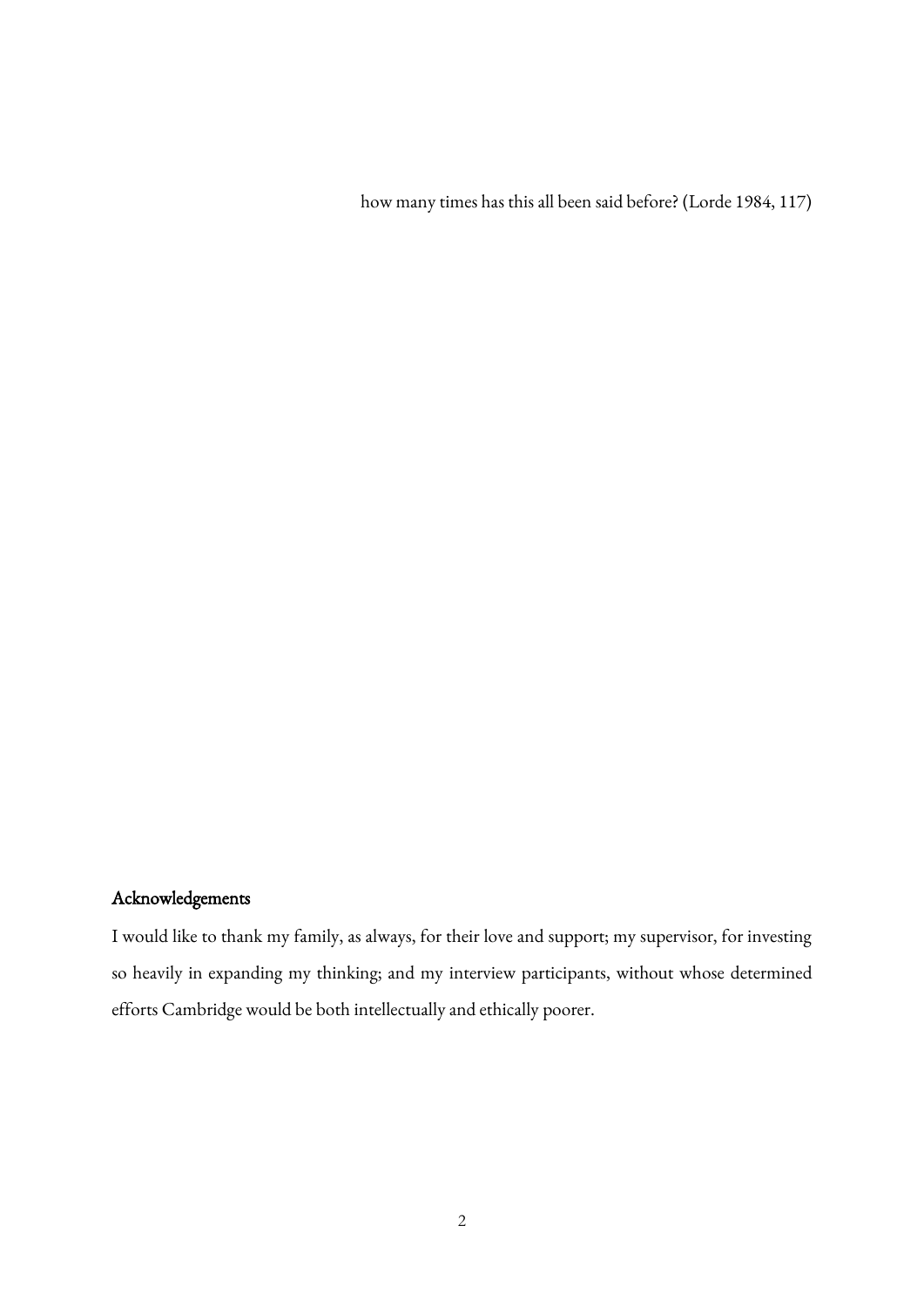## Abstract

What would it mean to decolonise the University of Cambridge, a centre of knowledge production with roots in both colonial and neo-colonial regimes? To approach such a broad question, I combine constructivist grounded theory with militant social activist research to explore the variety of meanings awarded to the movement by academics involved within it. Drawing on interviews across ten different departments, as well as insights from over 50 hours of active participant research, this project bridges discussions across the University of Cambridge and provides a comprehensive view of the present decolonisation movement. Broadly speaking, the movement calls for a rigorous, reflexive and historically-aware curriculum, at an equitable, just and genuinely inclusive university, which refuses to enact or support neo-colonial violence at home or abroad. But rather than just providing a summary, this project aims to stimulate the reflection and shared discussion that is needed for the movement to advance.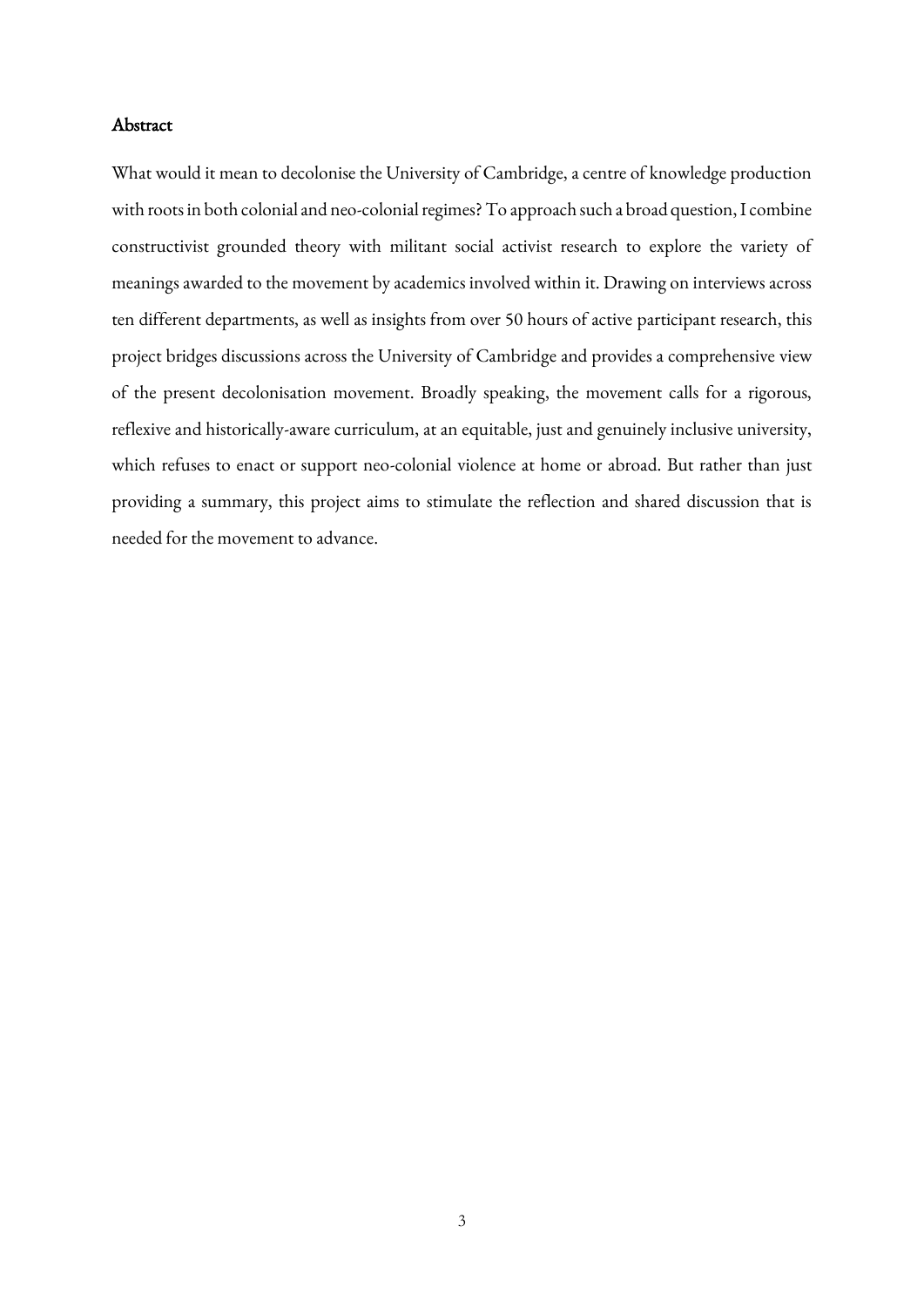# Table of Contents

| Chapter 1: Introducing Decolonisation at the University of Cambridge5 |  |
|-----------------------------------------------------------------------|--|
|                                                                       |  |
|                                                                       |  |
|                                                                       |  |
|                                                                       |  |
|                                                                       |  |
|                                                                       |  |
|                                                                       |  |
|                                                                       |  |
|                                                                       |  |
|                                                                       |  |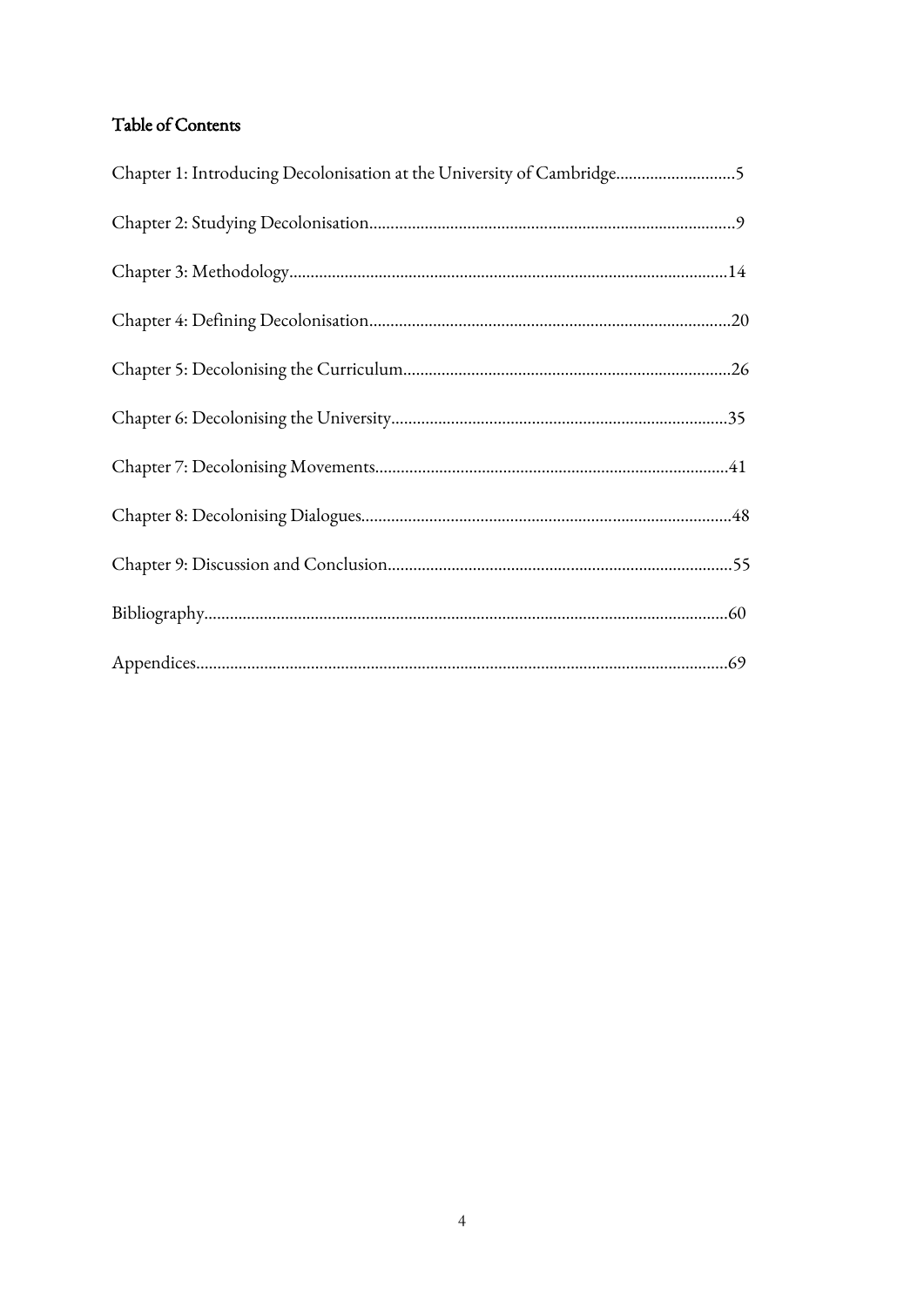#### Vignette 1: Senate House, University of Cambridge (31st October 2017, 5pm)

It's already dark by the time the speeches start – over 200 students are here and there's a real buzz – speakers are cheered before they even begin. The event was called by five different student groups as a public declaration of support for "the goal of decolonising the university", as well as in solidarity with the Students' Union's Women's Officer, Lola Olufemi, who was recently targeted in the Daily Telegraph for her involvement in attempts to 'decolonise' the English Faculty.<sup>1</sup> The student support is the strongest it's even been, certainly the loudest. Chants ring out across King's Parade: "Hey, ho, racist theory has got to go", "democratise, decolonise", and "power to the third world, no to colonialism". Across the front of the rally, a banner reads "the university is the master's house". Other students hold cardboard placards, adorned with quotes by Audre Lorde, Angela Davis, Chinua Achebe and Frantz Fanon. There are members of faculty here too, and some even deliver speeches. One speaker recognises all the work that has been done so far, and emphasises that decolonisation is "not an appeal to the special interests of minority groups" but rather a co-ordinated effort to oppose the "sanctioned ignorance" in education, academia and society. These voices do not die out in the night, they become a call to action, they galvanise a movement.

#### Chapter 1: Introducing Decolonisation at the University of Cambridge

 $\overline{\phantom{a}}$ 

The rally described above was not the start of decolonisation efforts at Cambridge, but rather it built upon the global wave that began with *Rhodes Must Fall* in 2015, of which Achille Mbembe told the University of Cape Town: "Today, the decolonising project is back on the agenda worldwide". In the wake of Rhodes Must Fall, the Cambridge University Students' Union's BME Campaign ran an event titled: "why is my curriculum white?", in partnership with key figures from the parallel movement at Oxford University and the National Union of Students (NUS). <sup>2</sup> Faculty involvement

<sup>&</sup>lt;sup>1</sup> A large photo of Olufemi was featured on the front page of *The Telegraph* (25<sup>th</sup> Oct 2017) under the misleading headline "Student forces Cambridge to drop white authors". In the days that followed, over 100 Cambridge academics signed a public statement denouncing the article as "deliberately misleading and racially inflammatory". Following this outcry (although not before Olufemi had become the target of extensive online abuse), The Telegraph published two separate corrections, the first identifying the inaccuracies in its reporting (specifically that: "neither they nor the open letter called for the University to replace white authors with black ones and there are no plans to do so"), and the second apologising to Olufemi directly.

<sup>&</sup>lt;sup>2</sup> Of course, liberation work existed before the 'decolonisation' label too, although one interview participant lamented: "there's no conversation about what decolonisation looked like in Cambridge before the wave came from Oxford"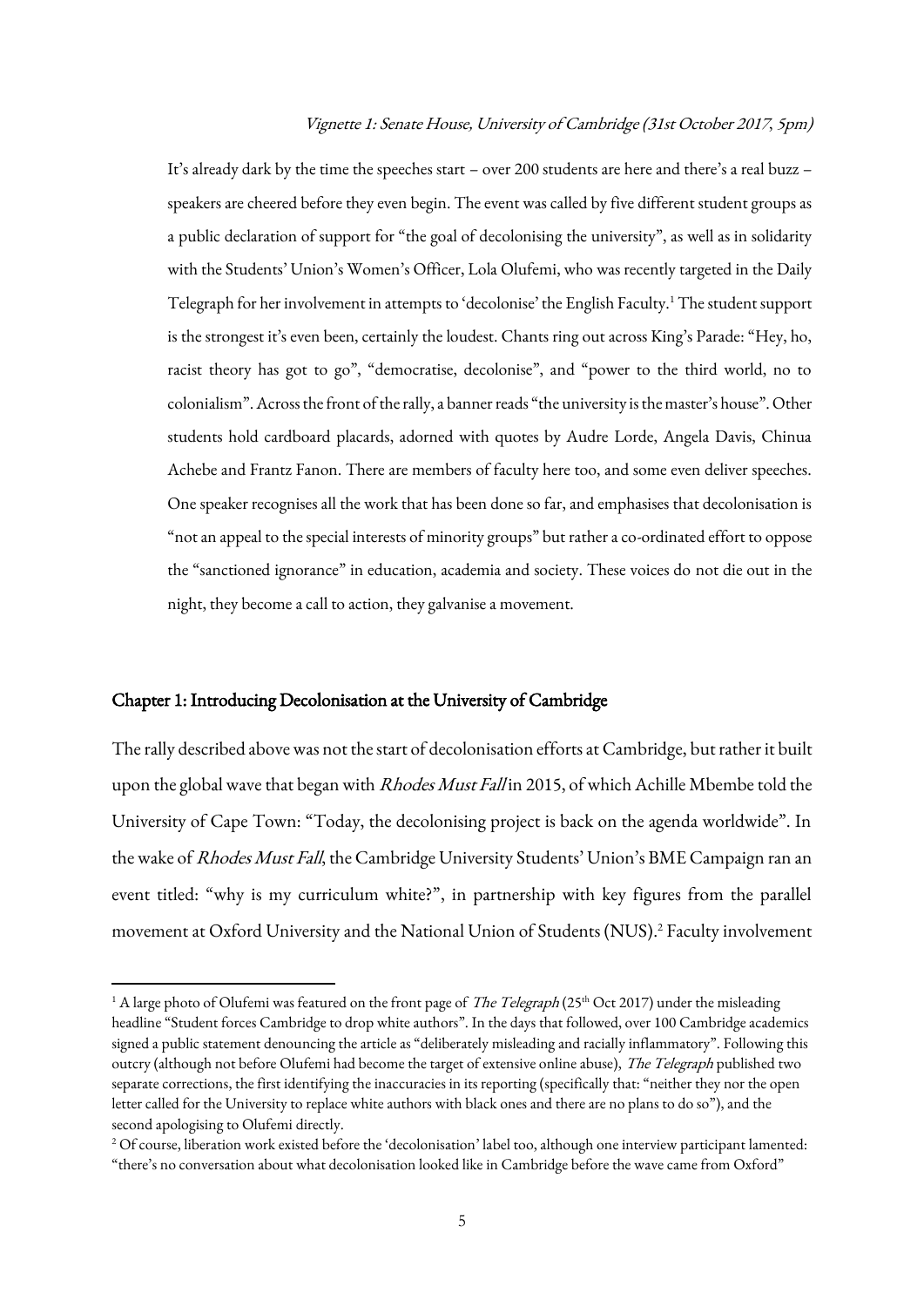gained pace in the following year, when four Cambridge lecturers established a CRASSH (2016) funded *Decolonising the Curriculum in Theory and Practice* research group that ran ten seminars on decolonisation in a range of different contexts. This seminar series was described by one interviewee as being "really successful, we couldn't have asked for more in terms of interest, getting students from all levels, undergraduate, through to MPhil and PhD and loads of Postdocs coming" (P8). Where the seminar series informed a core group of students and faculty members, it was the media coverage and fallout of the open letter to the English Faculty that led decolonisation to become a hot-button issue at Cambridge. <sup>3</sup> As of May 2018, decolonisation initiatives at Cambridge had spread to over a dozen different departments; including Anthropology, Archaeology, Classics, Education, English, Geography, History, History of Art, History and Philosophy of Science, Law, Medieval and Modern Languages, Music, Philosophy, Politics and International Studies, and Sociology. It is against this backdrop of a social movement building momentum that this research project is situated.

Evoking the recent decolonisation movement Rhodes Must Fall, the title of this paper (The Ivory Tower Must Fall) is intentionally provocative; capturing the sentiment that a truly 'decolonised' university would require a "fundamental overhaul of the whole epistemological model underlying the current educational system" (Letsekha 2013, 9). Whether or not this critique warrants a physical demolition job, the intended contribution of this paper is to render the 'ivory tower' a marked term, even a dirty word, by exposing the injustices of the neoliberal university (Oliveira Andreotti et al 2015), not least in perpetuating "white ignorance" (Mills 2007, 26), "epistemic violence" (Heleta 2016, 2), and bodies out of place (Puwar 2004). Drawing on intensive and investigative interviews with academics from ten different departments, this project bridges discussions across the University of Cambridge and provides a comprehensive view of the present decolonisation moment. I hope this project can be of practical use; helping to both reflect upon and advance the conversation regarding decolonisation, as well as aiding in the communication of aims to a wider audience. The audience that I have in mind throughout the paper is those outside of the decolonisation movement who may

 $\overline{\phantom{a}}$ 

<sup>(</sup>Wamai, P4). Equally, decolonisation has a long history before *Rhodes Must Fall*: "starting in African universities, since the 1960s with decolonisation from the British occupation" (Wamai, P4).

<sup>&</sup>lt;sup>3</sup> One interview participant reflected "that the Lola issue did radicalise a lot of people and provided the focus for a lot of these organisational efforts, and I don't think the student support would have been as strong without that galvanising thing" (P6).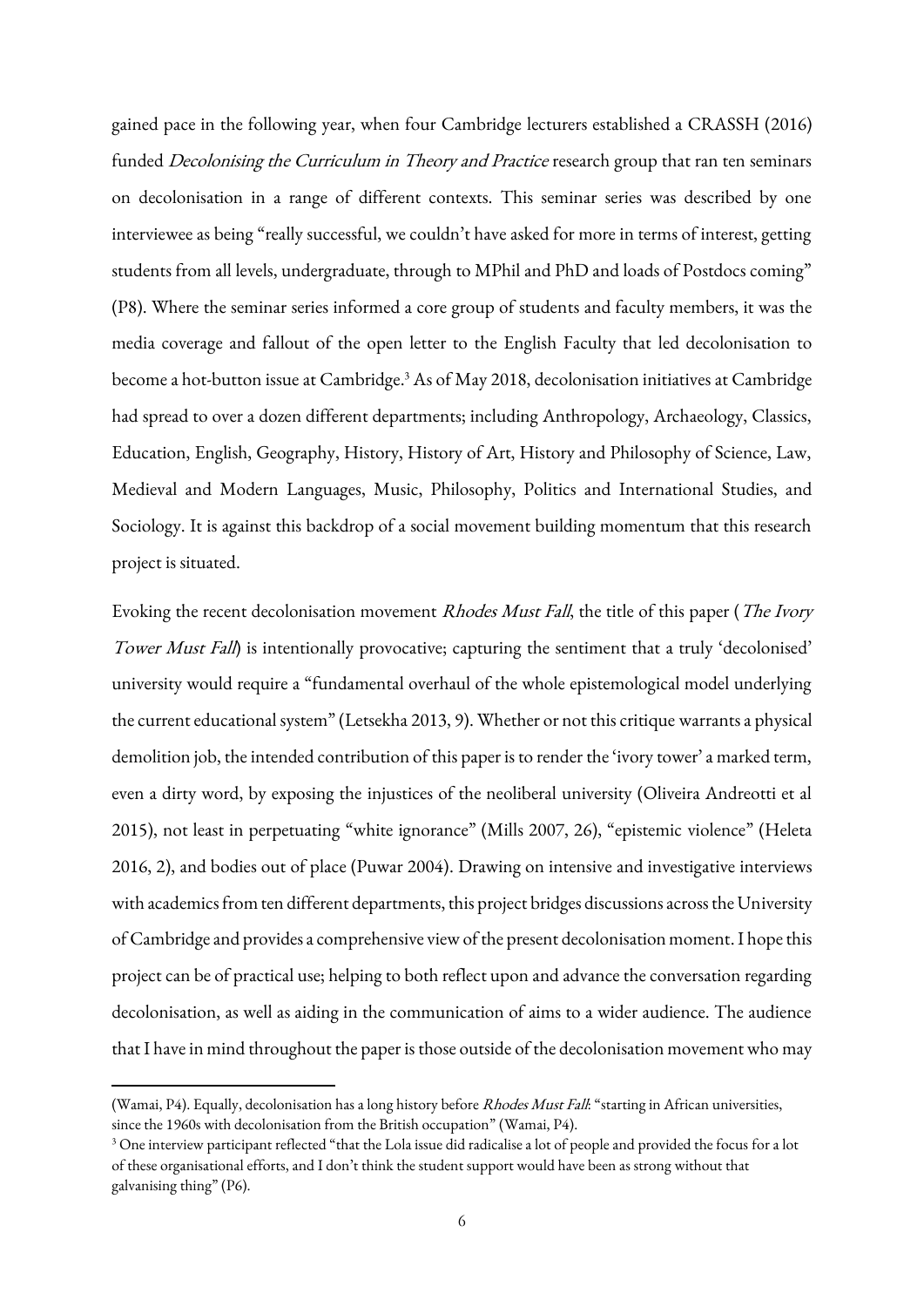be unaware or uninformed of the project's agenda and rationale. Drawing on my own positionality as white, male and middle-class; I hope that this piece might speak to those who may not otherwise think of decolonisation as a cause that affects them.

The research question: "What does decolonisation mean for Cambridge?" alludes both to how the term is understood by those involved in decolonising work, as well as the significance of the project for the university itself as an institution of higher education. This research question is an amalgamation of two further questions set out by the *Decolonising the Curriculum in Theory and* Practice research group, which asked: "What would it mean to decolonise the curriculum in Cambridge?" and "what place does decolonising the curriculum have in the broader demands for decolonising the university?" (CRASSH 2016). These questions are considered in turn across Chapters 5 and 6. In approaching these questions, I respond to Zondi's (2018, 18) call for "structured conversations within and across disciplines about the meanings and implications of the struggles for decolonised free education." I share the belief forwarded by Oliveira Andreotti et al (2015, 22) "that examining the complexities, tensions, and paradoxes that emerge in different decolonization efforts is vital pedagogical work". These conversations must be carefully managed so that Indigenous and 'subaltern' voices are not silenced or spoken over (Spivak 1988), but rather are positioned to lead and direct "corresponding effort and change in the imperial centre" (Takayama et al 2016, 19). This paper hopes to make a small contribution to that corresponding effort, from the imperial centre of the University of Cambridge, by investigating the meanings awarded to decolonisation by those academics most involved in the present movement.

A potential critique of this approach is forwarded by Tuck and Yang (2012, 35), who challenge questions like "what will decolonisation look like?" or "what will be the consequences of decolonisation for the settler?" as attempts to reconcile such movements with the status quo; diffusing any radical implications and ensuring 'settler norms' continue to dominate into the future. The authors present an "ethic of incommensurability", which asserts that such questions do not need to be answered, and rather decolonisation should be exclusively concerned with "Indigenousled demands for radical restructuring of land, resources and wealth globally" (Esson et al 2017, 385). Without dismissing this important challenge, I present the notion of decolonisation as it has been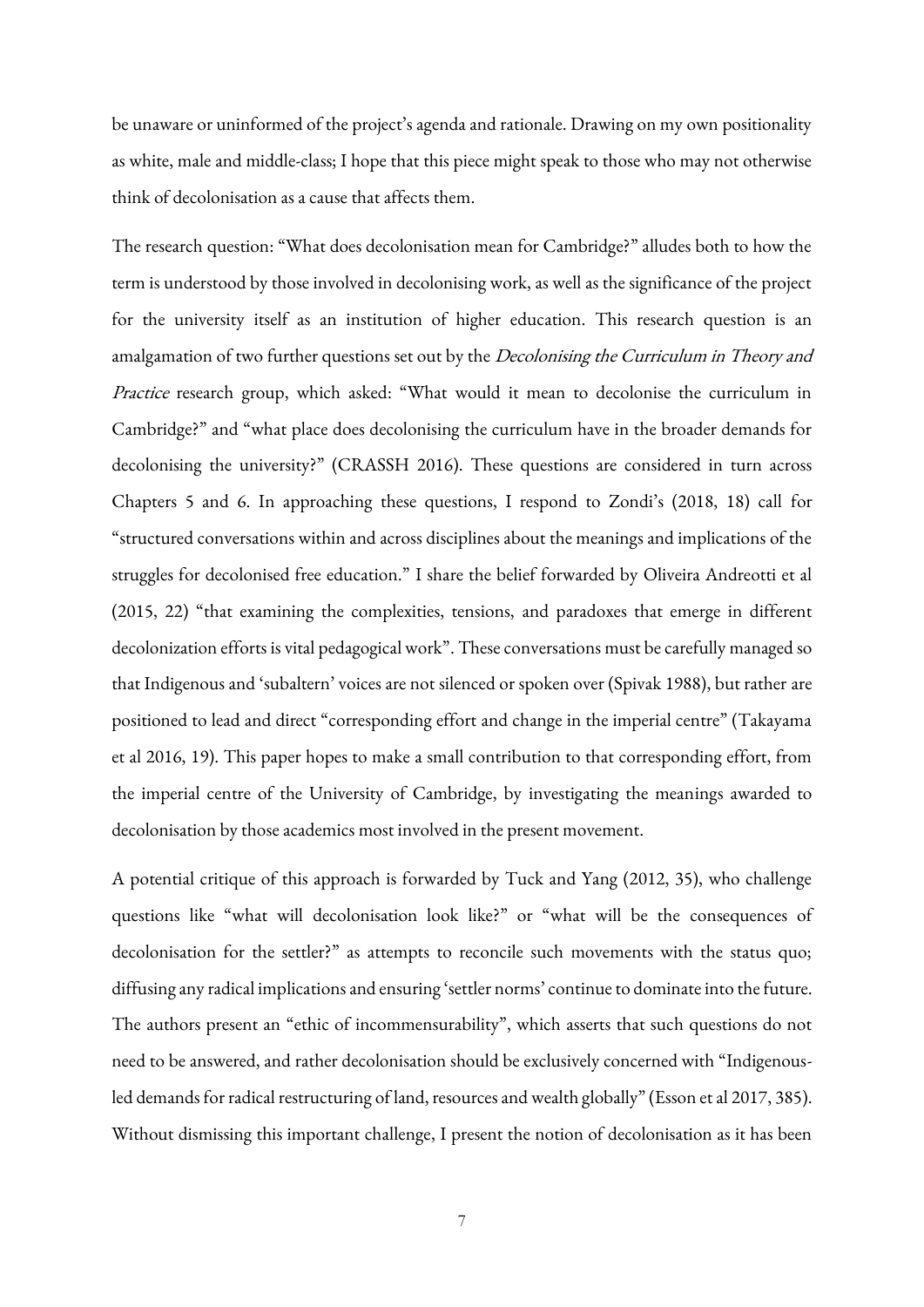used in the context of Cambridge, to enable reflection on the scope and barriers to the movement as well as the critique of co-option.

Broadly speaking, the decolonisation movement at the University of Cambridge is a call for a rigorous, reflexive and historically-aware curriculum, at an equitable, just and genuinely inclusive university, which refuses to enact or support neo-colonial violence at home or abroad. However, it should be noted from the outset that interview participants held different views on the scope of decolonisation work, with some preferring to focus exclusively on colonial legacies within the curriculum, whereas others supported broader theoretical and material critiques that greatly expanded the decolonisation agenda. Further consideration of the scope of decolonisation is considered in Chapter 4.

To begin this exploratory research project, I will first situate the study within the existing literature, and outline the theoretical approach taken towards the study of decolonisation in higher education (Chapter 2). I then provide an overview of the methods used in the study (Chapter 3), followed by a consideration of how best to define decolonisation in the Cambridge context (Chapter 4). As previously mentioned, Chapter 5 considers decolonisation in relation to the curriculum and processes of knowledge production, and Chapter 6 expands these critiques to address the university more broadly. In Chapter 7, I consider decolonisation as a social justice movement; followed by accounts of decolonisation as a shared project of 'learning and unlearning', advanced by crosshierarchical dialogue in Chapter 8. Finally, in Chapter 9, I reflect on the findings of this study in relation to central decolonisation works, as well as my position in the research process.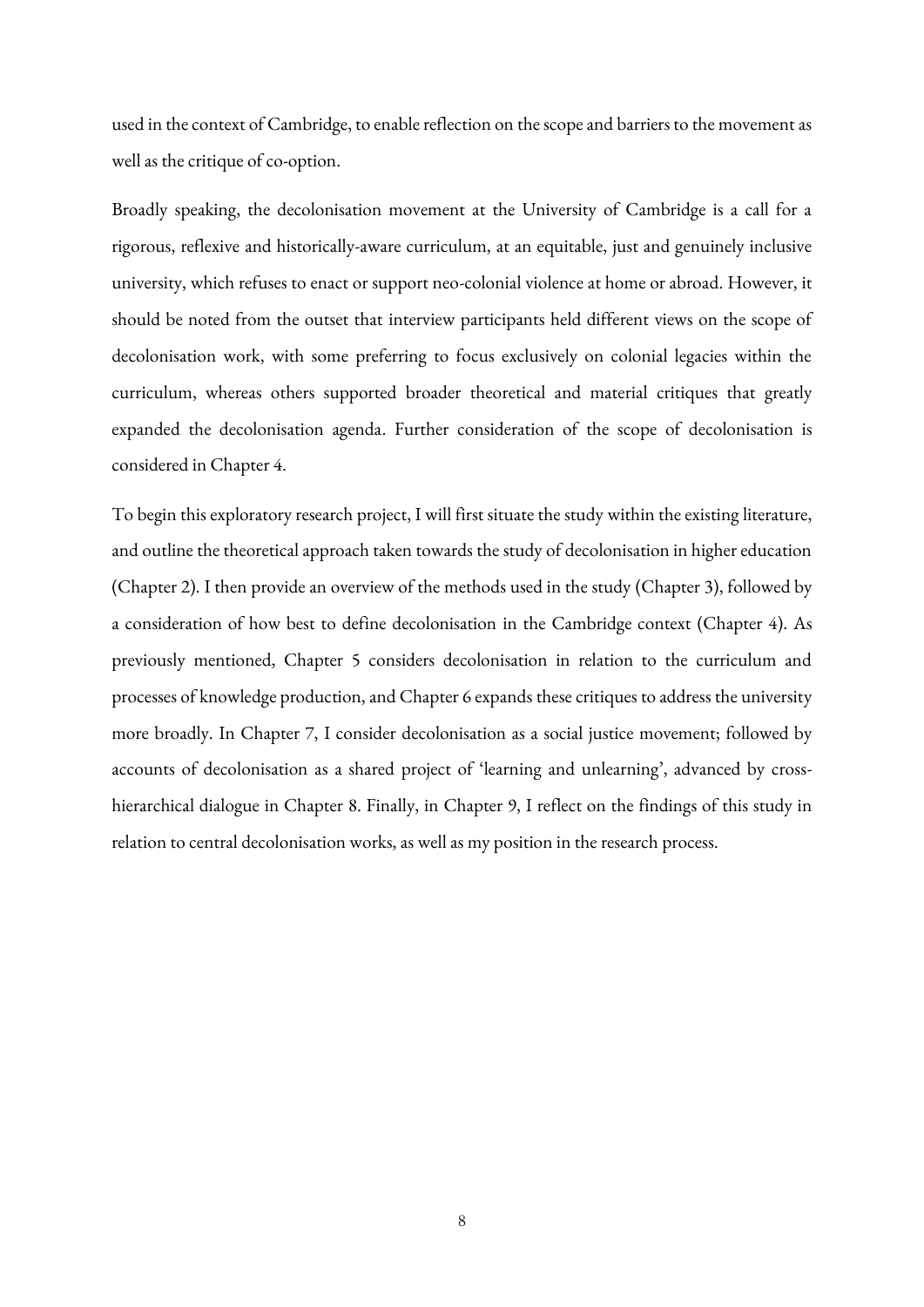Our work in this city of sculpted exclusion and erasure is meaningful only insofar as we remember that it is marginal. We target this university not because it is some 'global leader' of 'progressive change', but because of its historical complicity in colonial domination.

Safieh Kabir (2017) – Speech extract from the Decolonisation Rally, 31st October.

#### Chapter 2: Studying Decolonisation

**.** 

In the wake of empires that spanned the world, decolonisation is undoubtably a global concern. Colonial atrocities are all too often framed as things of the past; despite the fact that the legacies of violence and exploitation remain with us today, as do the neo-colonial practices of many contemporary states, corporations and universities. 'Decolonisation' is aimed at overcoming these legacies and practices, yet studying such a vast and varied project is difficult, as Fanon (1963, 36) explains:

Decolonization, as we know, is a historical process: that is to say it cannot be understood, it cannot become intelligible nor clear to itself except in the exact measure that we can discern the movements which give it historical form and content (Fanon 1963, 36).

Amongst many other crucial contributions, Frantz Fanon argues that decolonisation cannot be understood without taking colonial histories into account.<sup>4</sup> However, these histories are routinely ignored in Britain: recent poll data show that a majority of Britons look favourably on the British empire (YOUGOV 2014; 2016), despite the fact that millions were starved, killed, enslaved, brutalised, violated or detained by the regime (Marshall 2001). Awareness of these histories is not a partisan political project but rather a starting point in addressing historical injustices whose legacies shape the world order and continue to be keenly felt to this day (Wallerstein 2004). That the white British population can afford to ignore these histories is an illustration of their many privileges, not least the privilege of obliviousness (Ferber 2007, 266). It also links to Angela Davis' (2011) assessment that: "We live in a society of an imposed forgetfulness, a society that depends on public amnesia". The recent Windrush scandal provides a keen example of this 'imposed forgetfulness', in

<sup>4</sup> Fanon (1963) is also describes decolonisation as a necessarily violent process of revolutionary armed struggle, a point which is returned to in Chapter 9.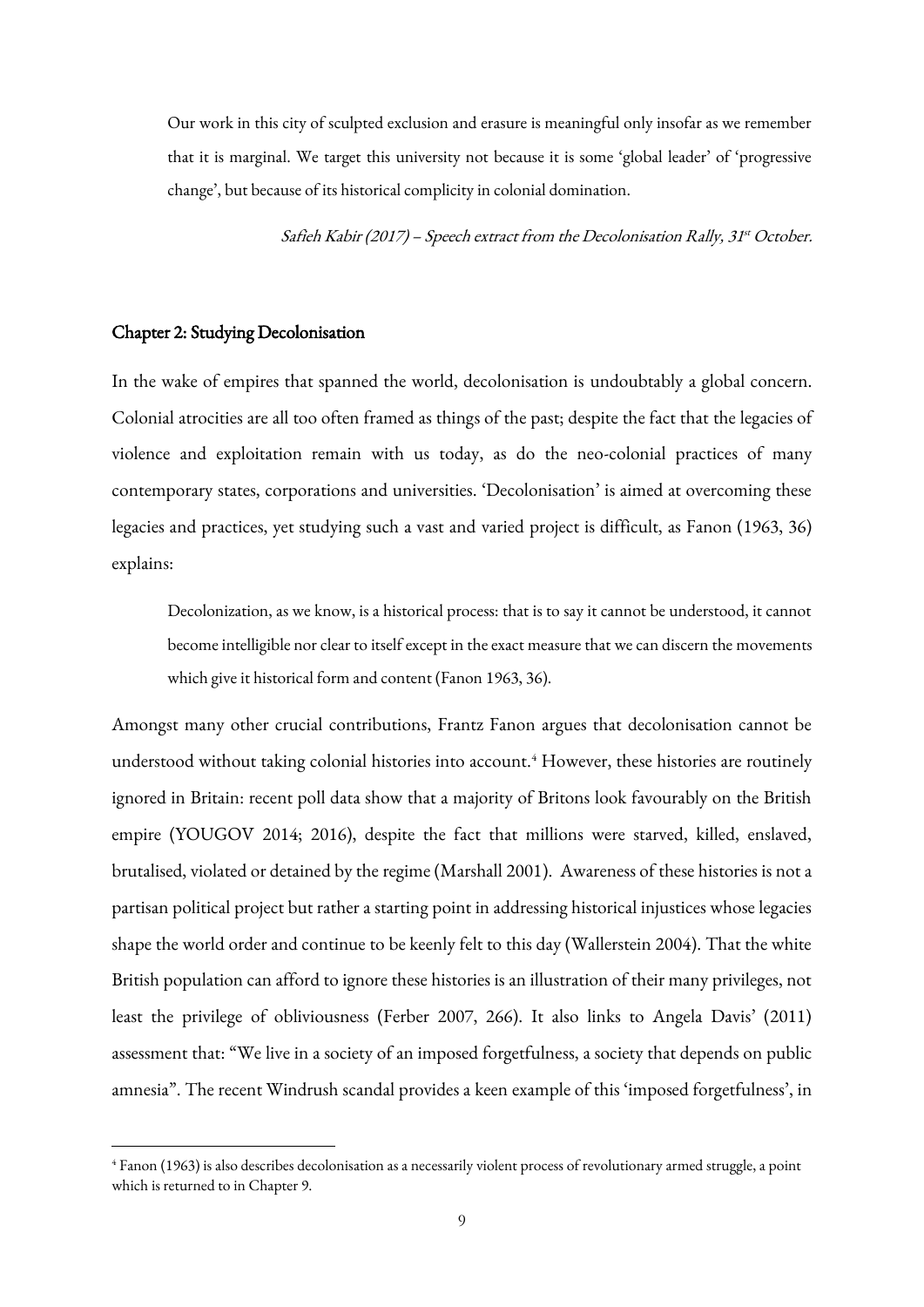which a generation of commonwealth citizens were written out of British history through the destruction of their landing cards and subsequent threat of deportation (despite the fact they had indefinitely leave to remain under the 1971 Immigration Act). This 'imposed forgetfulness' is also enforced in narratives that emphasise Britain's role in ending the slave trade over its near-300-year involvement (Cameron 2007). Asking what we forget, or what "we learn not to notice" is a feminist question, and an important one, given "so much is reproduced by not being noticed: by receding into the background" (Ahmed 2017, 32; 40). This study is an exercise in noticing what recedes into the background in the university setting, in accordance with what Maclure (2003, 179) calls "deconstructive educational research", which is "a project of resistance to the institutional forgetting that takes place when matters attain the status of common sense". This resistance comes in the form of a "critical consciousness", which Freire (1970, 16) describes as necessary to combat the colonial "culture of silence"; a silence which affects some bodies more than others (Spivak 1988).

There are many examples of deconstructive educational research that present visions for the decolonisation of the university; through searching for non-European paradigms (Alvares and Faruqi 2012), dismantling "epistemic violence" (Heleta 2016), promoting "cognitive justice" (de Sousa Santos 2018), and recognising intersectionalities of race and gender (Mirza 2015). As we will return to at the end of this chapter, my research is most similar to Mirza's (2015) in studying the process of decolonisation as it takes place in an institution of higher education.

In relation to Chapter 5 and the decolonisation of knowledge production, the wider literature employs decolonisation in relation to research methodologies (Smith 2012), pedagogies (Wane et al 2004), epistemologies (Sousa Santos 2018) and the curriculum (Joseph 2008; Stein 2016), as well as in specific disciplines; such as English (Chaka et al 2017), Sociology (Alatas and Sinha 2017; Bhambra 2014; Go 2017), Geography (Baldwin 2017; Radcliffe 2017; Roy 2016), Education (Takayama et al 2016; 2017) and International Relations (Zondi 2018), amongst many others. In relation to Chapter 6 and decolonising university spaces, the literature on the unequal experiences and opportunities of black and minority academics is informative (Bhopal 2016; Gabriel and Tate 2017; Mirza 2015). BME academics are rendered "invisible and hypervisible" (Lander and Santoro 2017, 1008), out of place as "space invaders" (Puwar 2004), less able to 'pass' without "white sanction" (Miller 2016), and hence more likely to take "academic flight" (Bhopal et al 2016). This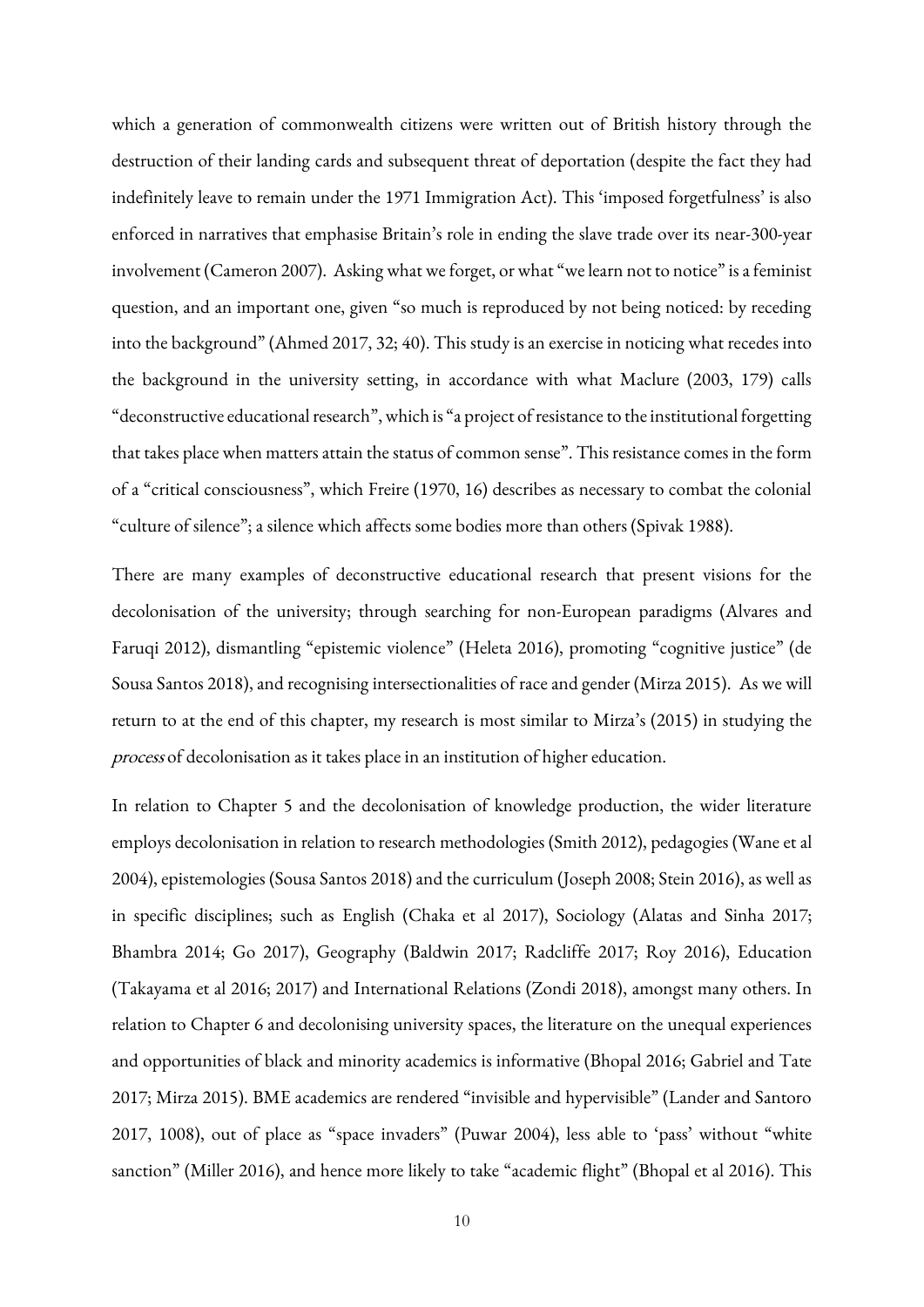also manifests in the research process (Rollock 2013), and in diversity work within the academy (Ahmed 2007; 2012). For the most part, these findings are presented as unsurprising given the "institutional racism" within the higher education sector (Bouattia 2015; Bhopal 2018; Pilkington 2013). In this system, Bain (2018, 6) reports that "black students and teachers experience systematic disadvantages compared to their white counterparts on top of the threat or presence of racist namecalling or assault". These disadvantages are comprehensively listed in a pair of reports by the Runneymede Trust (2015a; 2015b): The School Report: Race Education and Inequality in Contemporary Britain and Aiming Higher: Race, Inequality and Diversity in the Academy.

In terms of theoretical approach, this paper builds on Broadfoot and Munshi's (2007, 256) use of the "ivory tower" as a symbol within postcolonial critique. The ivory tower is effective in considering the decolonisation of the university as an institution because it is a picture in the public imaginary, which (like empire) is romanticised and mythologised, and all too often allowed to recede into the background. By bringing the ivory tower into the foreground, we make it a site of critique, and show its many flaws in sharper focus. Critical theories (such as feminism, postcolonial theory and critical race theory) are erected like scaffolding up the sides of the ivory tower, and provide the necessary frameworks to bring different features and processes of the tower into view. For example, the feminist scaffold helps us see the phallic design of the tower, its patriarchal structure with many glass ceilings, as well as the sexism, misogyny and fragile masculinity within. The postcolonial scaffold reveals the foundations of the tower in empire, and that the ivory façade is marked by violence, considering how the ivory was obtained. The Critical Race scaffold identifies the ways in which spaces within the tower are regulated and policed by whiteness. Furthermore, the various theoretical scaffolds are connected by intersectional crossbeams, which allow us to bring methodological tools from different scaffolds to bear upon any aspect of the ivory tower. Using the gendered lens from the critical race scaffold shows how the experiences of men and women of colour in the academy diverge in gendered ways. The class scaffold shows how international diversity can still permit elite nationalism, and how significant regional disparities are entrenched in the admissions process. Just as the theoretical scaffolds provide us access and perspective, different methodologies give us the specific tools required for the work of deconstruction.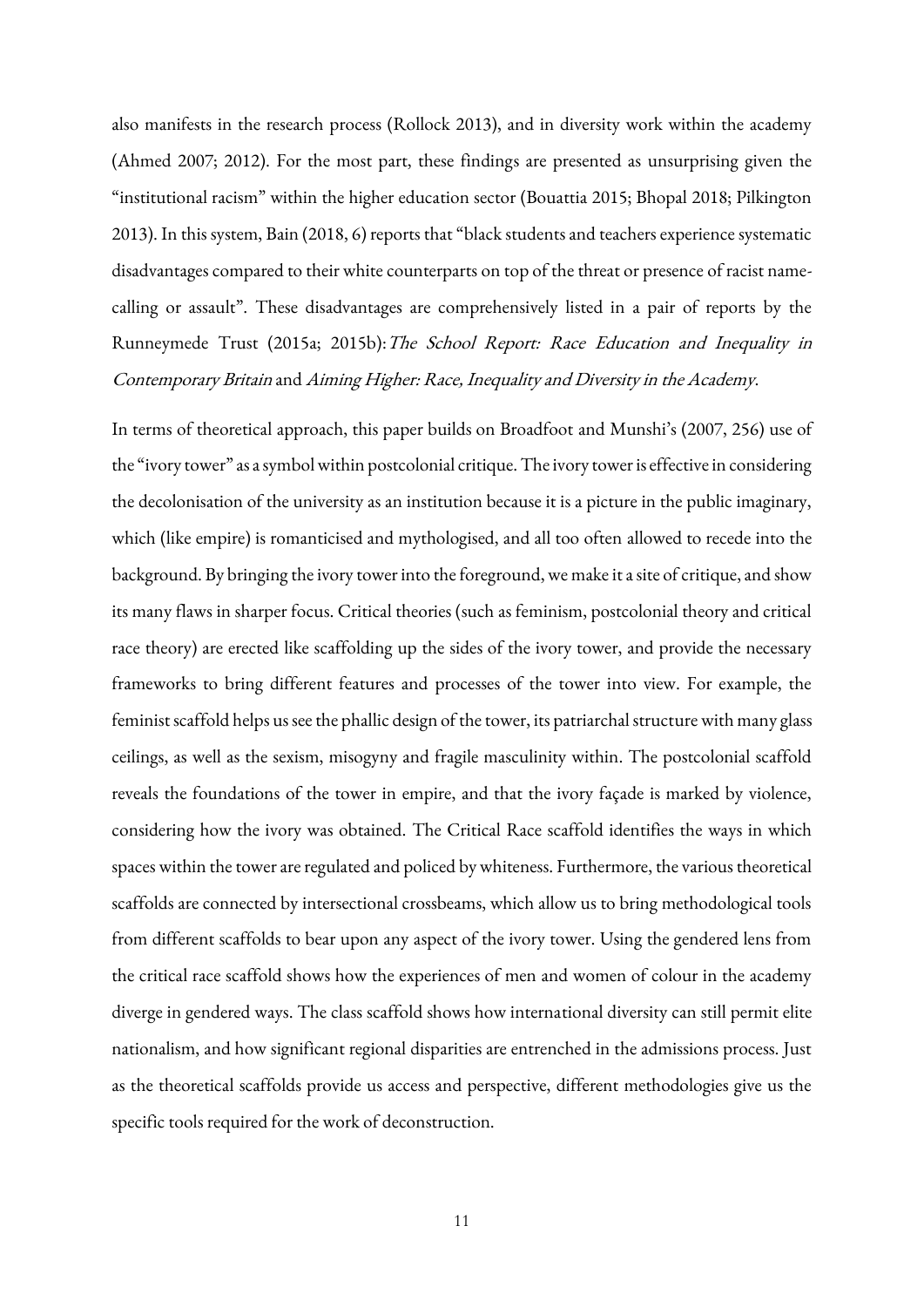Let us begin on the standpoint feminist scaffold, guided by Mirza's (2015) consideration of how decolonisation efforts in institutions of higher education intersect with race, gender and class. Her work focusses attention upon the central role of women of colour as the driving force behind the decolonisation movement, and illustrates how "their political actions reflect sophisticated analyses of power" (Hill Collins, in Bassel and Emejulu 2017, xi). In her study, Mirza (2015, 9) identifies ways in which "black and ethnicized women engage in embodied work to decolonize higher education". The phrase 'embodied work' illustrates that this is a *lived* struggle, which is corroborated by one of the interview participants in this study, Dr Njoki Wamai,<sup>5</sup> who stated: "our lives are decolonising, you know?" (P4). The significance of this utterance should not be overlooked. First, it is a wakeup call to any researcher, that decolonisation is not a "pet academic project" to be theorised and intellectualised, but an "urgent" lived struggle for recognition and even survival (P4). Second, it indicates the necessity of using a standpoint feminist framework, which provides an opportunity to "turn an oppressive feature of the group's conditions into a source of critical insight about how the dominant society thinks and is structured" (Harding 2004, 7).

The source of this knowledge in lived experience means that it exacts an emotional and physical cost, and should therefore be treated respectfully. This practice is in line with Critical Race Theory's primary emphasis on "the recognition of the experiential knowledge of people of colour" (Walker 2005, 132). In this effort, careful reflexive attention is required to avoid reproducing colonial relations, which can easily occur given that: "Research is one of the ways in which the underlying code of imperialism and colonialism is both regulated and realised" (Smith 2012, 8). This danger means decolonisation research can easily become counterproductive, and so authors must be: "highly reflexive about the contradictions and limitations of their decolonial projects" (Takayama et al 2017, 18). In the methods section that follows (Chapter 3), we turn to the question of how to conduct a study of decolonisation by tapping into grounded knowledge, close to the lived experience, rather than abstract theorising from on high. This involves coming down from the ivory tower to learn about the situation on the ground, as it is experienced by those bodies who are most vulnerable and marginalised. Further effort to constructively position and direct this research can be

**.** 

<sup>&</sup>lt;sup>5</sup> Dr Wamai requested not to be anonymised in this research, which is discussed in the Research Ethics section of the next chapter (p16).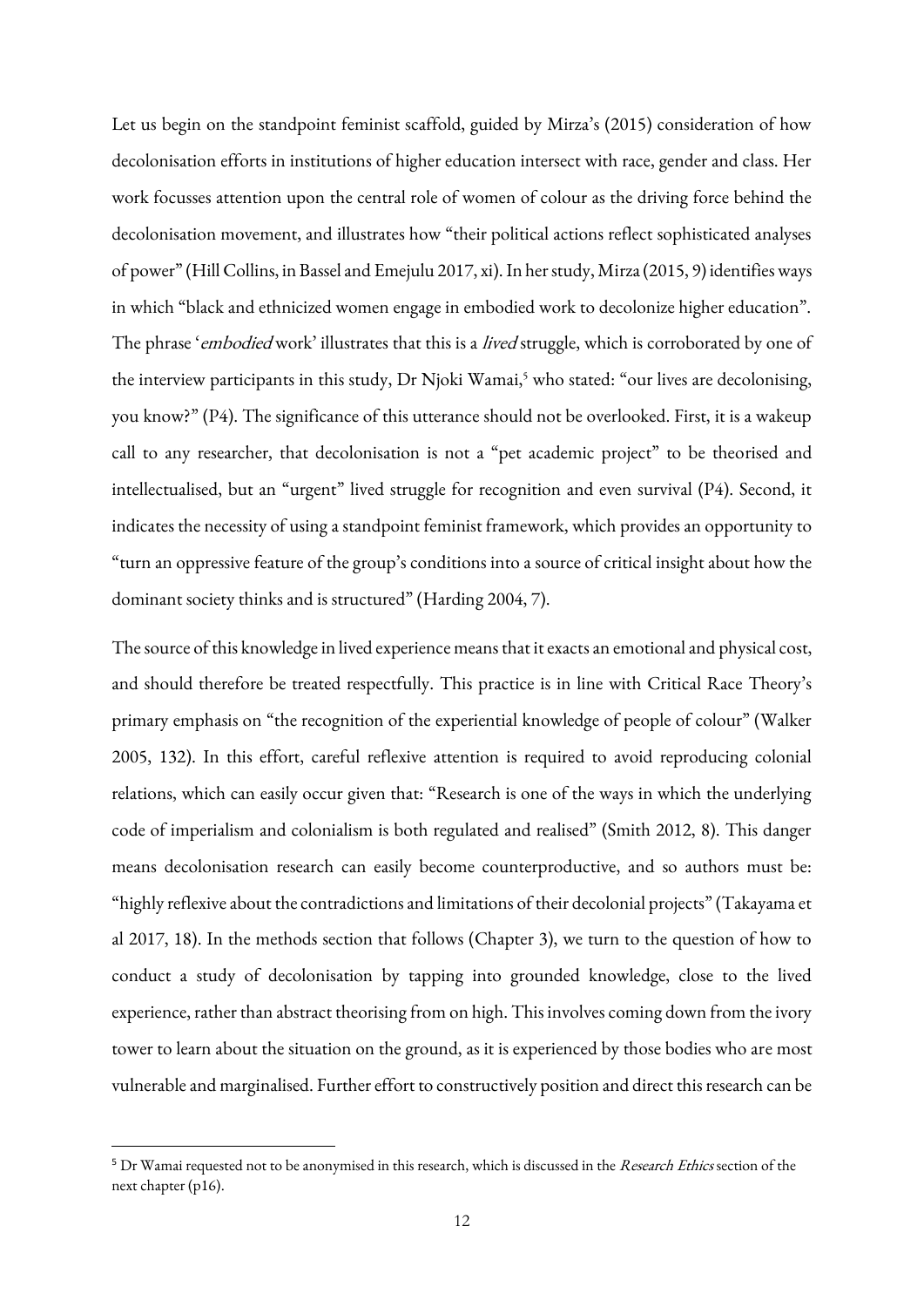found in Chapter 4, which considers how decolonisation might be defined at the University of Cambridge.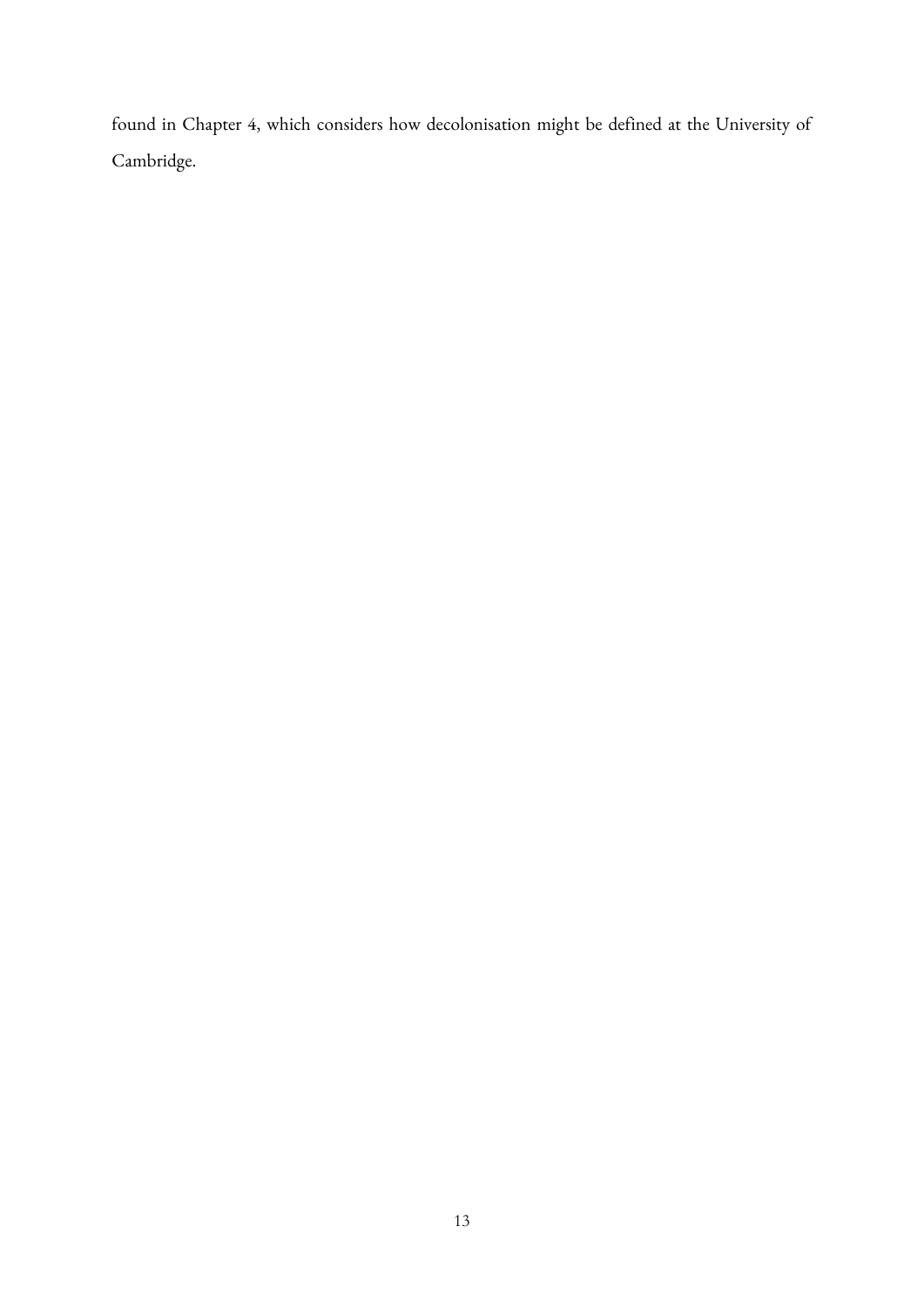#### Chapter 3: Decolonising Methodologies

The methodological approach taken in this dissertation is deeply inspired by Du Bois and Wright's (2002, 5) vision for a "Humanistic Sociology", which is designed in the service of humanity, and asks: "what understandings will ultimately make this world a better place for all people to live in?" Grounding Sociology in human need follows in the original traditions of the discipline, which was dedicated to "social amelioration", rather than the more recent obsession with value neutrality (Du Bois and Wright 2002, 7). In fact, standpoint feminism criticises value neutrality as a political position in itself (Harding 2004), and many of the first sociologists argued that the sociologist should instead "take the side of the underdog" (Becker 1966, 242). Since decolonisation is a project of social amelioration, and the marginalised academic is the underdog in the Cambridge context, the humanistic sociological frame is highly appropriate for this study.

Given the focus on understandings of social amelioration, I believe that an interactionist approach is the most epistemologically appropriate, arguing as it does that our understandings of the social world are created and contested through interactions with others (Blumer 1986; Williams 2008). I opted for Denzin's (2001) Interpretive Interactionism over the more widely known symbolic variant, given that it makes specific provisions to combine feminist and critical race theories with participatory action research, which informs the construction of my approach. Building on this epistemological foundation, my methods of data collection were inspired by constructivist grounded theory, which aims first for "intimate familiarity" with the setting through active participation, before honing understandings through interviewing members of the setting (Charmaz 2014, 78). This method is described as being "particularly useful in social justice research projects that address pressing social issues" (Charmaz 2014, 115), given that it provides a detailed insider's perspective on both the problems and solutions as they are identified by those affected.

However, simply documenting different understandings for a better world is not sufficient: rather what is needed is to work towards a "shared agreement" (Du Boisand Wright 2002, 5). I believe that this shared agreement can only arise from democratic dialogue, and to that end, I hope to present the main areas of discussion within the present decolonising movement at the University of Cambridge; to give those already involved the chance to reflect, and those just joining a primer for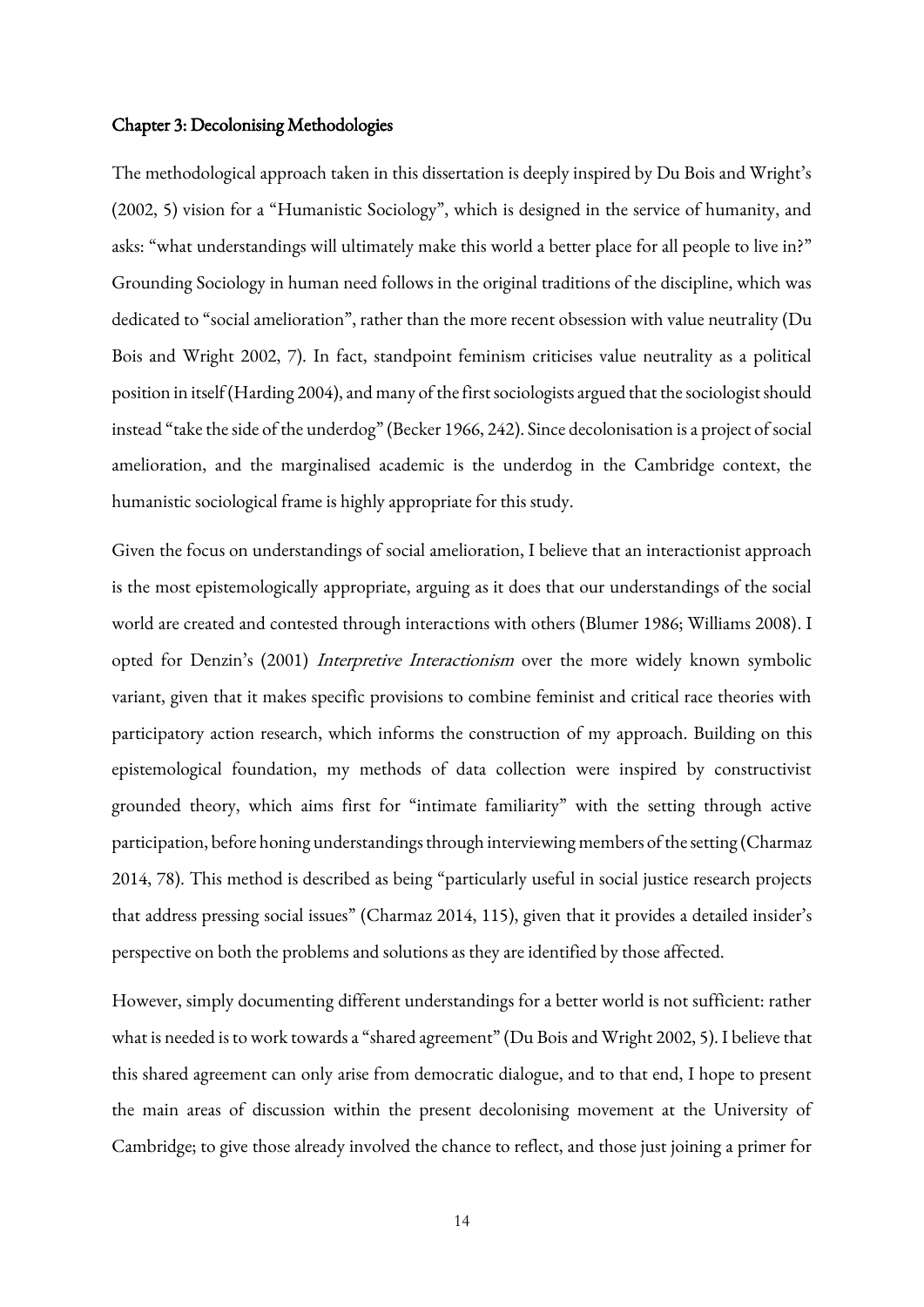these conversations. Just as humanistic sociology is *for* society (Du Bois and Wright 2005), this work of militant sociology is for the decolonisation movement.

## Militant Research

My approach to combining activism with research was informed by the notion of "militant research" (Elnaiem 2017; Halvorsen 2015, 469), which is designed to facilitate a "process of internal reflection from within particular struggles that seek to map out and discuss underlying antagonisms". I found this focus highly appropriate in light of the contested understandings of decolonisation at Cambridge University. My involvement with the movement began in October 2017 with the Decolonisation Rally (Vignette 1) and ran through to May 2018. During this time, I joined the Decolonise Sociology working group; student organising groups Cambridge Defend Education and Cambridge Zero Carbon, and collaborated with the Cambridge University Students' Union BME Campaign. Notable events I attended in this period included decolonisation assemblies run by departments, including: Sociology (31<sup>st</sup> Oct), English (1<sup>st</sup> Nov) and History (28<sup>th</sup> Nov); as well as meetings run by students, including by the BME Campaign (16<sup>th</sup> Nov), Cambridge Defend Education (29<sup>th</sup> Jan) and the Critical Theory and Practice group (29<sup>th</sup> Jan). I also attended several working group sessions: with Sociology (10<sup>th</sup> Nov, 18<sup>th</sup> Jan, 26<sup>th</sup> Jan, 27<sup>th</sup> April, 11<sup>th</sup> May, 24<sup>th</sup> May, 7 th June), Politics (12th Feb), History and Philosophy of Science (12th March), Medieval and Modern Languages ( $25<sup>th</sup>$  April) and Social Anthropology ( $3<sup>rd</sup>$  May). I further joined several lectures and educational events including a decolonisation 'teach-out' (5<sup>th</sup> March), a 'teach-in' (26<sup>th</sup> March), and a Decolonise Sociology training workshop pilot ( $14<sup>th</sup>$  Feb); as well as rallies for decolonisation ( $31<sup>st</sup>$ Oct), divestment (23<sup>rd</sup> April) and demilitarisation (30<sup>th</sup> May). These meetings, seminars and assemblies, in addition to many more informal gatherings and conversations, amounted to over 50 hours of active involvement in the movement, which informed my own understanding of decolonisation at Cambridge, and by extension, the questions asked in the interviews. Data collection in the active participant phase involved taking field notes, which were later explored in "narrative form" as memos, in accordance with grounded theory analysis (Charmaz 2014, 171). The memos that related to emergent conceptual categories were reformulated as vignettes and inserted into the dissertation to help contextualise the analysis and add immersive snapshots of relevant experiences, which Ellis et al (2011) argue can further discussion and facilitate consciousness raising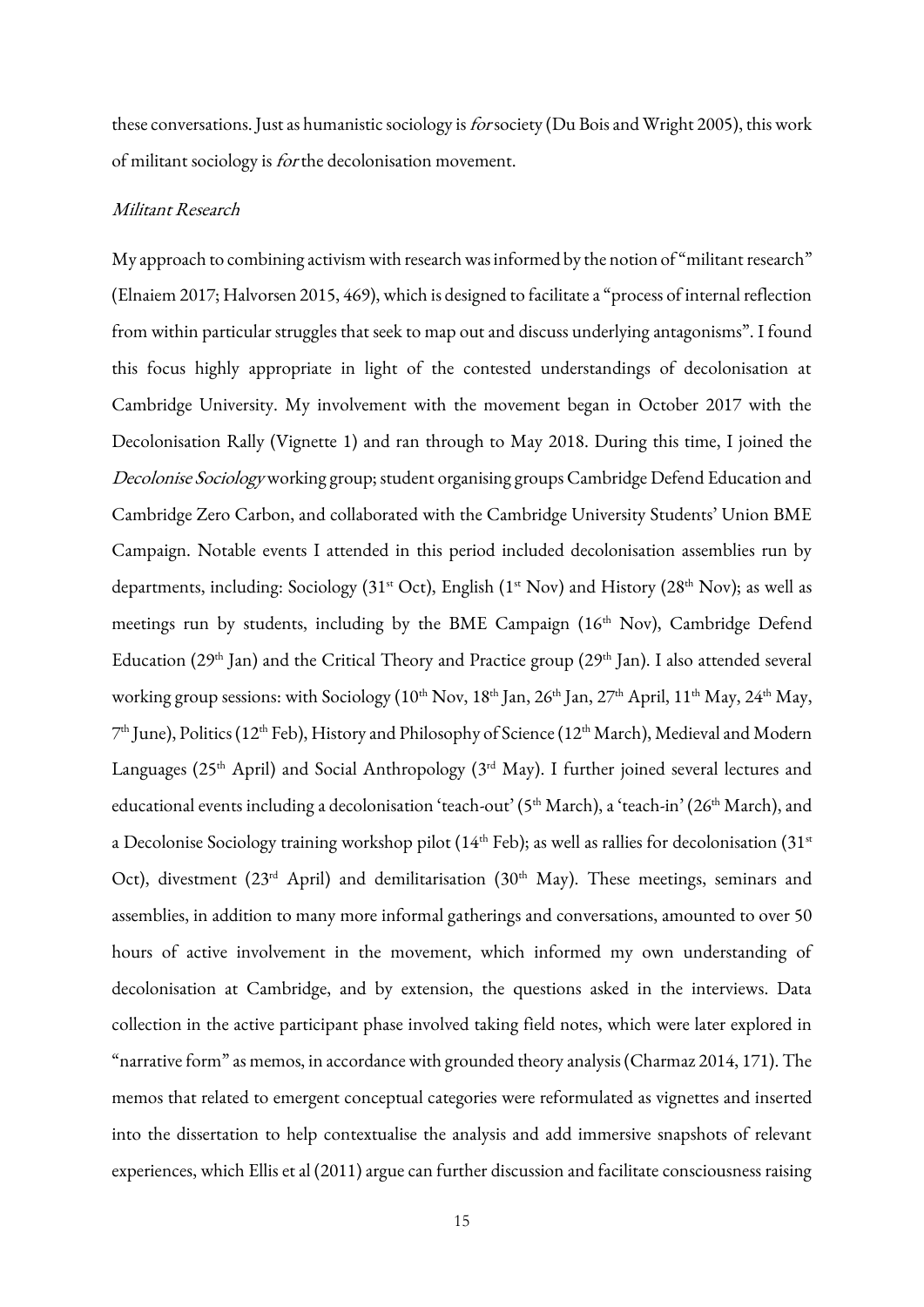in the readership. Permission was sought wherever the vignettes identified individuals before inclusion in the final version.

#### Interviews

The interviews were conducted in two rounds between 27<sup>th</sup> Feb and 27<sup>th</sup> April 2018. The sample consisted of ten academics from across ten different departments the University of Cambridge, primarily from the Arts, Humanities, and Social Sciences. These academics were selected on the basis of their involvement in decolonisation initiatives at the university, and held a range of positions, the most common of which was a lectureship. The majority of the sample identified as women of colour.<sup>6</sup> The first round of interviews (n=6) followed an 'intensive' interview style, in which participants were presented with open questions and encouraged to talk at length. Over the course of these interviews, which lasted approximately 50 minutes, I asked an average of eight open questions. In the second round I asked more direct, targeted questions, in accordance with the 'investigative' interview style, which is more interactional and allows both the researcher and the participant to explore ideas and themes through two-sided conversation (Charmaz 2014, 58). Being more focussed these interviews lasted around 30 minutes with an average of 16 questions per interview. Both styles emphasise respect for the participant; validating their humanity and perspective, and providing "affirmation and understanding" (Charmaz 2014, 70). I considered this to be crucial given the topic of this study and the fact that the participant's involvement could be emotionally taxing and even risky in discussing intra-and inter-department relations.

## Research Ethics

**.** 

This research project adhered to the standard ethical concerns of informed consent and data protection (Lee-Treweek and Linkogle, 2000: 17), although I deviated slightly from the norm of anonymity due to the fact that one respondent explicitly requested to be named in the study. Dr Njoki Wamai (P4) made the important point that anonymity can be a form of erasure, silencing black and brown voices and denying them proper recognition for their work. I agreed that foregrounding and centring these voices should be the foundation of any decolonial work in the

<sup>6</sup> Since a more detailed breakdown of the sample could compromise participants' anonymity, I chose to I use the broader term 'of colour', despite the fact this obscures differences in ethnicity and experience.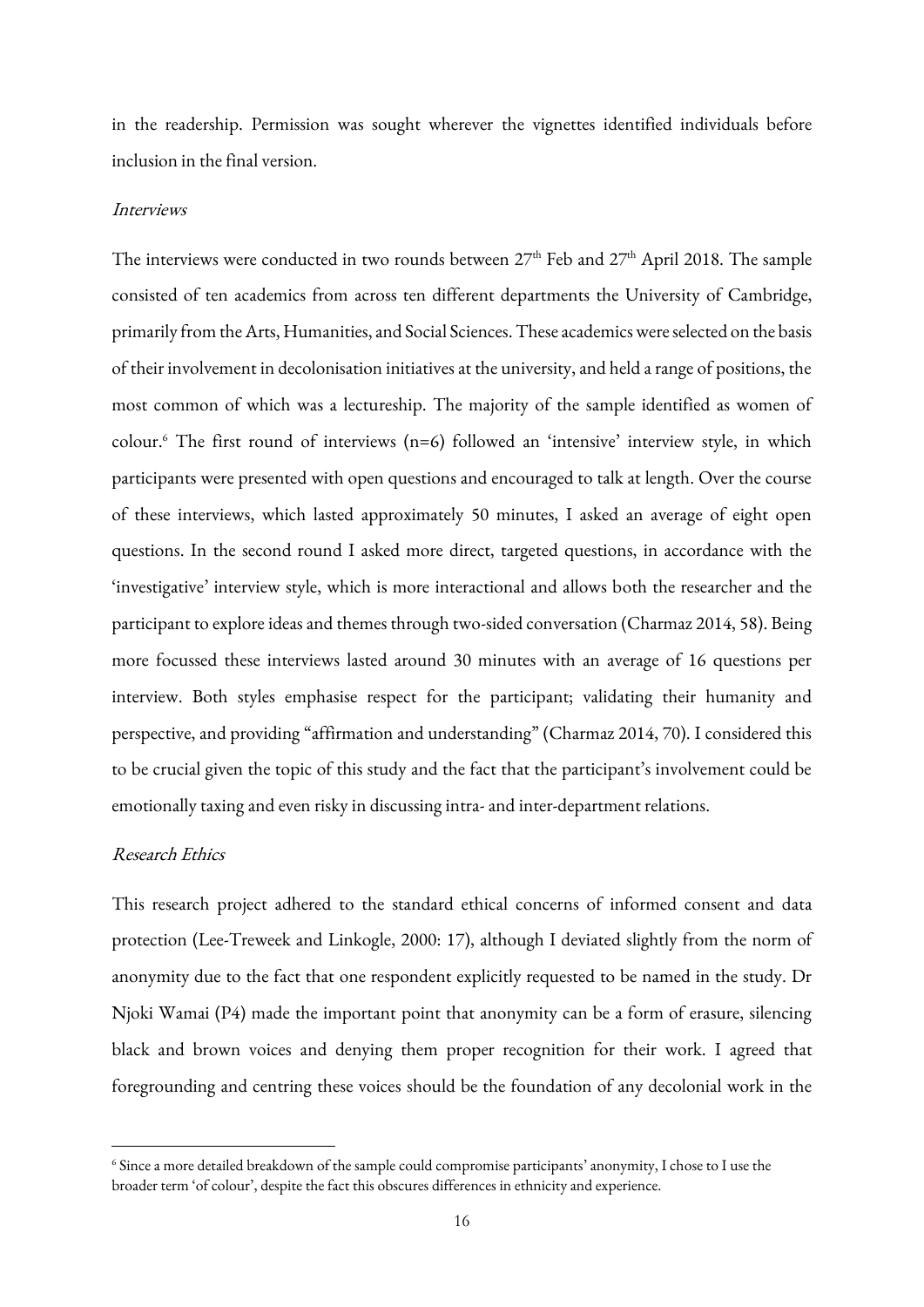academy. At the same time, other participants required anonymity as a condition for their participation, in part due to fears of repercussions, even for their job security. Hence Dr Wamai's contributions (P4) are identified by name, whilst the other responses (P1-10) remain anonymous to protect the identities of those respondents in positions of greater vulnerability.

My approach followed the maxim that: "Conducting research that is ethical is, above all else, being honest in the negotiation of relations between the researcher and the researched" (Honan et al 2013, 396). In particular, specific attention was required to negotiate power relations and positionality in the interview setting. I was fortunate in that being a student whilst my participants were teachers somewhat disrupted the "interactional power differences" in the interview setting; as well as permitting leadership "by members of the studied group" as respondents retained their positions of academic and institutional authority (Charmaz 2014, 78). The reduction in authority of the interviewer was an advantage in this project as it placed me in the position of the "interested learner", looking to understand a topic that the participant had the experience and expertise to illuminate (Charmaz 2014, 73). Of course, this relation also came with disadvantages, as participants may have chosen to withhold information they would not otherwise have done if the researcher was a peer with similar experiences of working in academia, for personal or professional reasons.

More significant than our positions within the institution were our positionalities, as "differences between interviewer and research respondent in race, class, gender, age and ideologies may affect what happens during the interview" (Charmaz 2014, 77). Bhopal (2016, 52) notes that in her interviews relating to the experiences of BME academics in Higher Education, her positionality as a BME academic enabled participants to speak more openly about their ordeals. As I often did not share identity characteristics with my respondents, I tried earnestly to show my dedication and trustworthiness in conversation with the participant before the interview began. In these conversations I would reflect on decolonisation events at which we had both been in attendance, recognise their work and emphasise ideological similarities, and invite participants to ask questions of me and my research, which most did. One interview participant, Dr Njoki Wamai, implored that:

P: People need to ask questions, and in some cases, for respondents to decide for themselves, actually no, I'm not going to give you anything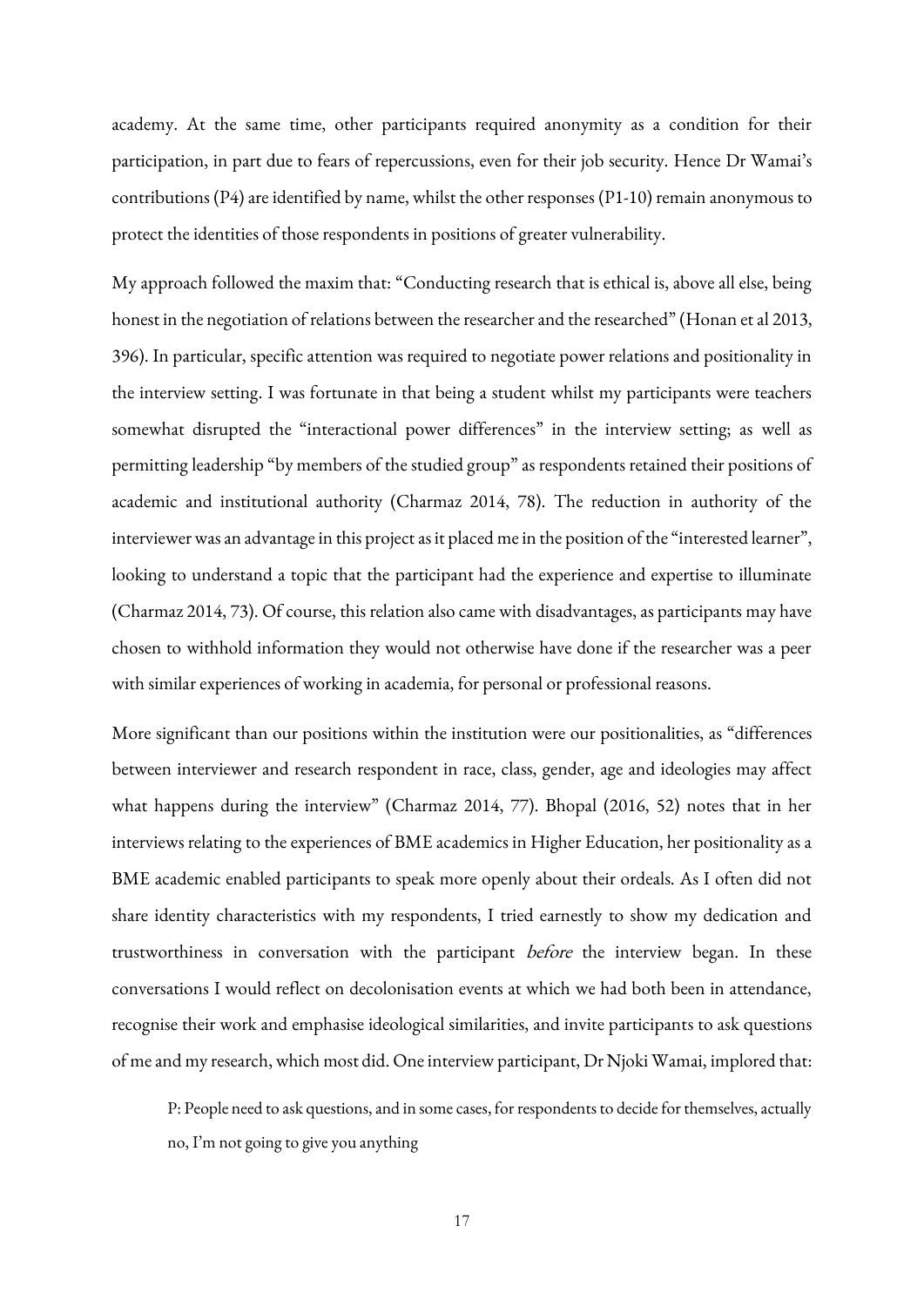I: "because why should I?"

P: Yeah, so you can assess the kind of person that you are dealing with, based on the many questions that you ask them (Wamai, P4).

Dr Wamai's reference above to assessing "the kind of person you are dealing with" (P4) illustrates how the motivation and intentions of the researcher can affect the decision of respondents to participate in a study. Honestly answering such questions helps to build trust, show respect to the participant, and acknowledge that they are expert and that it is their prerogative to share experiential knowledge that came to them at a great emotional (and often physical) price. Because of this toll, it is useful to keep in mind that "learning about research participants' experiences is a privilege" (Charmaz 2014, 70). I made sure to respect this in all my interviews. Hence although my positionality was a barrier, honest negotiation of the interview relation enabled deep and fruitful discussion. In fact, with regards to the interview with Dr Wamai (P4, above), our conversation lasted twice the length of time I initially requested.

#### Data Analysis

With regards to data analysis, the interviews were fully transcribed with minimal edits for clarity, and then coded using the qualitative data analysis program atlasTI. In the first round of coding, I used the program to conduct a "line by line" analysis, breaking down the data into constituent parts and closely examining the construction of meanings put forward by the interview participants (Charmaz 2014, 113). This process generated 273 open codes, which were then sorted into code groups through a second round of "focused coding" (Charmaz 2014, 141). In this round, the most frequent or significant codes were raised to the status of "emergent categories" (Charmaz 2014, 181), and other codes were assigned to these categories using the *Code Group* tool. I then printed these code groups to allow clustering, sorting and diagramming by hand (Charmaz 2014, 216; Appendix I), through which I was able to establish which categories held the greatest theoretical insight into the meanings awarded to decolonisation: as a critique (intellectual and material), as a movement, and as a dialogue. These meanings became the focus of my analytical chapters (5-8).

Finally, although Charmaz (2014, 147) notes that "initial and focussed coding will suffice for many projects" I opted for one further round of theoretical coding to link my focused codes to existing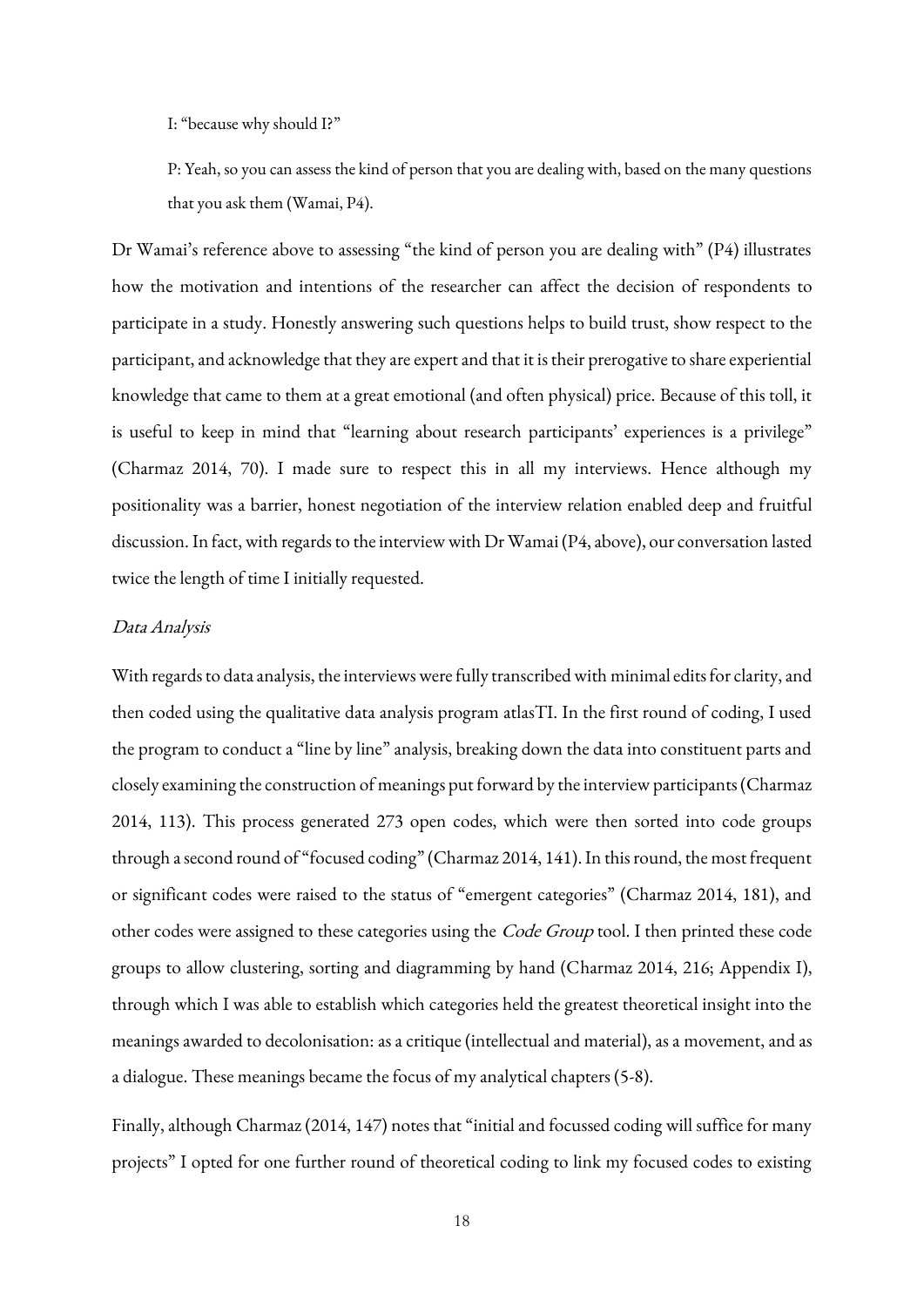theory, allowing me to both better situate and interpret the data used in my analysis sections. Despite this, the structure of the dissertation remains determined by the focused code data, ensuring that I am describing the situation at Cambridge, rather than existing theory. Following my analysis, I opted for a final round of "member checking", in which I presented my interview participants with a draft of the dissertation to ensure their quotes were in context and sufficiently anonymous (Charmaz 2014, 111). This gesture was appreciated by respondents and led to several edits in the final version.

Before diving into the substantive analysis referred to above, the next chapter provides some crucial context to the task of defining decolonisation at Cambridge, to ensure that this study remains "highly reflexive" about the various pitfalls that face decolonial projects (Takayama et al 2017, 18).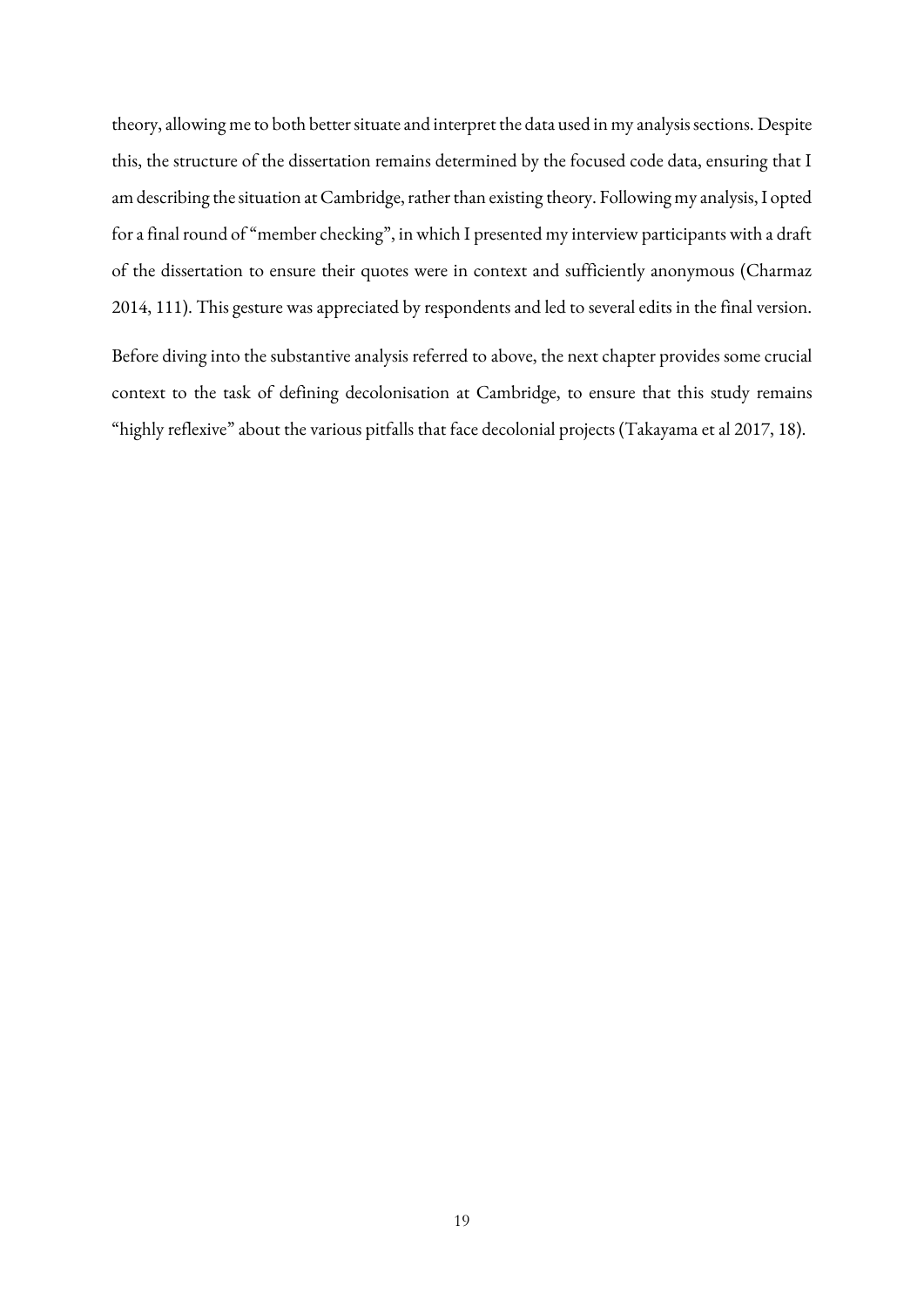the emerging consensus is that our institutions must undergo a process of *decolonization* both of knowledge and of the university as an institution. The task before us is to give content to this call – which requires that we be clear about what we are talking about (Mbembe 2015).

#### Chapter 4: Defining Decolonisation

Defining decolonisation at Cambridge is difficult because there is a great deal of variation in what it means for different actors (students, staff, members of faculty), across different positionalities (gender, 'race', class and so on) as well as at different levels (for the university as an institution, as well as the many colleges and departments). In the pursuit of clarity, we must tread a fine line between illegibility and institutional co-option (Spivak 1992). On one hand, it is important for the movement to be able to define and communicate its aims, which was identified by one participant as being particularly difficult:

it is really hard to define and I think it operates on lots of scales and can get articulated in a number of different ways […] one of the difficulties of the Decolonising Cambridge movement has been to set up all the different ways that we're thinking about decolonisation (P3).

On the other hand, an overly simplistic definition that could easily be co-opted, as another participant warned:

there's a danger in the way that the discourse is developing around decolonisation, that it's becoming a bit of a buzzword, that becomes very easy to be appropriated like multiculturalism (P8).

Institutional co-option speaks to the way that decolonisation could be appropriated into university structures; in a similar way to how multiculturalism has been reduced to superficial "tick box" diversity and equality initiatives (Ahmed 2007, 595). Participants described decolonisation as "an ongoing process, it isn't a fixed point where you can check the box" (P9). Exploring the different meanings participants awarded to decolonisation, whilst retaining their nuances should help us to tread the fine line between illegibility and co-option. Context is also key. Asking a brief when, where, who, and what of decolonisation can help us to find our place in these discussions, as well as identifying a few more potential pitfalls to avoid.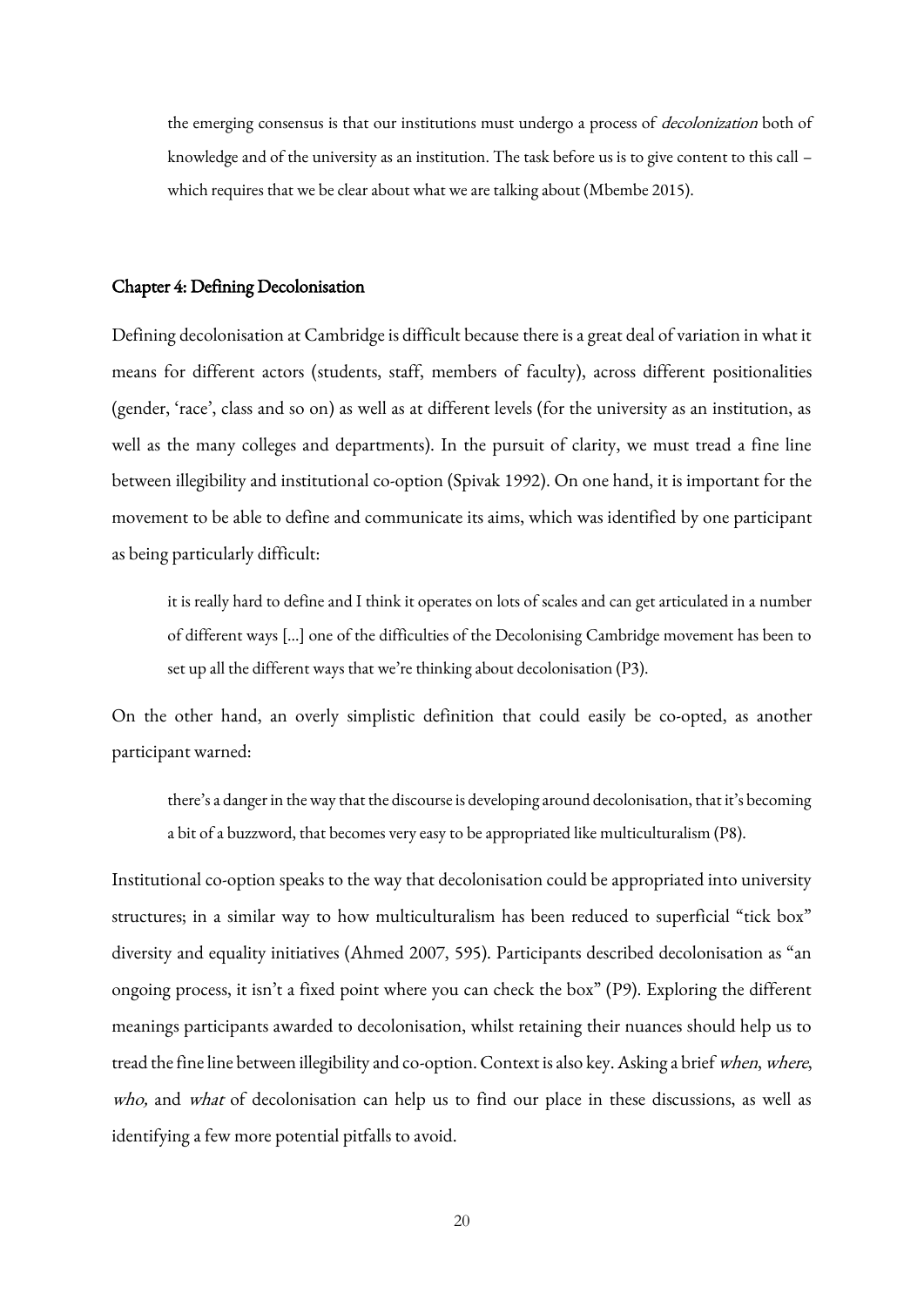Asking when decolonisation takes place evokes the many 'historical processes' of decolonisation (Fanon 1963, 36), as well as recognising the specificities of the present time; taking heed of Mbembe's (2016, 37) warning "that we might be fighting battles of the present and the future with outdated tools". Thinking about the decolonisation of Cambridge temporally, we see how "it is an institution that is so steeped in and made in a colonial past" (Wamai, P4), as well as its ongoing involvement in neo-colonial violence (Chapter 6). Asking where decolonisation takes place marks the importance of geographical context, as although we might agree on one definition of decolonisation at Cambridge:

It's not what decolonisation means if you're sitting on land that has been appropriated by a corporation, it's not what decolonisation means if you live in a chronically impoverished community that is dealing with the legacies of slavery and colonialism (P5).

The next question is, if decolonisation has "so many meanings for different people" (P9), whose account do we start with? One participant reflected that:

decolonising Cambridge is so complex […] but it needs to start from those populations of students who are most marginalised, most uncomfortable in Cambridge, and what (in terms of their imaginaries) Cambridge should be for them. I think that's where we need to start (Wamai, P4).

In beginning with marginalised viewpoints, we avoid the danger of decolonisation becoming coopted by hegemonic discourses (Spivak 2008). However, we must also be careful not to essentialise marginalised groups or treat them as monolithic blocs, which is a danger when using the BME category. One participant argued that this category "muddies the water" in the sense that "it lumps together a whole range of different historical oppressions under one label" (P6). Another interview participant explained this phenomenon:

a lot of students of colour in the faculty who aren't American but are from Africa or South Asia, [are] saying that actually our experiences of colonisation are very different and very specific, and our experience of anti-colonial politics or postcolonial politics are also very different to the civil rights movement (P3).

As well as obscuring specificities in historical oppressions, if the BME label is "used in a very uncritical manner" (P6), it also erases significant differences between minority groups' experience of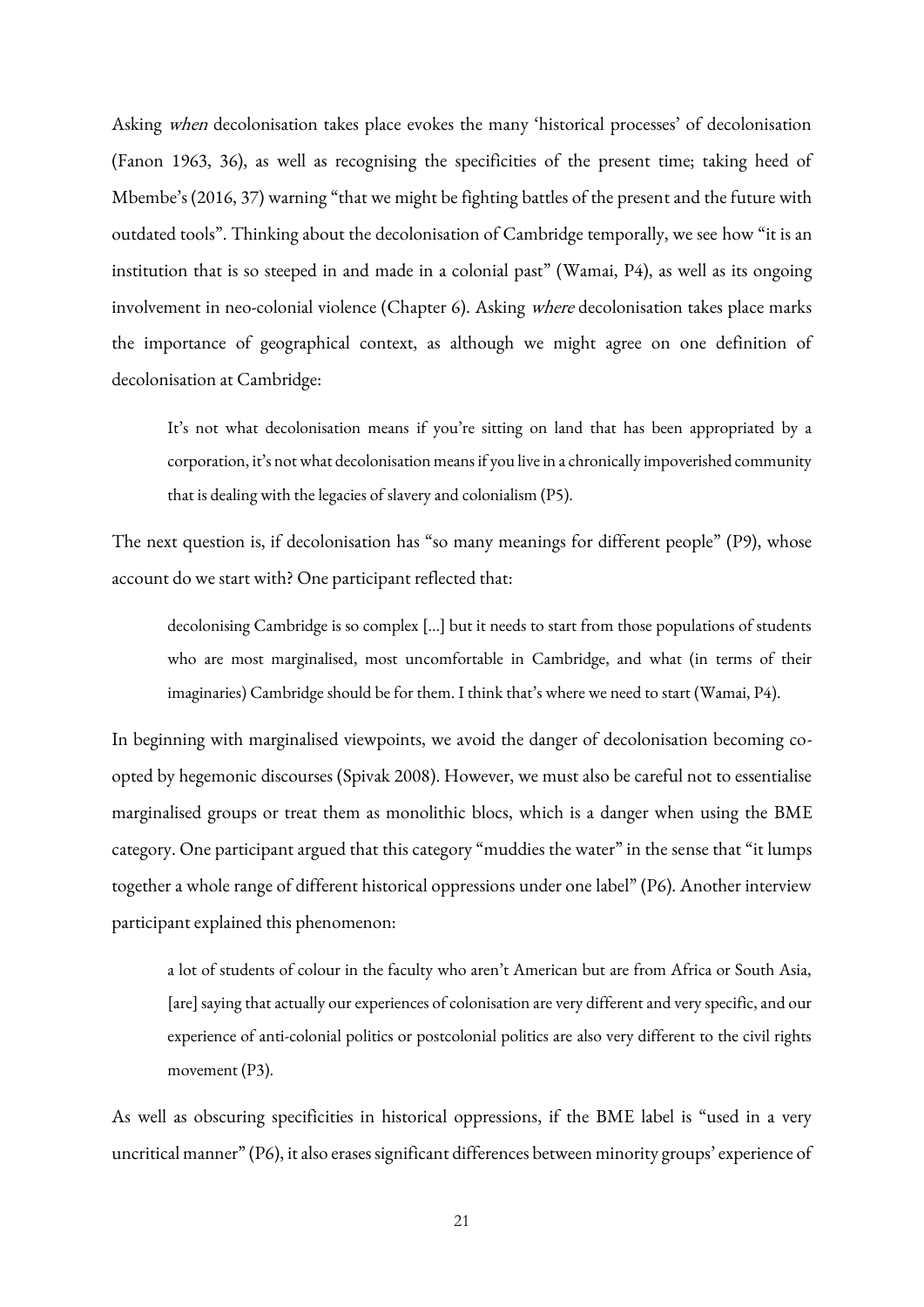Cambridge. For example, in 2010-11, the average success rate for a BME applicant was 24.1%, compared to 29.8% for white applicants (Equality and Diversity Report 2011/12). However, disaggregating the BME category showed that success rates by ethnicity varied from 7.1% to 31.9%; so whilst certain minority groups actually had a higher success rate than white applicants, some groups' rates were more than *four times lower* (Appendix II). Freedom of information requests from Labour MP David Lammy (2017) revealed that only 1.5% of Oxbridge admissions offers were awarded to black British candidates in 2015; and the University's own equality data show that only 0.6% of Cambridge staff identify as Black British, compared to a total of 11.8% BME staff (Equality and Diversity Report 2015/16). These disparities show that rather than lumping experiences together, we must remain attentive to significant differences between and within minority groups – also by gender, religion, sexuality or class – all of which affect people of colour in different ways. As one participant put it:

at Cambridge decolonisation comes with being critical to issues relating to class and gender, it's not just about race (P1).

This intersectional and historically specific approach will ensure that a plurality of voices are heard within decolonisation movements, and allow genuine solidarity to arise from the recognition rather than the rejection of difference. A serious pitfall in this instance is if some voices try to speak over others:

I know there have also been furious debates between some white scholars and some scholars of colour saying: "Who are you to stand there and lead the movement? We've been doing this, nobody came and rewarded us, but now you want to take the credit" (Wamai, P4).

This links to the question of who has the authority to say what decolonisation is or is not. This study recognises that for a white scholar to claim one definition over and above the understandings of people of colour from former colonies, many of whom fought and all of whom live with the legacies of colonialism, would be both intellectually and morally questionable. One white participant voiced such a concern, stating of decolonisation: "I'm very reluctant to say what it is" (P9). Another participant of colour criticised the careerism within the decolonisation movement: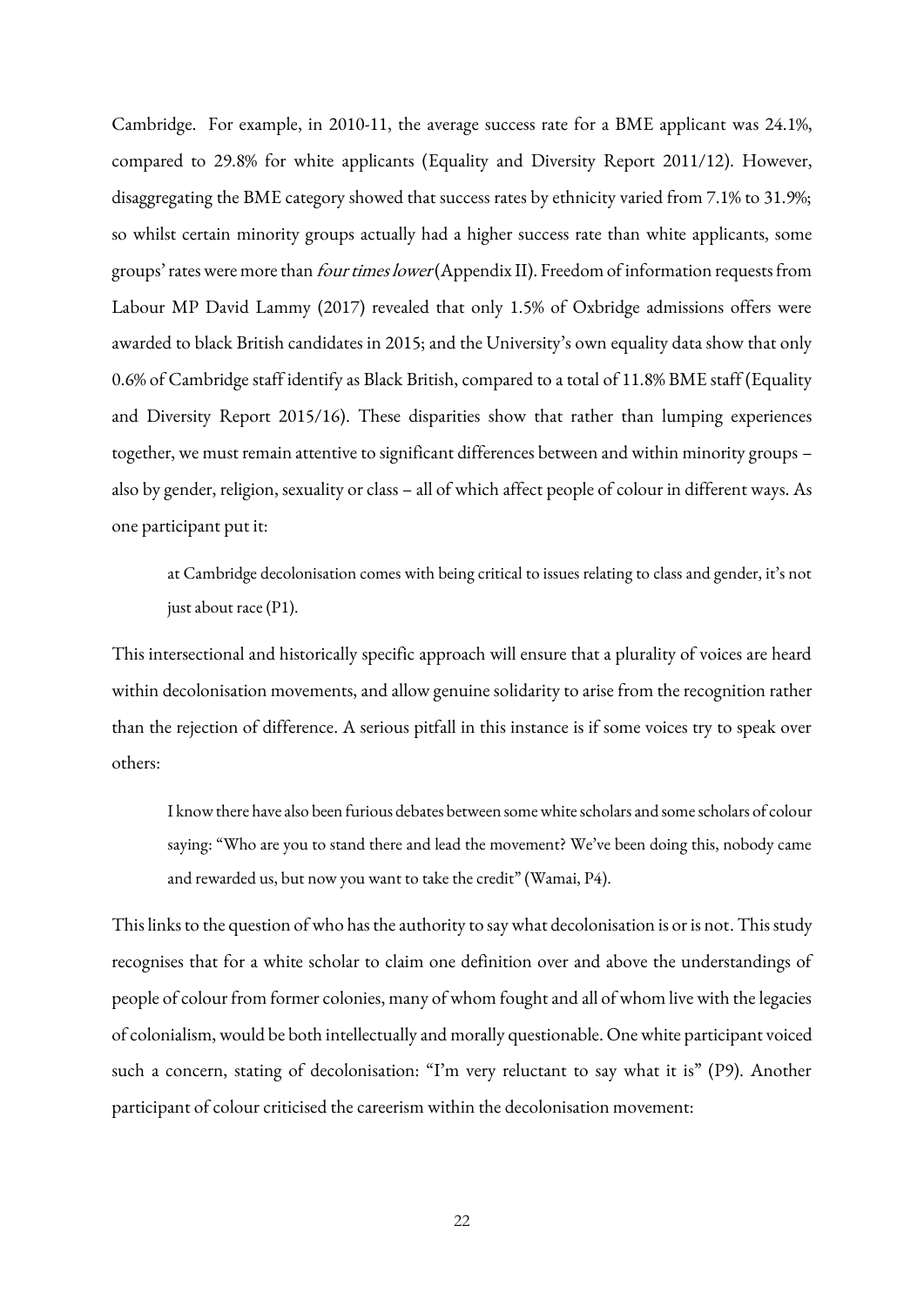P: when the decolonise movement came into town, everybody jumped on the bandwagon, and so it was one of those challenging points when you say, wait a minute, I've been doing this-

I: -the whole time.

P: The only reason you're doing this is you're looking for [recognition], it's a career move, and it's not fair. And so for me, first even those conversations need to be had, and I'm glad you're writing about it because people need to know (Wamai, P4).

The critique was levelled against white scholars who "make it their new pet academic project", but are not invested to the same extent as marginalised people in the university: "they don't live it like us" (Wamai, P4). Participants also warned against (over)intellectualizing the issue: "we can't just be in this ivory tower theorising and not linking it to change and people who are on the ground doing work" (P3). There is a real danger that in doing so, we lose sight of the fact that decolonisation is an "urgent" struggle, as another stated: "it's about the epistemic violence that many of us face every day" (Wamai, P4).

Remaining wary of potential pitfalls, and cognisant of the particular context, I now turn to the primary research question: what does decolonisation mean for Cambridge University? This is a difficult question to answer, as even within the interview sample, there are different agendas and scopes for the project of decolonising the curriculum and the university. For some participants, the scope of the decolonisation project is focussed solely on what is meant by decolonising the curriculum "in very practical terms" (P6). For others, there is a broad set of connected demands, and decolonisation is an attempt to "bring all this stuff together under one umbrella" (P8). As with all social movements, setting the agenda is "one of the places where the debate comes in" (P10). To best understand this debate, and hence the variety of meanings awarded to decolonisation at Cambridge, I believe it is most useful to consider the broadest scope that space will allow. At its widest reach, one participant argues that: "decolonisation as a reality and as a metaphor is really about intersecting axes of justice" (P5). This broader understanding of decolonisation as justice necessitates a focus wider than the curriculum (and even the university), which another participant observed:

I mean there are different voices for decolonisation, there are some people who do want to connect it to questions of racial justice and social justice, and you can really see that with the students, that's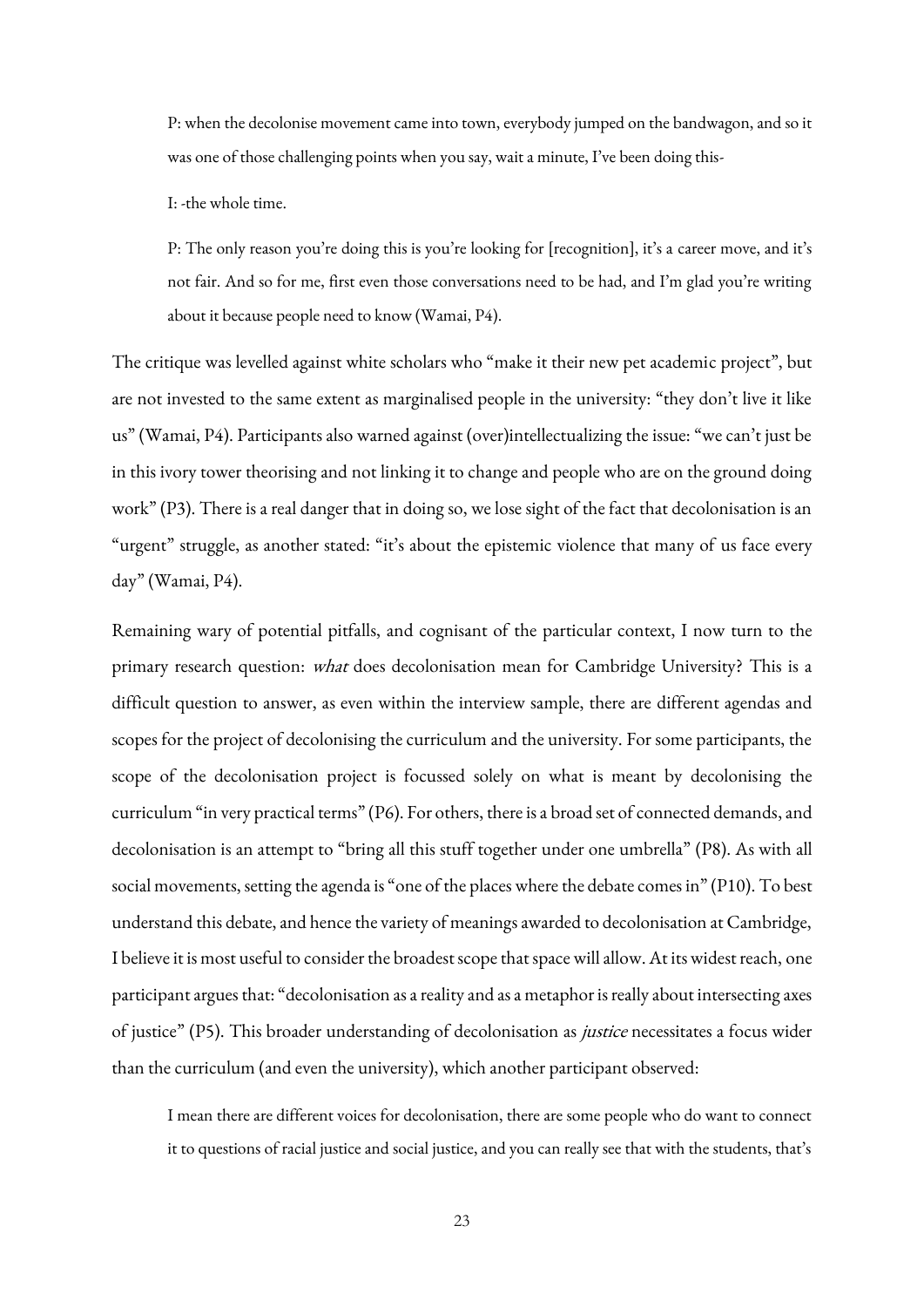very clear, that to decolonise means to support the women in Yarls Wood, and to talk about racism happening every day here at Cambridge (P8).

In this way, "decolonisation" is providing a conceptual frame and a space to draw "connections between very diverse politics and agendas" (P9). Drawing connections between different justice concerns and linking them to the "everyday level" (Wamai, P4) was a focus of decolonisation work during the UCU strike action (February/March 2018), of which one participant reflected:

this happened with the pensions strike, it was about way more than just the pensions, you know we had a racial injustice and antiracism day, a feminist fallout of pension cuts, we started to stitch together the fact that austerity, racism, class injustice, the fake deficit, university governance, the managerialism of senior management, all these things are connected (P8).

These wide-ranging and interconnected critiques are at the heart of the movement to decolonise Cambridge. Of course, as noted by participant 8 (above), we must keep in mind that decolonisation "doesn't necessarily mean the same for everybody, and that's just something that's going to be the case" (P8). However, in the interests of discussion and debate, and as a precursor to the substantive chapters to come, what is on the decolonisation agenda at Cambridge?

As an academic project, the decolonisation agenda focusses upon the content of curricula and disciplinary canons. Critical questions are asked of what content is taught in lectures and supervisions, as well as pedagogy, examinations and research. Proponents of decolonisation assert that if Cambridge is to live up to its offer of providing a rigorous intellectual experience, then it cannot offer a narrow, euro- and ethnocentric programme characterised by whiteness and white ignorance. Nor can it overburden and entrap its minority staff in diversity work to the detriment of their academic careers. As a material project, decolonisation challenges the ongoing effects of colonial legacies; arguing against continuing disparities in student and staff experiences based on gender, class, 'race' and other identity characteristics, particularly in terms of access, hiring, promotions, institutional culture and spaces. as well as challenging the glorification of colonial figures in colleges and departments. Student activist groups have used the banner of decolonisation to challenge the university's neo-colonial practices of marketisation and militarisation; such as the exploitation of academic and non-academic staff through austerity measures and audit culture, the increased casualisation of labour, the treatment of students as consumers, and their surveillance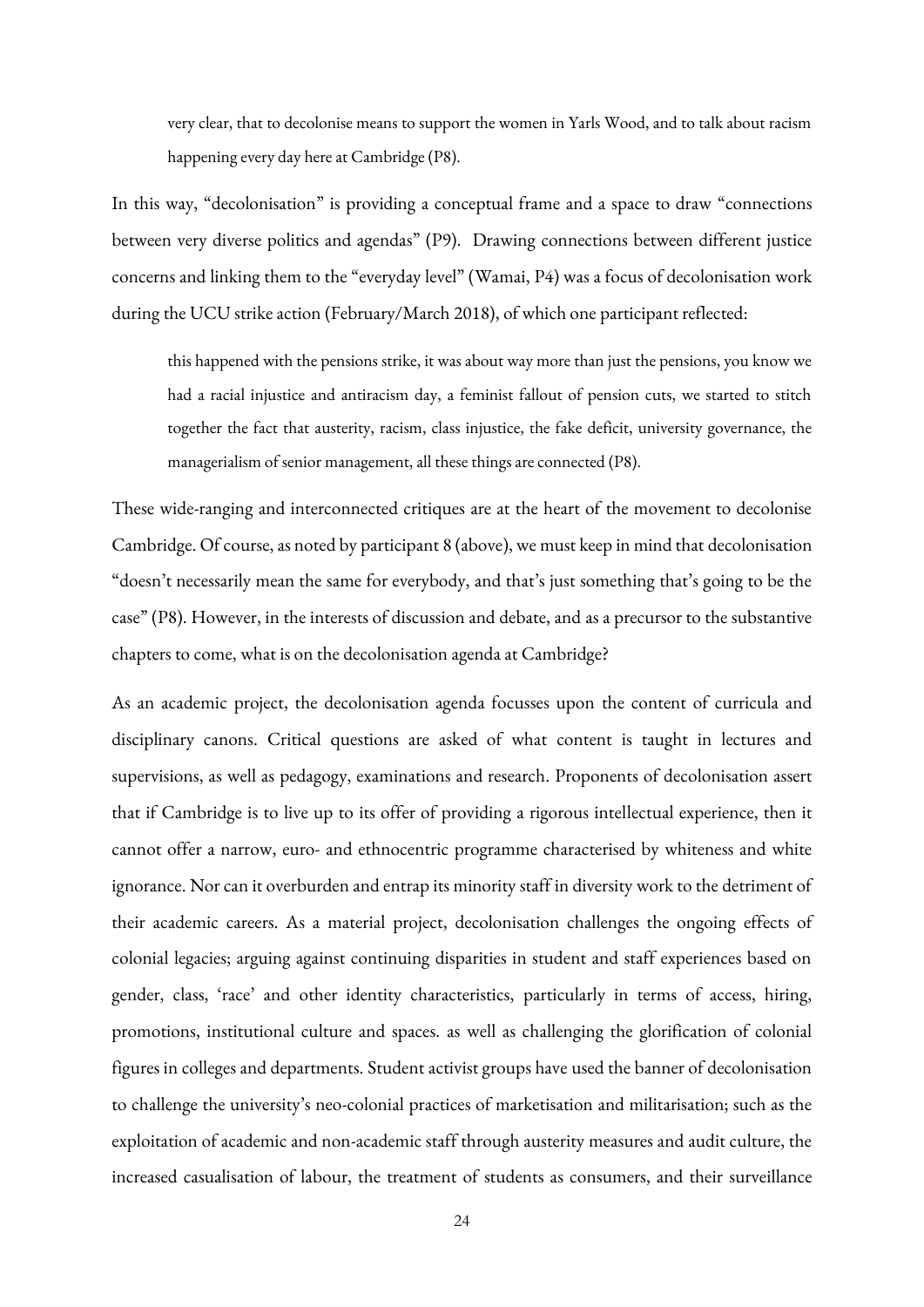through the Prevent duty, as well as the use of state-sanctioned violence in the forcible removal of peaceful student protestors. The university has been further criticised for research partnerships and financial involvement in the arms trade and fossil fuels industry.

These agenda points relate to the investigation of decolonisation as an intellectual and a material critique, which are the foci of Chapters 5 and 6 respectively. Although the intellectual/material distinction is convenient, it is also arbitrary, as one participant noted: "I also don't think it's the case of discursive vs material, I think the two have to be brought into dialogue" (P5). Hence the central importance of *dialogue* to the decolonising project is considered in Chapter 8, after it is described as a *movement* (Chapter 7).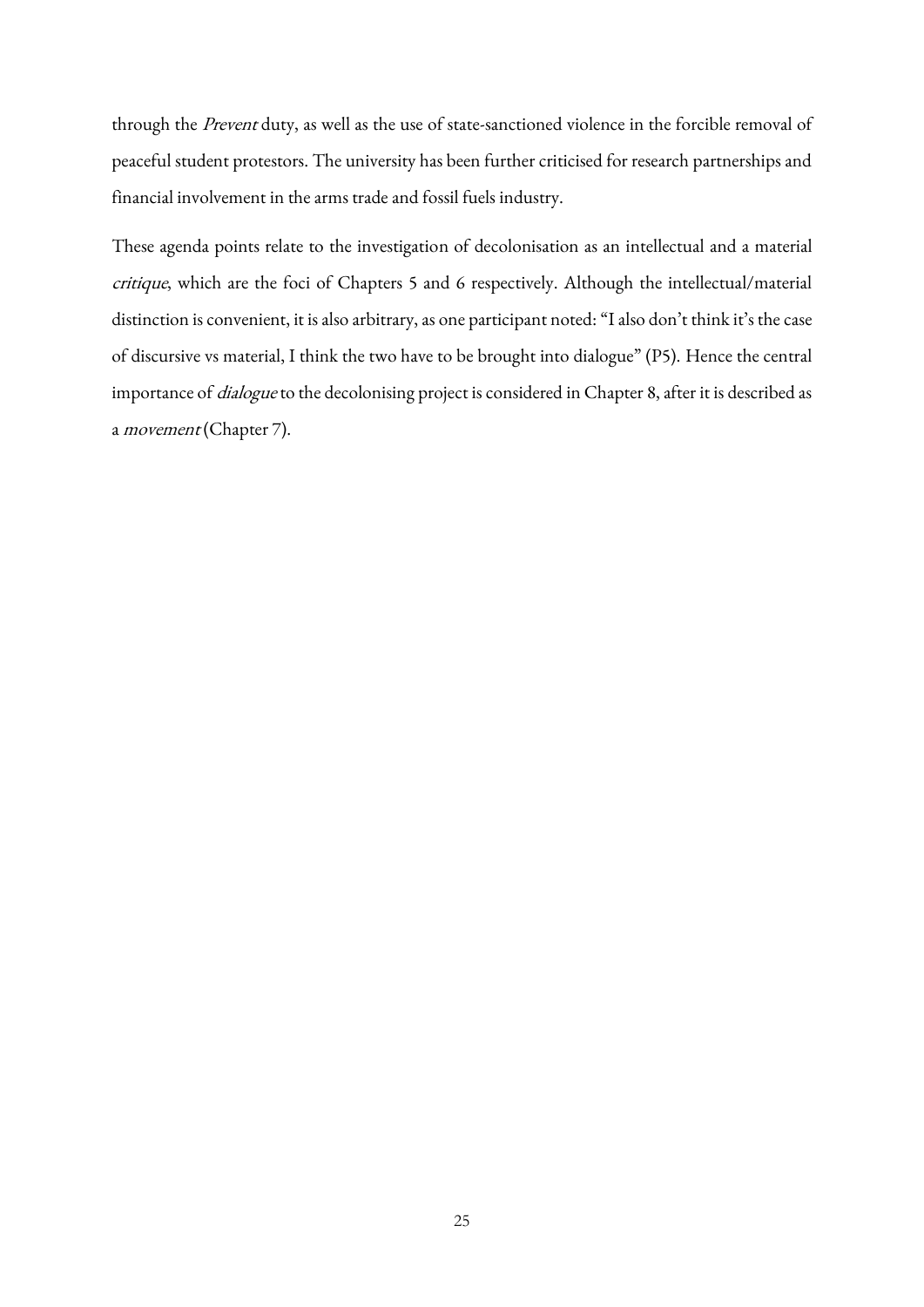Another site of decolonization is the university classroom. We cannot keep teaching the way we have always taught (Mbembe 2015).

#### Chapter 5: Decolonising the Curriculum

The best-known aspect of the decolonisation movement at Cambridge is the idea of "decolonising the curriculum", in part due to the CRASSH (2016) seminar series of the same name (P10), as well as following the media fallout from the open letter to the English department (P6). In this chapter we consider the meanings attached by participants to decolonisation as an "intellectual project" (P1; P4; P6; P10), characterised by the following:

the question of decolonisation has under its umbrella an intellectual question about the curriculum, and what we ought to be teaching students (P6).

In the first section, I relay the importance awarded by participants to *critical awareness*; presenting decolonisation as involving a rigorous critique of structures and relations power. I then explore how this critique plays out on a structural level, considering how power is embedded in the process of knowledge production, and how this manifests in the curriculum. I next turn to the personal level, and the way individuals are both impacted by and can themselves reproduce these power relations. Finally, I present the progress made thus far in decolonising the curriculum.

#### Decolonisation as Critical Awareness (of Power)

**.** 

One of the most populous code groups to arise from the interview data was that of *critical awareness*  $(n=28)$ , aptly characterised by one participant as follows: "I think having a critical mind is the epicentre of the decolonising movement" (P1). This critical awareness was linked to being *reflexive*  $(n=20)$  and *intersectional* (n=13), drawing *connections* (n=12), as well as bringing *academic rigour* (n=16). Most emphatically, decolonisation as critical awareness was linked to critiques of power  $(n=39)$ :

<sup>&</sup>lt;sup>7</sup> The shorthand '(n=28)' refers to 28 codes within the *critical awareness* code group. An individual code consists of quoted interview data, like the example given in the same sentence above.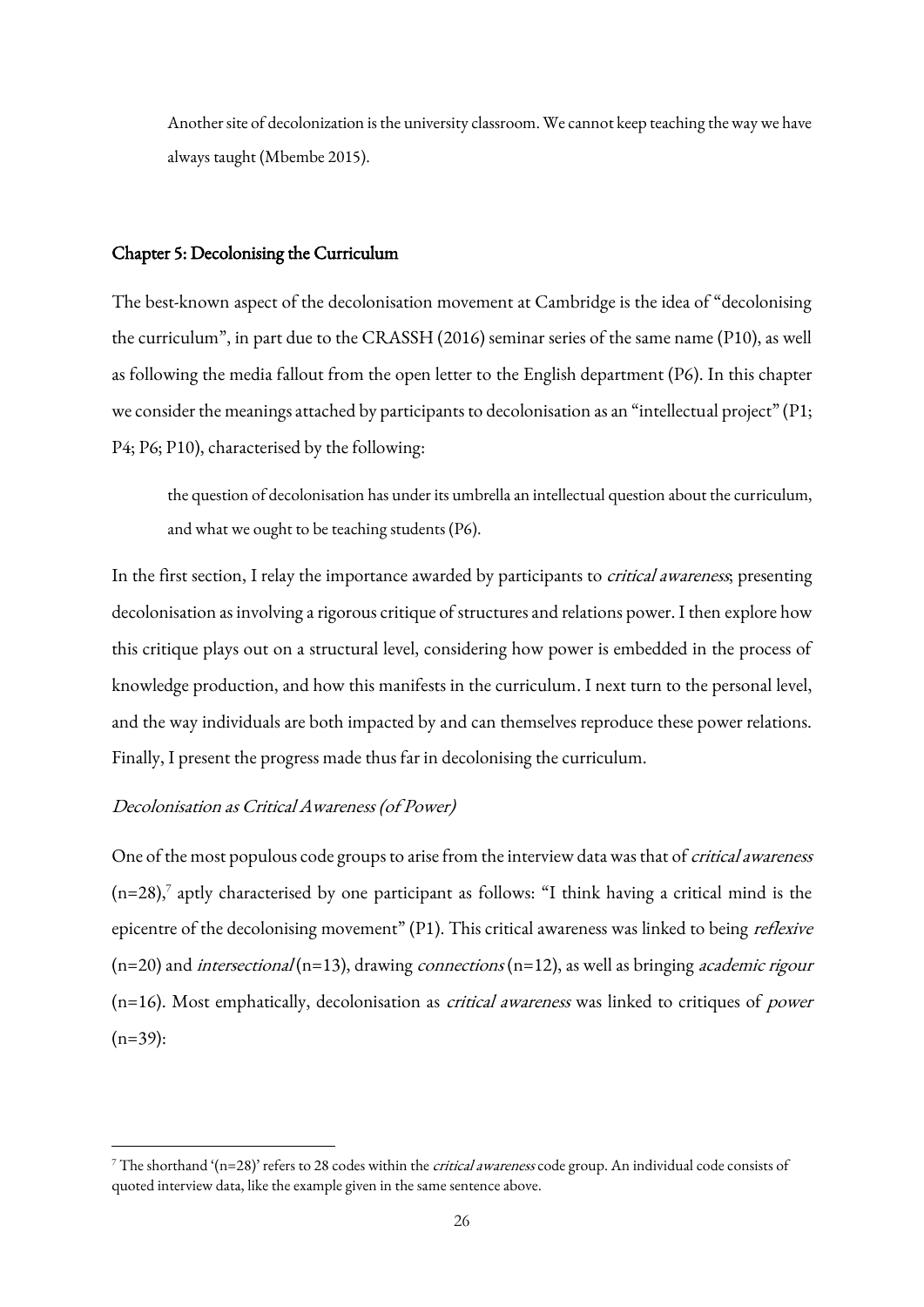To me the question is: "What tools does decolonisation give us to understand how power works? What kind of conceptual intellectual tools does it give us to really understand these mechanics of power?" If it doesn't, if it's just like one of these cool things to say "I wanna [decolonise]", that's fine, but let's be serious about it (P8).

Here the participant presents a serious critique of *power* as the distinction between decolonisation as a serious intellectual project and decolonisation as just "one of these cool things to say" (P8). Another participant noted that awareness of power relations was core to the decolonising project:

the critical mind cannot be achieved if we don't make students or scholars (or even professors) aware of the larger power mechanisms in play. That's the kind of mistake we seem to be addressing constantly, that's why we're having so much difficulty in explaining what decolonisation is about. Because it's almost as if we are talking to certain minds who have failed to address power mechanisms (P1).

The "critical mind" (P1) is therefore both an aim and a requirement of decolonisation; both enabling further critique of power structures, as well as depending on an awareness of them. Since the beginning of the decolonisation movement at Cambridge, students have identified the reproductive power that lies in the composition of the curriculum. The Cambridge University Students' Union (CUSU) Women's Officer, Lola Olufemi, stated:

Myself and countless others have written at length about the ways in which a white curriculum is nothing more than the maintenance of structural and epistemological power (Olufemi, Varsity 21st June 2017).

In these next sections I follow their lead, identifying and communicating power mechanisms at a structural level within processes of knowledge production, as well as how they impact on a personal level in the reproduction of both the "master narrative" (Broadfoot and Munshi (2007, 256) and "white ignorance" (P3; Mills 2003).

# Decolonising Knowledge Production

Critiquing processes of knowledge production within the university means asking which perspectives are reinforced or challenged through what is studied, taught, published, and cited. At the first Decolonise Sociology meeting, a senior member of faculty asked the staff present: "what are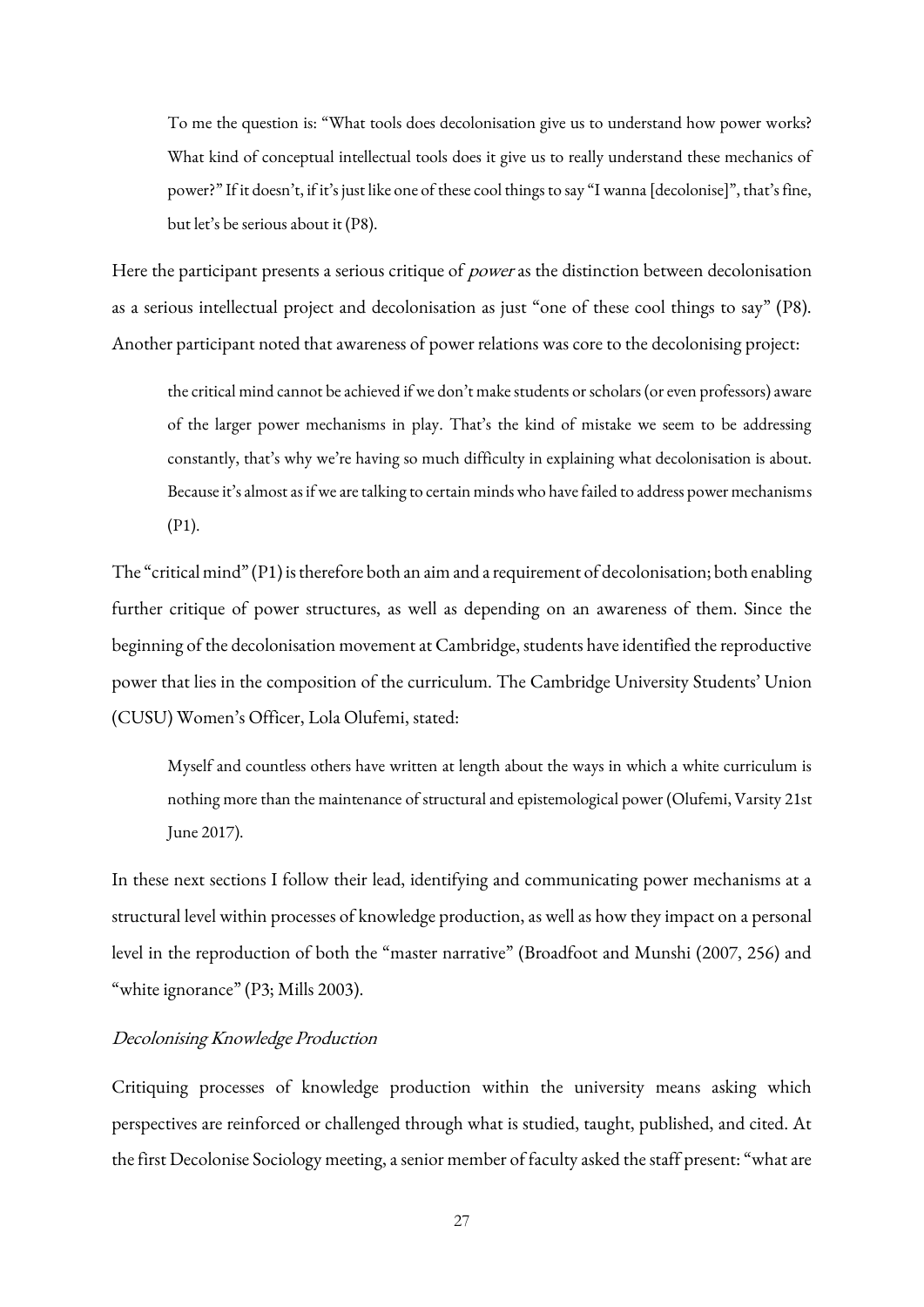we reproducing, and for whom?" (31<sup>st</sup> Oct 2017). Every interview participant noted the legacy of colonial knowledges in the contemporary curriculum (P1-10); in one faculty, it was noted that "the Tripos has been in its current form since the 1960s, and the Tripos itself was invented in the late 19th century" (P6). As a result, curricula perpetuate "the same old long-term assumptions" (P8) about what the purpose of a given discipline is, which knowledges should be considered canonical, and (implicitly) which worldviews and perspectives should be reproduced. Those perspectives that get reproduced tend to be the ones that "reinforce systems of domination, of imperialism, racism, sexism or class elitism" (hooks 2003, xiv), due to the lack of diversity and reflexivity in the curriculum (P1-10). The reproduction of these systems is eased by their being 'backgrounded' or located in the past, with those who feel the present-day impacts of these systems being told to 'get over it' (Ahmed 2012). For example, the racial erasure in reading lists is not interpreted as such, corroborating the argument that in a 'colour-blind' society, many white people "do not interpret their racial isolation and segregation from blacks as racial" (Bonilla-Silva 2017, 105). Rather, appeals to 'meritocracy' or 'freedom' are used to support claims that authors should not be included solely on the basis of their skin colour (an argument against tokenism), or that students should not be forced to read authors they do not want to (an argument against diversity). Both arguments collapse under scrutiny, as decolonising the curriculum is against tokenism, and the inclusion of critical scholars who are fundamental to the discipline is clearly necessary. In Sociology, for example, decolonisation would entail recognising the erasure of the key contributions of black scholars to the discipline (Du Bois and Wright 2002); such as how Du Bois founded the Atlanta Sociological Laboratory 20 years before the 'first' Chicago School of Sociology (Wright 2002). These erasures are nothing new: Durkheim, Marx and Weber are often cited as the 'founders' of the discipline, even though the earliest sociological studies can be traced back to Ibn Khaldun's original work in 1377 (almost 500 years before Weber was born). Similarly, the first ethnography was conducted by Al-Biruni in India in 1017, over 800 years before 'modern' anthropology was born (P1). Stein (2017, 44) argues that erasing the contributions of scholars of colour and overemphasising the importance of European scholars (within 'disciplinary' knowledge) is an exercise in "Euro-supremacism". Rudolph et al (2018, 35) decry the "invention of a disciplinary past that overlooks the colonial and racialising practices that have contributed to their power." Of this power, or 'epistemic privilege', Grosfugel (2013, 74) asks: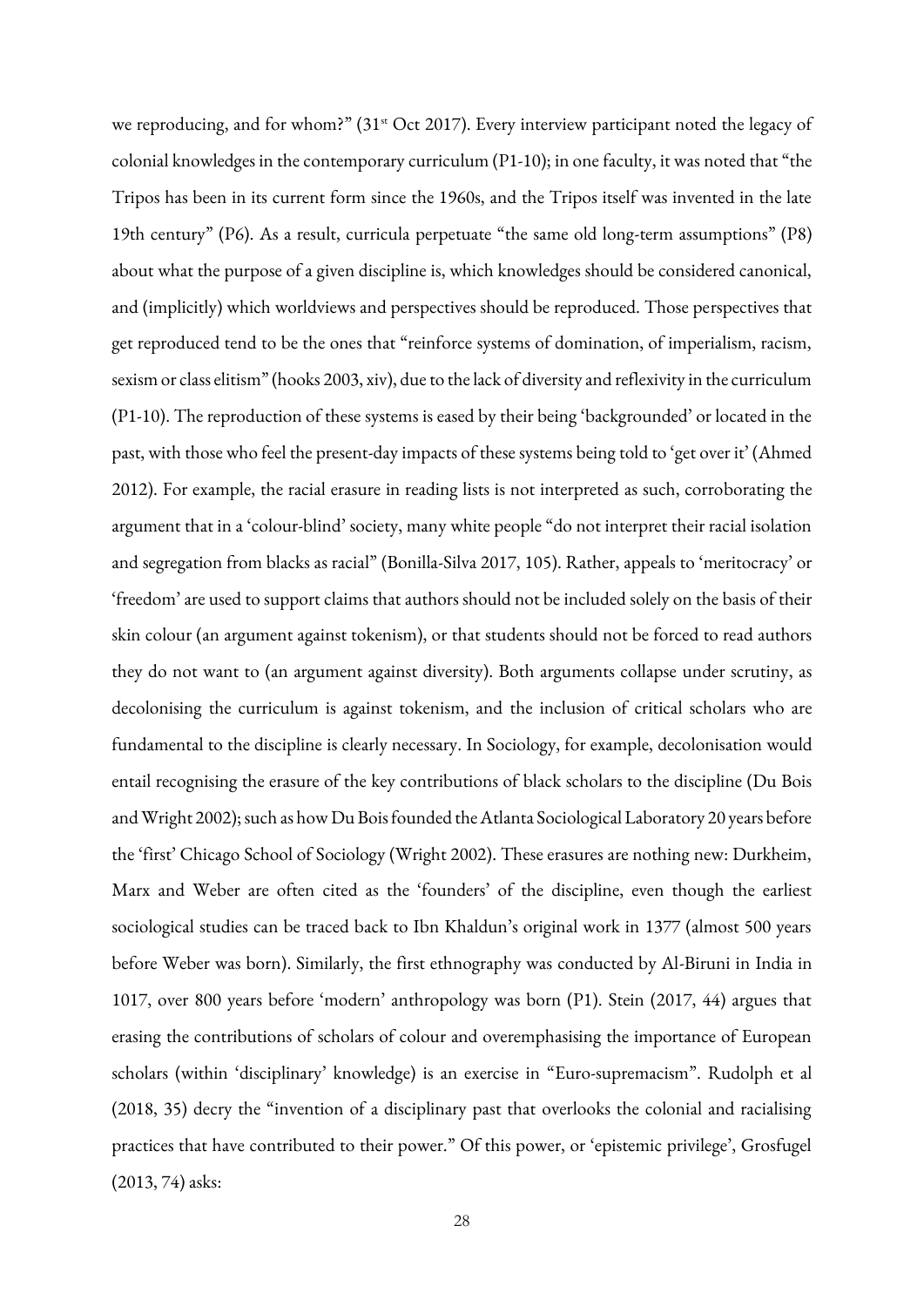How is it possible that the canon of thought in all the disciplines of the Social Sciences and Humanities in the Westernized university (Grosfoguel 2012) is based on the knowledge produced by a few men from five countries in Western Europe (Italy, France, England, Germany and the USA)? How is it possible that men from these five countries achieved such an epistemic privilege to the point that their knowledge today is considered superior over the knowledge of the rest of the world? How did they come to monopolize the authority of knowledge in the world?

The answer is found in a colonial project in which the domination of land and people also required a domination of knowledge. Sousa Santos (2010) coined the term "epistemicide" to describe the extermination of knowledge and ways of knowing, just as a genocide destroys a people. Grosfugel (2013) notes that epistemicides and genocides occurred concurrently under colonial regimes, and identifies four such instances in the conquests of Al-Andalus and the Americas, the enslavement of Africans, and the murder of millions of women in Europe as 'witches'. In each of these cases, knowledge systems that competed with the dominant colonial narratives were destroyed – from the 13<sup>th</sup> Century library of Cordoba, with a collection 500 times the size of any in Europe, to the indigenous codices and wealth of women's 'folklore' knowledge – all were burned (Grosfugel 2013, 80). Without competitors, it was possible for colonial regimes to "monopolize the authority of knowledge in theworld" (Grosfugel 2013, 74). As a result, Rudolph et al (2018, 34) argue that "there is no way that disciplinary knowledge can escape its enduring connections to colonialism".

### Reproducing the Master Narrative

These enduring connections to colonialism have a destructive personal impact, as one participant described facing "epistemic violence every day", and not just them but "many of us" (Wamai, P4). Zondi (2018, 19) describes epistemic violence as a great injustice:

The ability of Eurocentrism to police thoughts of others, decide who is rational and not, who is publishable or not, whose work can be passed or failed, is one of the worst forms of injustice.

Within the university, this influence is pervasive (Puwar 2004; Bhopal 2016; Gabriel and Tate 2017). Broadfoot and Munshi (2007, 256) argue that "the ivory tower of reason, rationality and rigid structures colonises the world of lived experience", with the result that minority voices are pressured into "echoing the sanitised tone of the master narrative". I heard this time and time again in open meetings during my fieldwork, from staff and students alike. Students described essay advice they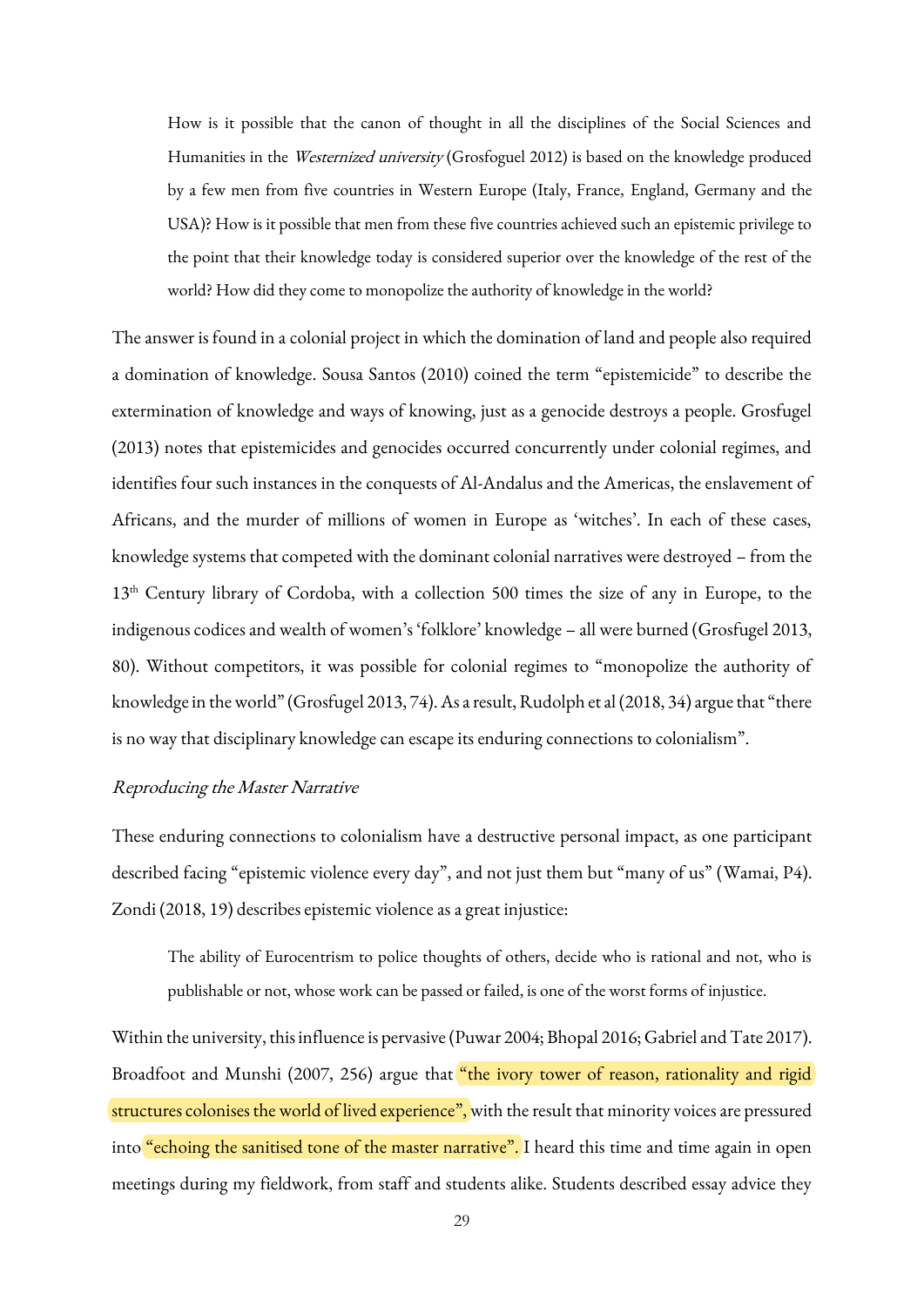had received to "write like a white man", or voiced their concerns that they would be penalised for including "subjective" topics of race, gender and ethnicity in their exams or supervisions (1<sup>st</sup> Nov 2017). Postdocs agreed that in research and job applications they adopted the "professional" tone of the "white male middle class" (31st Oct 2017), and staff described the pressure to "whiten their minds" to conform to Western academic standards (3rd May 2018) in the face of racism in the research process (Rollock 2013). This is a deeply insidious and unjust process, with the potential result that "Colonialism inherently gives colonized intellectuals an intellectual inferiority complex" (Fanon 1968; Rabaka 2011, 131). In the face of these pressures, the variety of voices remains suppressed, and the university environment reproduces the intellectual hegemony of the white Western perspective. Far from being an accidental or natural process, Bunting (2004 52) argues that the university is "designed to entrench the power and privilege of the ruling white majority", and hence we might think of the ivory tower as a "colonial outpost" (Heleta 2012, 2).

## Challenging White Ignorance

The epistemic erasure within disciplinary knowledge and the pressures to conform to the master narrative result in an "exclusive entrenchment in one system of thought [which] impoverishes us all" (Wane et al 2004, 509). This system of thought, described by Mills (2007: 45) as "white ignorance", shields academics from the racial realities on the ground. The notion of the ivory tower evokes a wilful ignorance, as: "To live or be in an ivory tower is not to know about or to want to avoid the ordinary and unpleasant things that happen in people's lives" (Cambridge English Dictionary 2018). Part of this aversion stems from the perceived need to be 'objective', and hence not to get caught up in what is seen as subjective or political. The myth of the 'neutral' researcher is based on a denial of subjectivity of the researcher and an appeal to the 'objective' perspective gained from the tower. As Broadfoot and Munshi (2007, 256) put it: "in forsaking the voice of the heart, they are communicatively defending the imaginary ivory tower". The authors describe subjectivity as a disruptive force that "shakes institutional academics from their lofty perch high above the real world and forces them to confront life" (Broadfoot and Munshi 2007, 256). Decolonisation makes precisely this challenge, as forwarded by one interview participant:

P: We should accept the fact that objectivity is-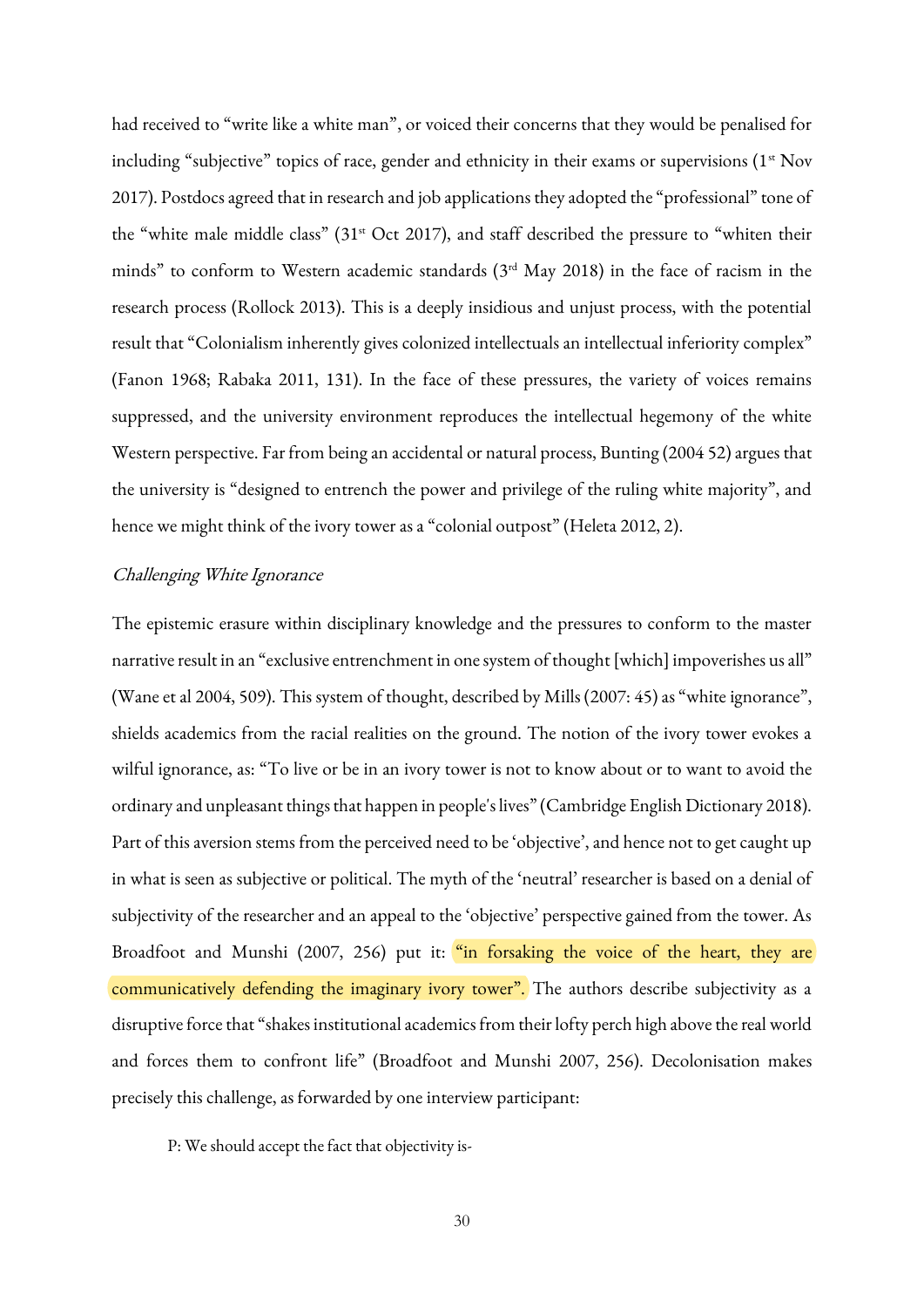I: impossible-

P: bullshit, and actually such bullshit that it makes us blind to the subjective position that we comfortably take (P1).

The participant's appeal to comfort here is important, as although many are comfortable in their positionality, being accepted in the space of the ivory tower, another participant notes:

in the university context of research and teaching, decolonising means thinking about how some of our platitudes and comfortable presumptions are in fact perpetuating a certain sort of violence against certain groups, either nearby or further afield (P9).

This relates to the fact that "scholarly practices engage in reproducing intellectual domination" (Broadfoot and Munshi 2007, 254), and as another interview participant notes: "we ourselves are a part of this production of white ignorance" (P3). If left unchallenged, the colonial presumptions canonised in modern academic disciplines lead many scholars to reproduce that epistemic violence in their own work, given "the legacy of knowledges that make us blindly complicit in perpetuating wrongs" (Oliveira Andreotti (2012, 23). Decolonisation issues a "challenge to those previously unrecognised things" (P9), such as "the notion that we are authority figures on everything" (P3), requiring instead that we "approach our work with much more humility" (P3). Hence there are several sources for discomfort when academics are shaken down from the ivory tower; from acknowledging one's own ignorance (and role in reproducing ignorance), to the loss of authority and potential humiliation of this newfound position of humility. In increasing awareness of one's own subjectivity, there is also discomfort in the recognition of difference, as Lorde (1984, 115-6) states: "as long as any difference between us means one of us must be inferior, then the recognition of any difference must be fraught with guilt". In recognising privilege and being required to challenge that privilege, one participant stated: "I understand it's painful" (Wamai, P4). However, despite this uncomfortableness, reflexivity is necessary both for good scholarship (P1) and for empathy and alliance (P3).

In discussing reflexivity, we must also consider the varying burden of reflexivity across different bodies, as one panellist at speaker at a *Decolonising Development Studies* seminar stated that "reflexivity hurts" ( $17<sup>th</sup>$  May 2018). This was made particularly visible to me at a reading group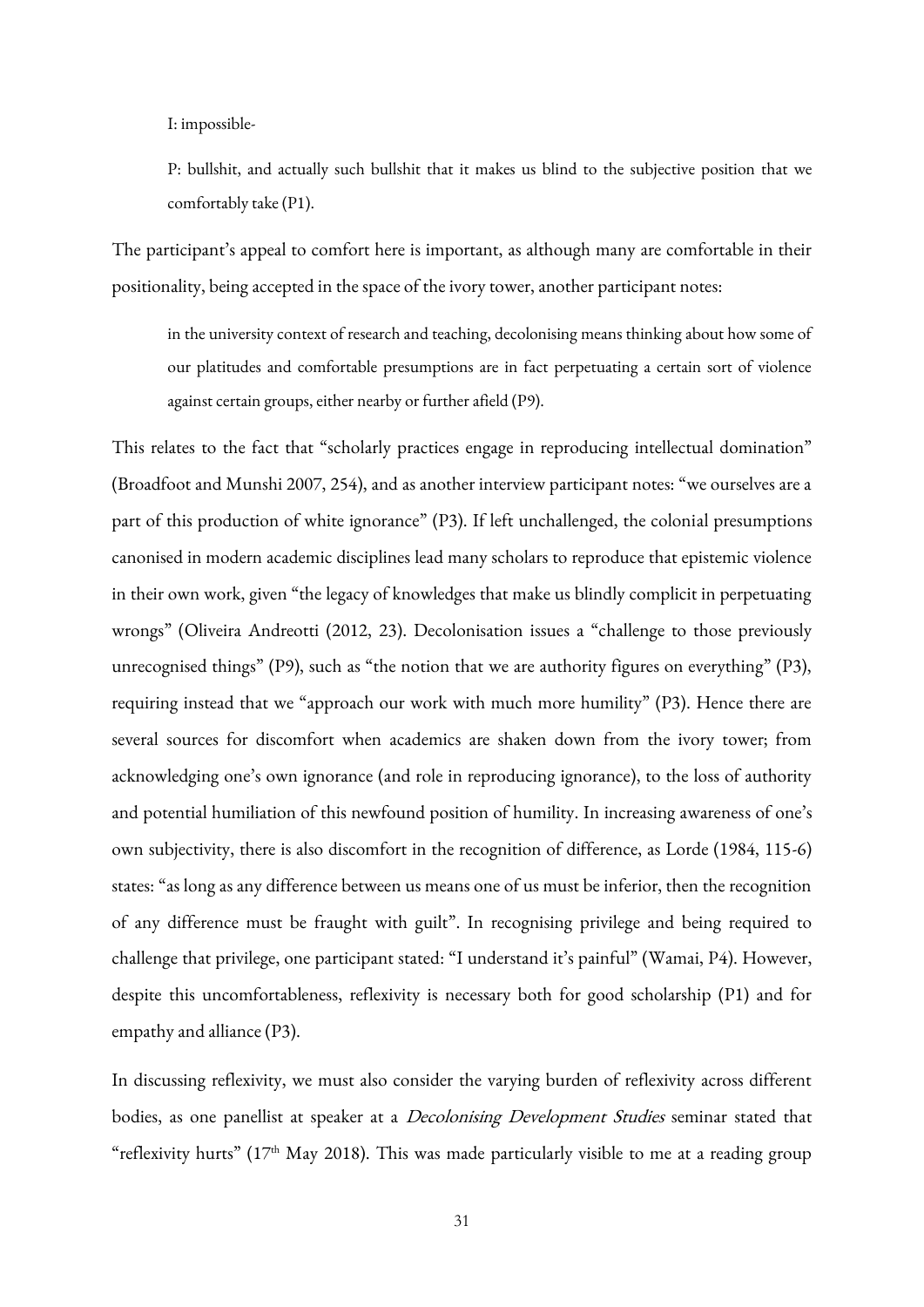discussion of Frantz Fanon's "Black Skin, White Masks" ([1952] 1967), in which a visibly shaken and subdued lecturer of colour described their experience of the reading the book as "retraumatising". On several other occasions, engaging in reflexivity caused panellists and speakers of colour to break down, such was the emotional impact of the experiences they were describing. I was twice moved to tears by these public displays of both vulnerability and strength, although I recognise that my empathic response was of a different order to the pain experienced as a direct result of the racism being described. Hence, in recognising these unequal emotional burdens, we must remember not to fall into a "one-size-fits-all" (P10) approach. Similar arguments can be found in the academic literature, as Boaventura de Sousa Santos (2018, 168-9) describes the project of "selfreflexivity" as having different foci in the global North as opposed to the global South. For example, Rudolph et al (2018, 22) argue that it is a specific "historical reflexivity" that is needed to "redress the exclusions of non-White histories, ideas and experiences in the formation of academic knowledge". A sensitive project of developing reflexivity would be part of decolonising our minds (wa Thiong'o 1986), overcoming internalised oppression (David 2013; Fanon 1968) and helping to redevelop our common humanity (Freire 1968). In this way, decolonisation can be framed as "human liberation" (wa Thiong'o 1986, 108), unlocking awareness of ourselves, our positionality, and the differences between us, and "using human difference as a springboard for creative change within our lives" (Lorde 1984, 115-6).

# Progress in Decolonising the Curriculum

In line with Lorde's (1984) vision of difference as creative; decolonisation efforts seek intellectual inspiration from "different perspectives" (P8). According to Takayama et al (2016, 18), decolonisation initiatives require departments to "take seriously the intellectual work and theoretical insights generated in peripheral regions around decolonial struggles over knowledge". Two interview participants described the History department as taking the lead in this regard:

I was at the History faculty discussion [and] they were there discussing the kind of intellectual arguments, historical arguments for taking the project seriously (P3).

I think it was very very helpful for History to attempt to decolonise their own curriculum, giving the implication or signal that it is actually an important intellectual project, rather than this fringe issue (P1).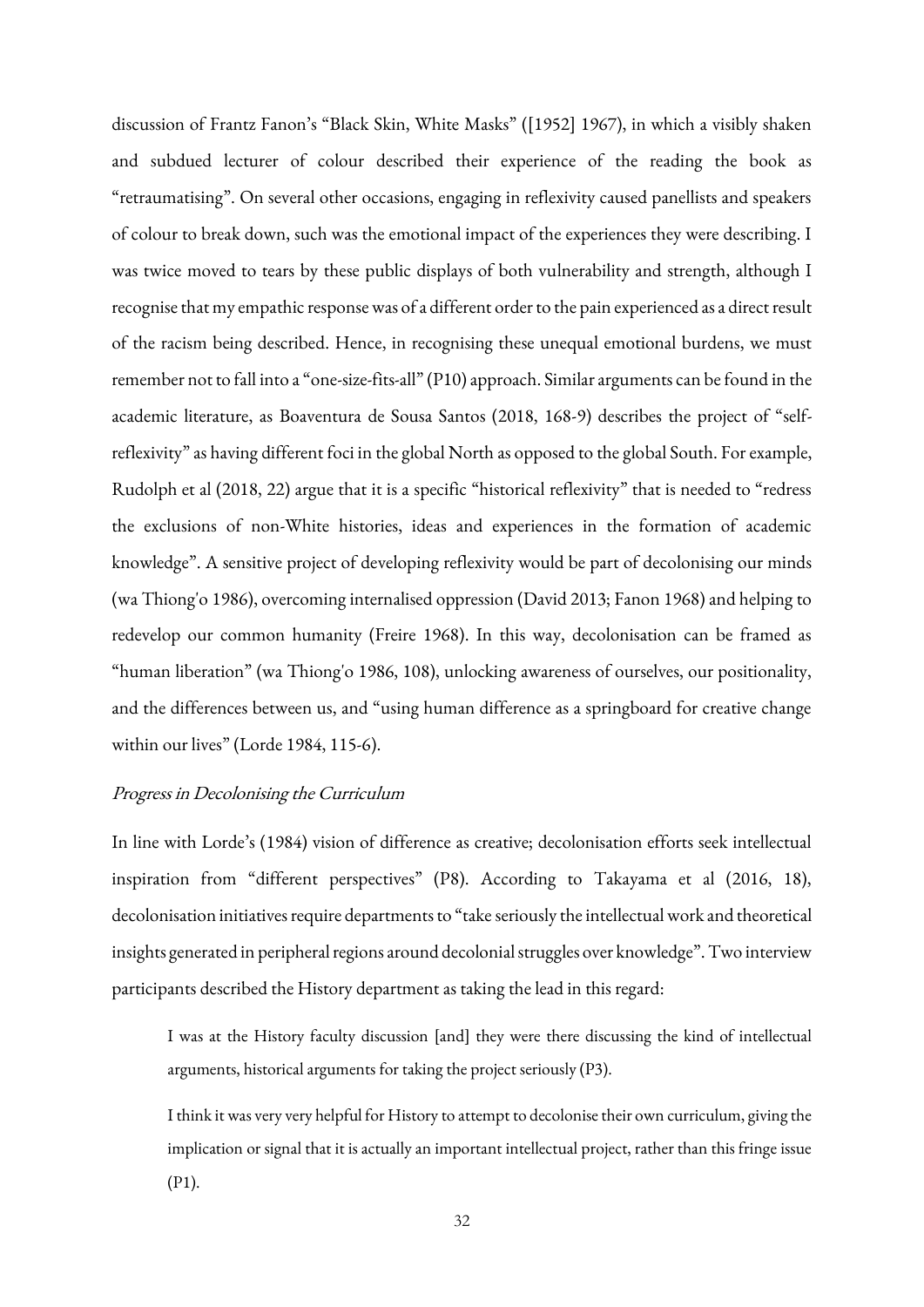In addition to signals from departments, student demand for more diverse topics has also provided pressure for curriculum change:

Student demands, combined with the departments concerns; financial concerns etc, have enabled certain scholars at the department to drag their projects into the core (P1).

Participants described how students demanded both a range of more diverse topics, but also "to have workshops around how to do research in a decolonial way" (P9), recognizing that aspects of data collection in the social sciences, such as fieldwork, are historically colonial practices (Smith 2012). As such, decolonisation becomes about improving the quality of scholarship and developing academic rigour, by moving beyond the "systematic ignorance" produced by "racist, Eurocentric and heterosexist conceptual frameworks" (Harding 2004, 5). In the construction of the curriculum, some interview participants were optimistic about the progress that could be made:

thinking about our curriculum and our forms of knowledge production, that is within our realms of [control], we can just go and do that (P3).

However, this varied by department, one participant for example suggested that disciplines with an established canon may be less open to change (P6). Similarly, participants identified the need for a "willingness" (P5) to change curricula, and this was not seen as something that could be enforced:

I can't demand that everyone teaching on the core course must have a decolonised curriculum, people would be like "no I'm going to teach what I teach" (P10).

Another participant described their strategic approach to raising the decolonisation agenda so as not to come across as "on the attack" (P2). They attempted to meet lecturers at their level, encouraging them to think about how "perhaps I haven't changed my course in 10 years" (P2). Other interview participants problematised the notion of a 'decolonised curriculum', arguing that thinking of a reading list as 'decolonised' just because it has critical, postcolonial or decolonial authors is erroneous:

I: Would you describe the papers you teach as 'decolonised' papers?

P: No, not at all. I think that we raise this issue for students, and the responses were phenomenal, it's been really very interesting, but to say that it meets some criteria that then get it labelled as a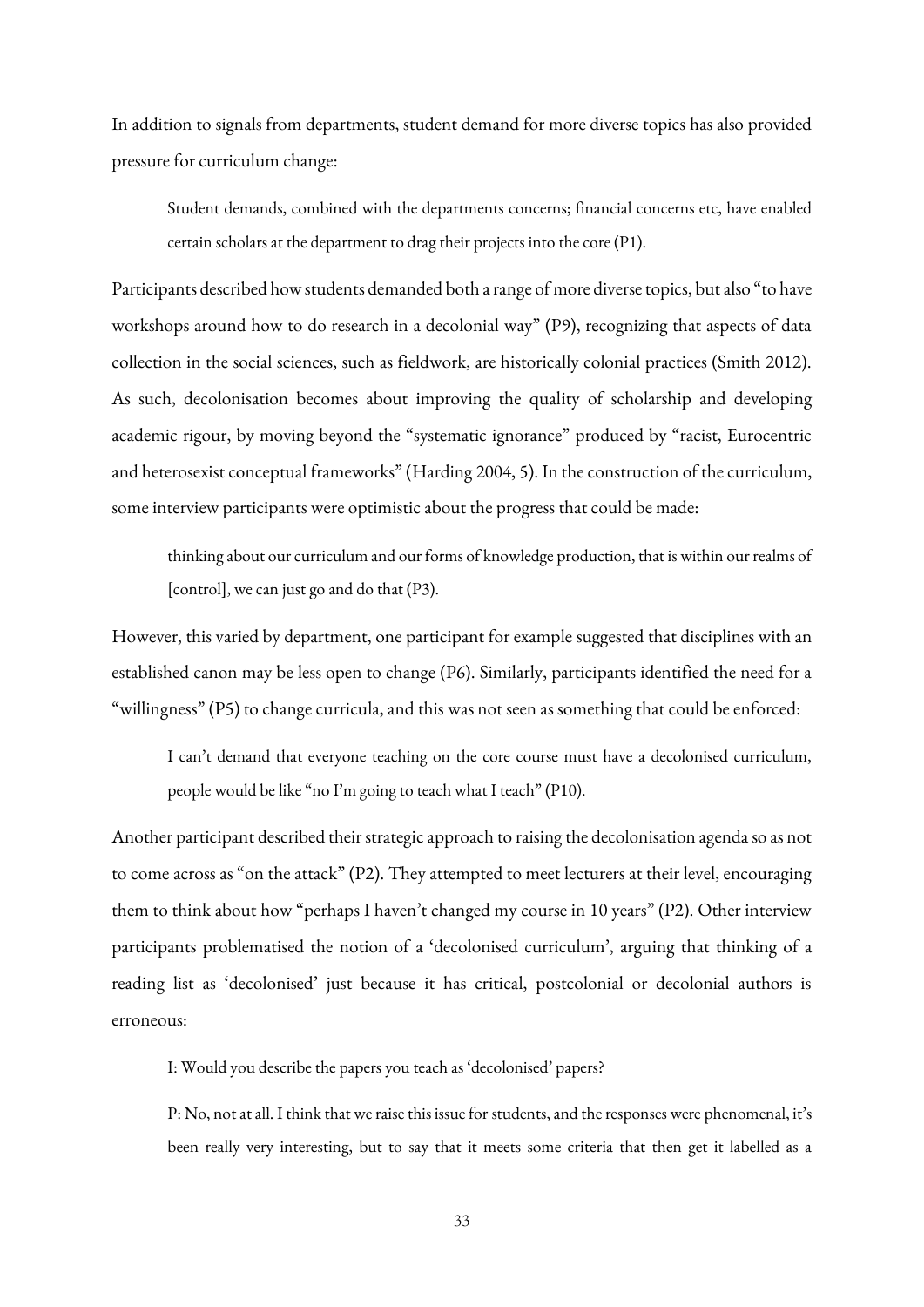decolonial thing is wrong. I think decolonisation […] it is an ongoing process, it isn't a fixed point where you can check the box (P9).

This response emphasises the fact that beyond the 'end goal' of changing reading lists, decolonisation of higher education (as an intellectual project) is a process that requires "ongoing reflexivity" (P3) and "constant critique" (P1). In the next chapter, we turn this critique to the university itself, to explore how power is embedded in Cambridge as an institution.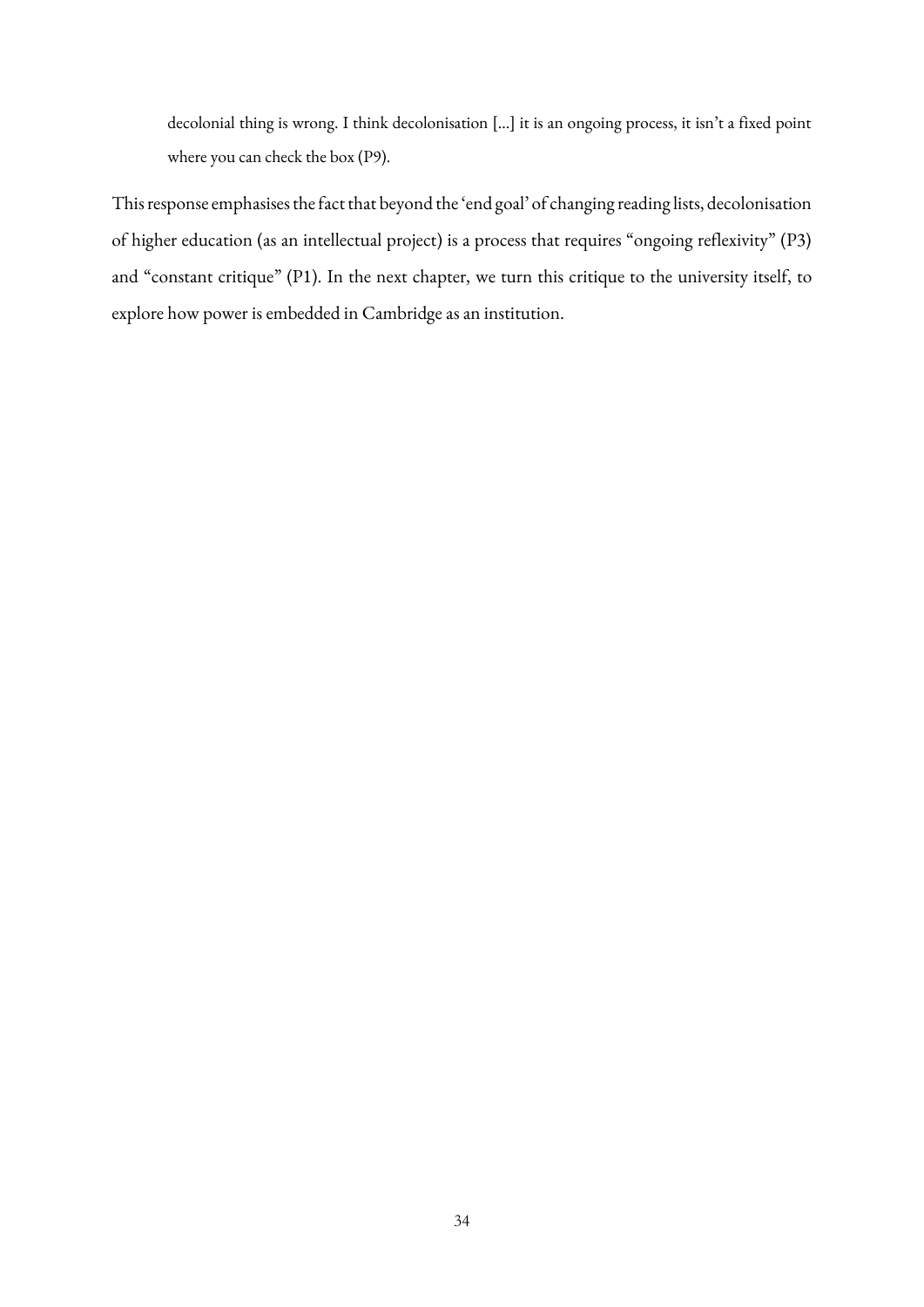#### Vignette 2: Department of Sociology, University of Cambridge (17th October 2017)

Professor Shirley Tate is presenting her soon-to-be-published book on the experiences of women of colour in academia: *Inside the Ivory Tower*. She tells an anecdote from her own experience, when she was asked as part of a 'diversity and inclusion' initiative if there was any racism in the school in which she worked. People around me in the lecture room start laughing and murmuring knowingly. At first I'm taken aback – it's like I missed the punchline to a joke everyone knows – but I soon learn the response is elicited from the ignorance of the question. Because Tate's reply is: "Sociology 101, we live in a racist society. Why would this school be any different?" There is absolute understanding and agreement from the people of colour in the room. And behind their smiles, surely, there is also anger at the injustice and hypocrisy of an educational system that claims to be tolerant and meritocratic. I'm shocked into awareness. I want to get on board.

#### Chapter 6: Decolonising the University

Having detailed the need for a "critical gaze" (P1) in Chapter 5, we now turn that gaze to the university itself. When we look inside the ivory tower, we see that "the university is not a pure space" (P5), but rather it plays a role in "perpetuating a certain sort of violence against certain groups, either nearby or further afield" (P9). This chapter considers decolonisation in the wider context of the university as an "institution" (P3; P4; P5; P6; P10), looking at the impacts of (neo)colonial legacies (most prominently 'race', class and gender) upon bodies and environments both at home and abroad. In this broader understanding, the project is to decolonise university spaces; enabling people who are marginalised to both survive and thrive, as well as opposing the university's involvement in neo-colonial violence in the arms trade and fossil fuel industries. As always, obstacles to this project include the 'sanctioned ignorance' that leads academics to seclude themselves in the ivory tower and abdicate responsibility.

## Decolonising the University means Liberating University Spaces

Colonial regimes depended upon the enforcement of social categories (such as 'race', gender and class) for their divide and rule strategies of social control (Said 1978). In buying in to these categories, and reproducing the relations of power between them; the racism, sexism and class discrimination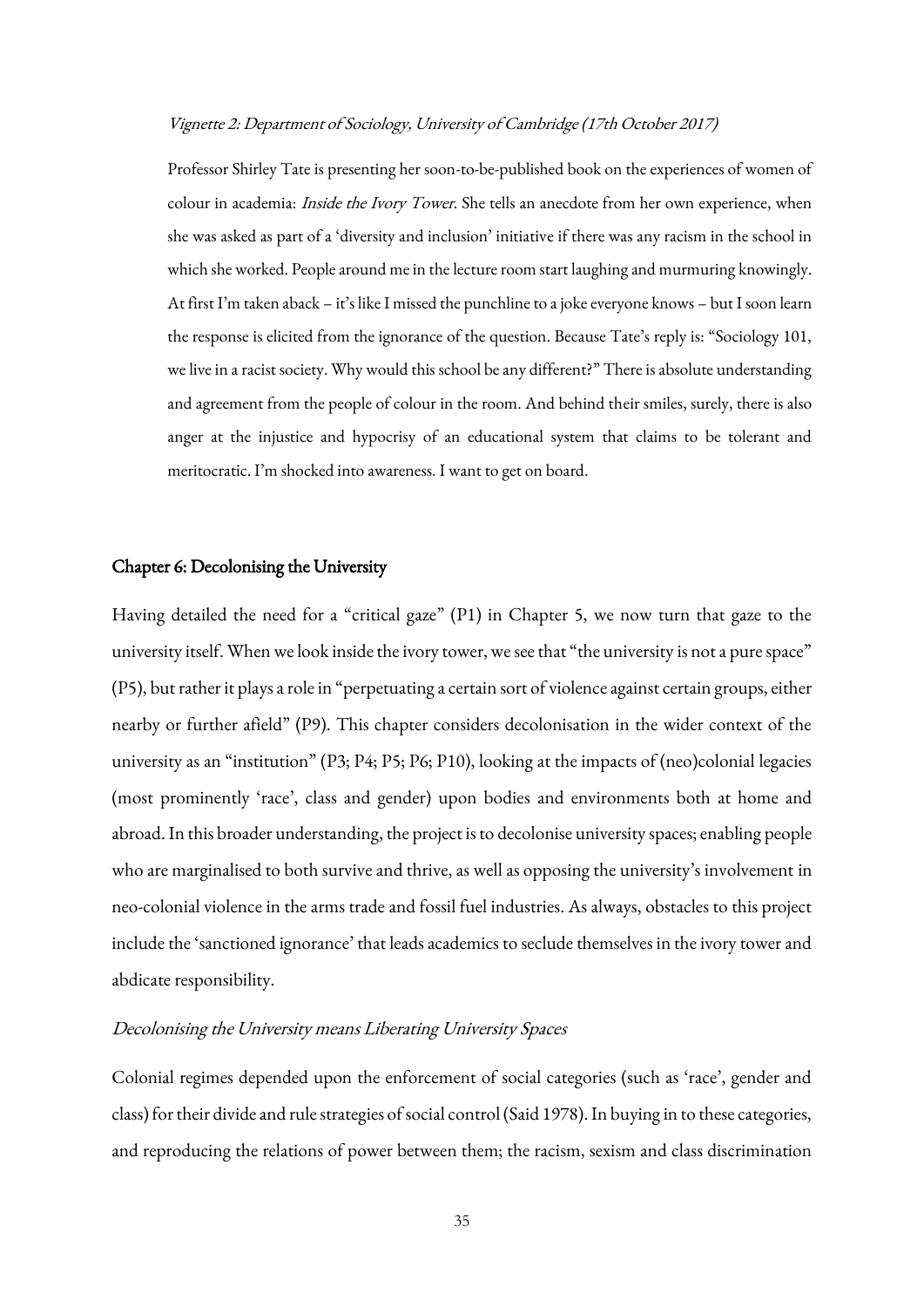that takes place at Cambridge can be seen as part of a "colonial hangover" (Wamai, P4). Shockingly, the Big Cambridge Survey unveiled that 48% of BME respondents had been affected by racial prejudice in their time at Cambridge (BCS 2016-17). This statistic is less surprising if one considers that: "The university is racist in a racist society" (P2), in line with Critical Race Theory, which posits that rather that rare occurrences of violence, racism is an everyday, structural feature of society (Bonilla-Silva 2015). Hence for one participant, decolonisation becomes a question of "how do we make the BME student experience worthwhile, because those are the people who are most affected by this institution" (Wamai, P4). Another agreed that: "starting with racism at a place like this is a perfectly good place to start" (P10). Wherever one starts, the need for a wider approach was emphasised by one participant, who stated that: "at Cambridge decolonisation comes with being critical to issues relating to class and gender, it's not just about race" (P1). This broader approach reflects the fact that: "anyone who is not the mainstream – western or American, white, [middle] class – finds Cambridge a very difficult place to engage in" (Wamai, P4). Furthermore, these disparities affect members of faculty as well as students:

I hate the phrase "student experience",<sup>8</sup> but it is the case that as a minority woman, either at the faculty or at the undergraduate level, there are certain challenges that an institution like Cambridge is really ill-equipped to deal with (P6).

One such challenge is sexual harassment and assault, as in 2014, a CUSU survey found 77% of students had experienced sexual harassment whilst at the University of Cambridge. Unsurprisingly, institutional racism and sexism have a strongly negative effect on feelings of belonging at Cambridge, which was described by one participant as "a very white male environment" (P1). Another added:

we need to decolonise, so that the student experience is for everybody, so that people can feel they belong here, as right now people don't feel like they belong here, the only people that belong here are those boys (and girls, but mainly white boys) who do their undergraduate, masters and then PhDs in Cambridge, and most of the time they're the only ones who get the postdocs and JRFs [junior research fellowships] (Wamai, P4).

**.** 

<sup>&</sup>lt;sup>8</sup> A notion which was challenged in speeches and discussions on several occasions during the strike period, being linked to the commodification and marketisation of higher education.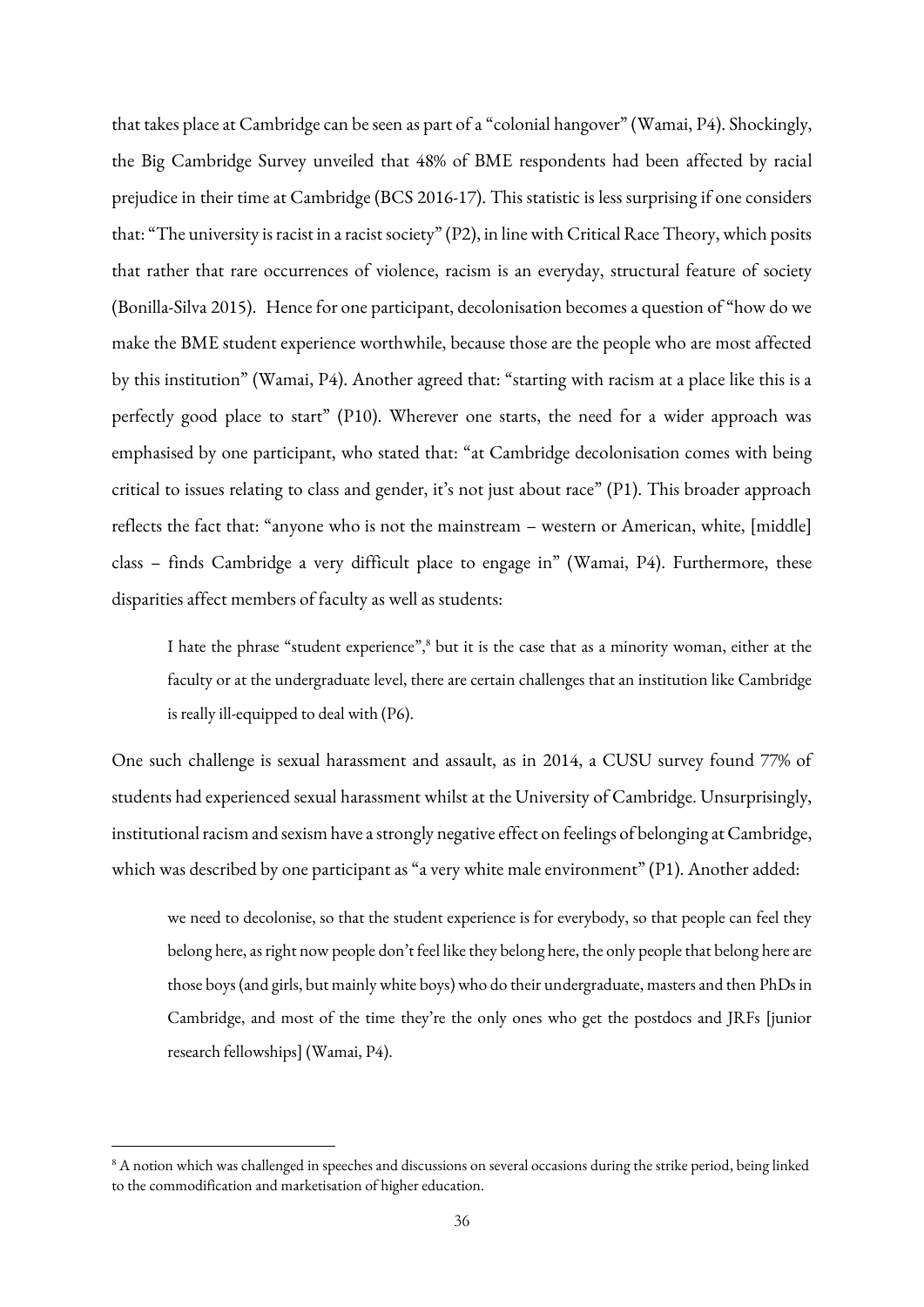This white male environment is often simply experienced as 'welcoming' by white men, rather than being understood as gendered or racialised. My own awareness of this was raised when describing to one interview participant what I thought was an inclusive dining hall environment:

I: yeah and the other thing you can just go and sit down next to anyone, and not be afraid to start a conversation and they will talk to you

P: But does it happen to everybody? You know you're a white person (Wamai, P4).

In fact, this participant informed me that only three out of the fifteen or twenty black students at their college would go to the dining hall:

P: And I would ask them, "how come you're never in the dining hall?" and they'd tell me "no, it's so scary, it's so intimidating, how can you be the only black person, how do you cope?" (Wamai, P4).

Academics of colour described a similar experience of college dining, although rather than being intimidated they described being irritated and even offended by certain peers, and as such would attend halls very rarely if at all (P5; P8). Feelings of exclusion were matched by frustration that the expectation is entirely on the person of colour to prove that they fit in (to a space that they may not even like, given its hostility), whereas there is no expectation for white people to meet them in the middle: "because this is the default, this is their space" (Wamai, P4). The need to manage one's behaviour or appearance to fit into the academy is described as "institutional passing" by Ahmed (2012) and is required to navigate not just social spaces but academic ones as well. Rollock (2013) argue that in order to get research published, people of colour are forced to adopt western styles of thinking and writing. This process was described by one faculty member at a decolonisation assembly as "academicized racism – rendering white the way one thinks" ( $3<sup>rd</sup>$  May 2018). These findings broadly confirm several authoritative contributions in the existing literature regarding the experiences of minority groups in higher education (Puwar 2004; Ahmed 2012; Bhopal 2016; Gabriel and Tate 2017). To liberate university spaces, then, decolonisation is a project of ensuring all belong equally, all are welcome, and all make an effort to be accommodating. This is particularly important given the fact that complaints are sometimes swept away by assertions that minority groups have nothing to complain about because it's a privilege to be at Cambridge and they should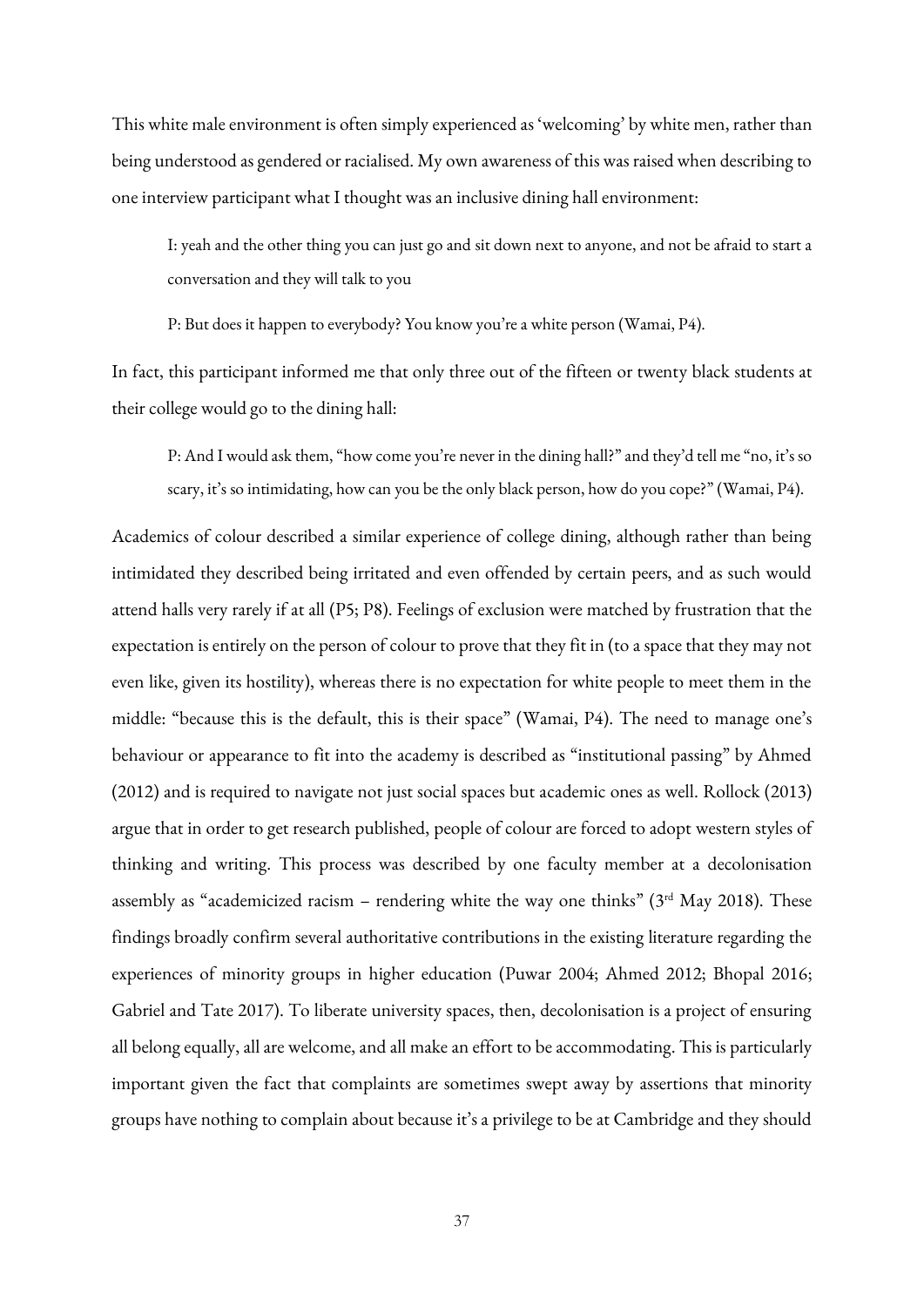be grateful. Rather the opposite is true; which is that both the university and the profession are enriched by students and academics of colour (P2).

## Decolonising the University means Critiquing Material Complicities

Several participants argued that for decolonisation to move "beyond the vogue" (Wamai, P4), it must link to a material critique: "There is a sense in which there has to be more active confrontation of colonial-modern legacies" (P9). One participant suggested that these legacies are still identifiable:

Cambridge played a very specific role in British Colonialism, and there are certain legacies of very literal colonialism that one can still identify (P10).

These legacies are still physically apparent at the University of Cambridge; in artefacts such as the Gweagal spears, taken by Captain Cook in 1770 and held in the museum of Archaeology and Anthropology, and in the Benin Bronze Cockerel, which remains on display in Jesus College. Furthermore, the money from colonialism helped to build certain colleges and libraries, some of which still bear those names and legacies. For example, a bust of Jan Smuts, the architect of apartheid in South Africa (Harvey 2001),<sup>9</sup> is displayed prominently in the dining hall at Christs College. Churchill College unsurprisingly features Churchill, who is accused of holding a deeply racist hatred of the "primitive uncivilised people" of India, and of playing an administrative role in the deaths of over three million people in the 1943-5 Bengal Famine (Mukerjee 2010). These reminders of historical injustices are a cause of pain and humiliation for many students and staff, and beyond the physical history at Cambridge is the "historical complicity in colonial domination" (Kabir 2017, 1).

In addition to historical complicity, students also levelled critiques against contemporary forms of neo-colonial violence perpetuated by the university. Perhaps the most prominent and public example of these critiques occurred on the 16<sup>th</sup> March 2018, when over 500 staff and students attended a 90-minute Q&A session with the Vice Chancellor of the University of Cambridge. The session was arranged in response to the demands of a group of student activists who occupied the University's administrative centre in the midst of the UCU Pension strikes, in protest against the

1

<sup>9</sup> "Instead of mixing up black and white in the old haphazard way, which instead of lifting up the black degraded the white, we are now trying to lay down a policy of keeping them apart as much as possible in our institutions" (Jan Smuts [London 1917]; in Harvey 2001, 36).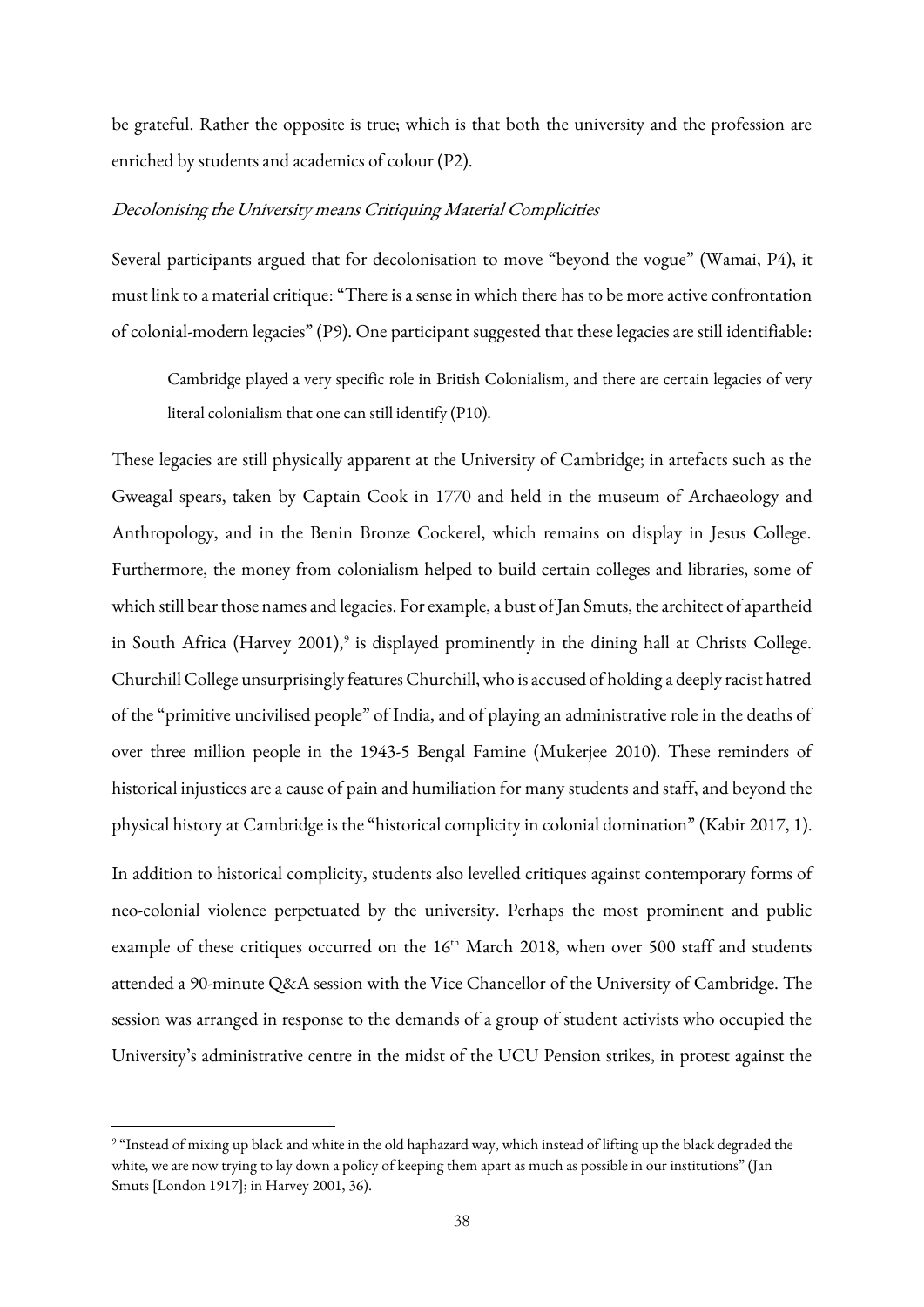"marketisation of education" and in solidarity with striking staff. The students ended their five-day occupation victoriously when this demand for an open meeting was met by the Vice Chancellor, Stephen Toope.

The questions asked at the Q&A were described by one participant as important to the project of decolonisation:

the questions that were asked the other day at the meeting with the VC about disinvestment, about working with BAE systems, I mean the university is not a pure space, and it has very material complicities with dispossession and disenfranchisement, so asking those questions alongside curricula questions is important I think (P5).

These challenging questions were applauded and even cheered by those gathered, covering areas such as the Department of Engineering's research partnerships with BAE, which was linked through arms trade to the Turkish bombing of Afrin; the Prevent duty as a "a threat to our civil liberties, freedom of speech and expression", as well as the divestment of University funds from fossil fuels industries (Varsity, March 16<sup>th</sup> 2018). These questions expand the scope of decolonisation from a 'liberated curriculum' to a socially responsible university, as one respondent noted:

it is no good to talk about decolonisation if you're not also going to talk about the implication of the university in arms research or drone attacks or climate change and so forth. It's no good because all these things are destroying livelihoods (P8).

This argument links to the idea that "the decolonisation of the university cannot be disconnected from the larger struggle to decolonise society" (Maldonado-Torres 2016, 31). In fact, if decolonisation efforts focus solely on the needs of Cambridge students, one participant warns that we are in danger of "doing something profoundly selfish" (P8):

If you consider that the majority of the world's population, the poor especially, are excluded from these [academic] institutions, what we're talking about really is what is the material consequences of not just colonisation but contemporary forms of imperialism (P8).

Here the participant asks who the real target of decolonisation initiatives should be. Parallels can be drawn between their mention of the global 'poor' and Fanon's "Wretched of the Earth" (1963). Since contemporary forms of imperialism lock many bodies out of Cambridge University, or even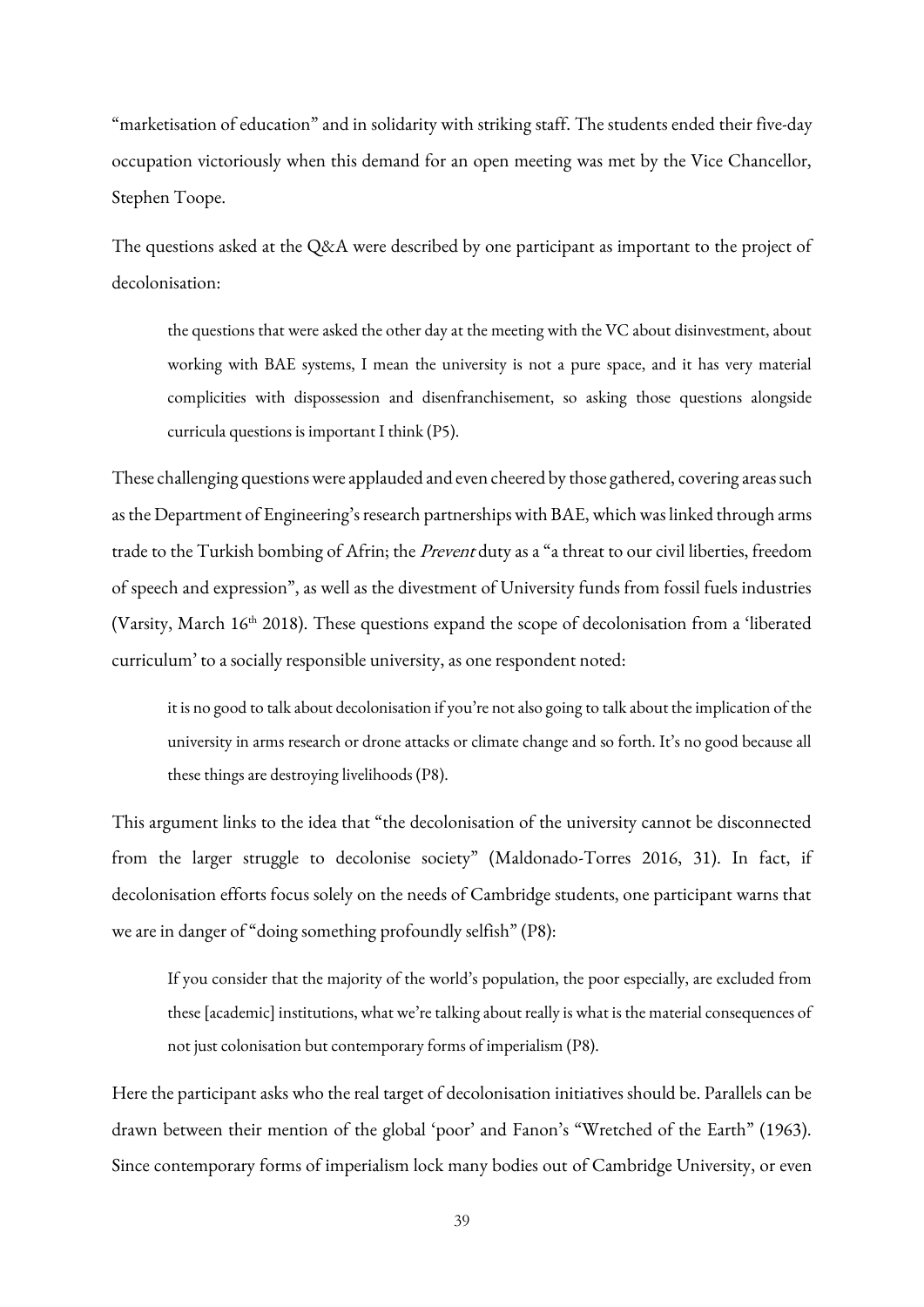education as a whole, should an updated curriculum at Cambridge really be the focus of decolonisation efforts? For Mbembe (2016, 38): "We cannot be oblivious to the power relations in global higher education and the interplay between core and peripheral nations in higher education". Tuck and Yang (2012, 21) strongly argue that "Decolonization is not a metonym for social justice", but rather "specifically requires the repatriation of Indigenous land and life". It is clear that decolonisation initiatives at Cambridge do not meet meet Tuck and Yang's standard, although one participant did refer to the question of reparations:

where did this place get its money from? […] If we're thinking about arguments about reparations seriously, then this institution has a huge role to play (P3).

Although discussions about reparations will be difficult, this participant noted that "I do feel as academics that we have a moral obligation to address this" (P3). Raising these difficult questions will require the creation of spaces for "deep honest inquiry" (Wamai, P4), which links to the idea of decolonisation as a dialogue (Chapter 8). Before doing so, Chapter 7 considers the meanings awarded to decolonisation at a movement.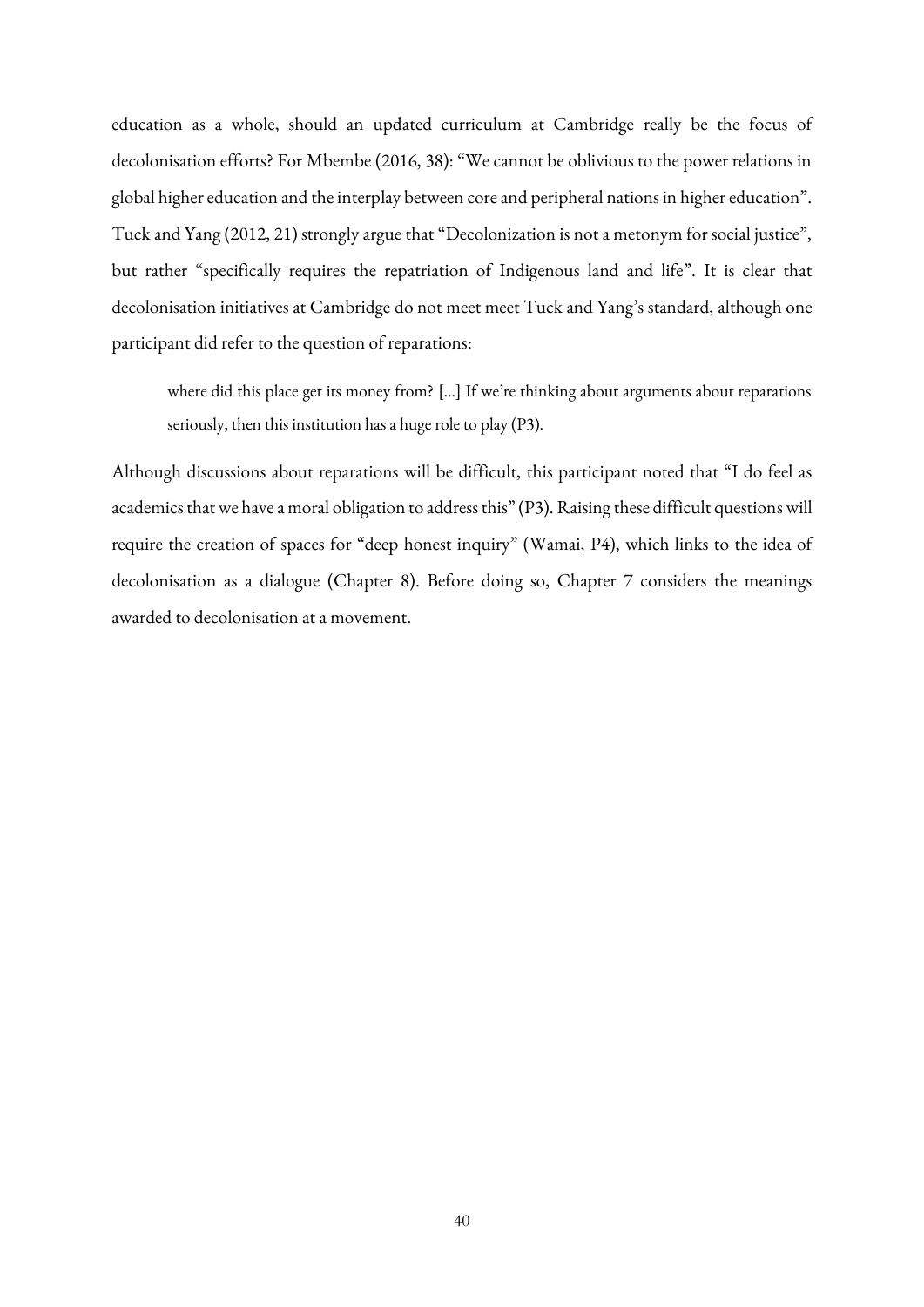when we talk about decolonisation we're also talking about the movement that's happening in different universities (P8).

#### Chapter 7: Decolonising Movements

Having considered what decolonisation might mean as a critique, both intellectual (Chapter 5) and material (Chapter 6), we now consider what meanings are given to decolonisation as a "movement" (P1-10). Participants referred to decolonisation as a movement in a variety of ways; by describing its progress and momentum, identifying networks and collaboration, and describing the different roles taken by students and staff. In relation to pitfalls and barriers, thinking of decolonisation as a movement identifies the danger of high student turnover and the loss of institutional memory, as well as the injustices in an unfair division of labour and the imposition of leadership roles.

## Progress and Momentum

Participants' responses showed that decolonisation as a movement at Cambridge has progressed at different rates across different departments (P1-10). In describing this progression, we can consider the classic account of a social movement as having four stages: emergence, coalescence, bureaucratisation and decline (Blumer 1969; in Della Porta and Diani 2009, 150). In relation to decolonisation at Cambridge, in some cases 'bureaucratisation' can already be observed; such as the formation of the *Consortium for the Global South*, departmental working groups, and the CUSU BME campaign's *Decolonise Cambridge Network*. Other departments are better described as being at the 'emergence' stage, having only very recently held their first decolonisation assembly, or having yet to hold one. In general, I argue that 'coalescence' is the most appropriate category with which to characterise decolonisation at Cambridge at the present time, given the number of actors who have been and are being brought together under the umbrella of the movement.

In locating the momentum for decolonisation, certain participants characterised the movement at Cambridge as a "student movement" (Wamai, P4), in part due to the prominent roles played by students in promoting and advancing aspects of the decolonisation agenda. For example, the Decolonisation Rally in October 2017 was organised collaboratively by five different student groups, and the majority of the speakers at the rally were prominent figures from those groups.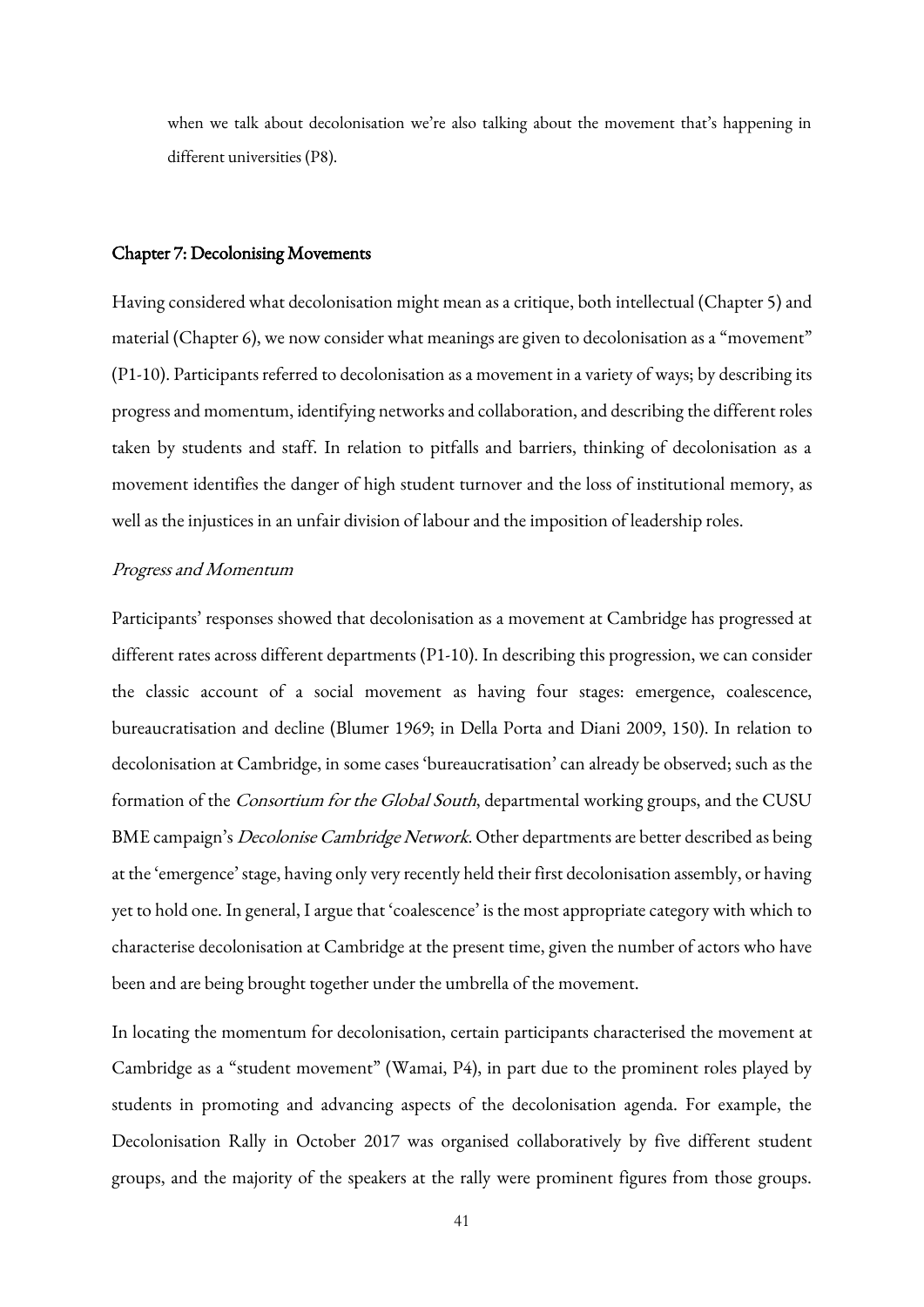Participants described the movement as coming from the bottom-up: "There is momentum, I think the interesting thing about it is that it's coming from below" (P5). This "agitational energy" (P5) was not exclusive to organised events but was also displayed spontaneously, for example in students bringing decolonisation themes to other events in 'impromptu reflections' (P3). One participant stated that: "what the decolonisation movement gives me hope for is that demand and change at the grassroots seems to be able to have an incredible 'trickle-up' effect" (P8). The 'trickle-up' effect relates to the way that student demands have found purchase within certain departments; activating key members of staff, leading to events that raise awareness, even engendering curriculum change.

Within several departments, a core group of engaged students have presented a complex and nuanced case for the decolonisation of the University (P1; P5; P6; P8). Participants characterised student demands as "really well articulated" (P1), with "a remarkable amount of sophistication" as to what decolonisation at Cambridge means. In many cases, these demands have driven the decolonisation agenda through what is brought up in open meetings or included in open letters (P1; P3; P5). For example, one respondent described a faculty forum on decolonisation at their department as: "really just reporting on student discussions we'd had at an open meeting the term before" (P3). Student demand has also played a role in *enabling* faculty initiatives; not just raising the agenda, but also *legitimising* those who support it:

students' demands also enabled a limited number of scholars or lecturers at the department to say "we need to do this, students are demanding it. It's not coming from me, it's coming from them" (P1).

All participants referred to the need for student pressure needs to continue, insisting that students continue to organise among themselves:

it is the strength of continuing student organisation, to organise outside of these institutional structures, to teach each other, to co-produce knowledge, that kind of stuff I have no control over but it needs to happen, for them to keep holding the institution's feet to the fire (P6).

Thus far, continued student pressure has kept the decolonisation agenda on the table. One participant reflected on this, stating that: "I think some people thought if they just waited it would go away, that it was just a fad" (P1). References to high attendance came up time and time again (P1;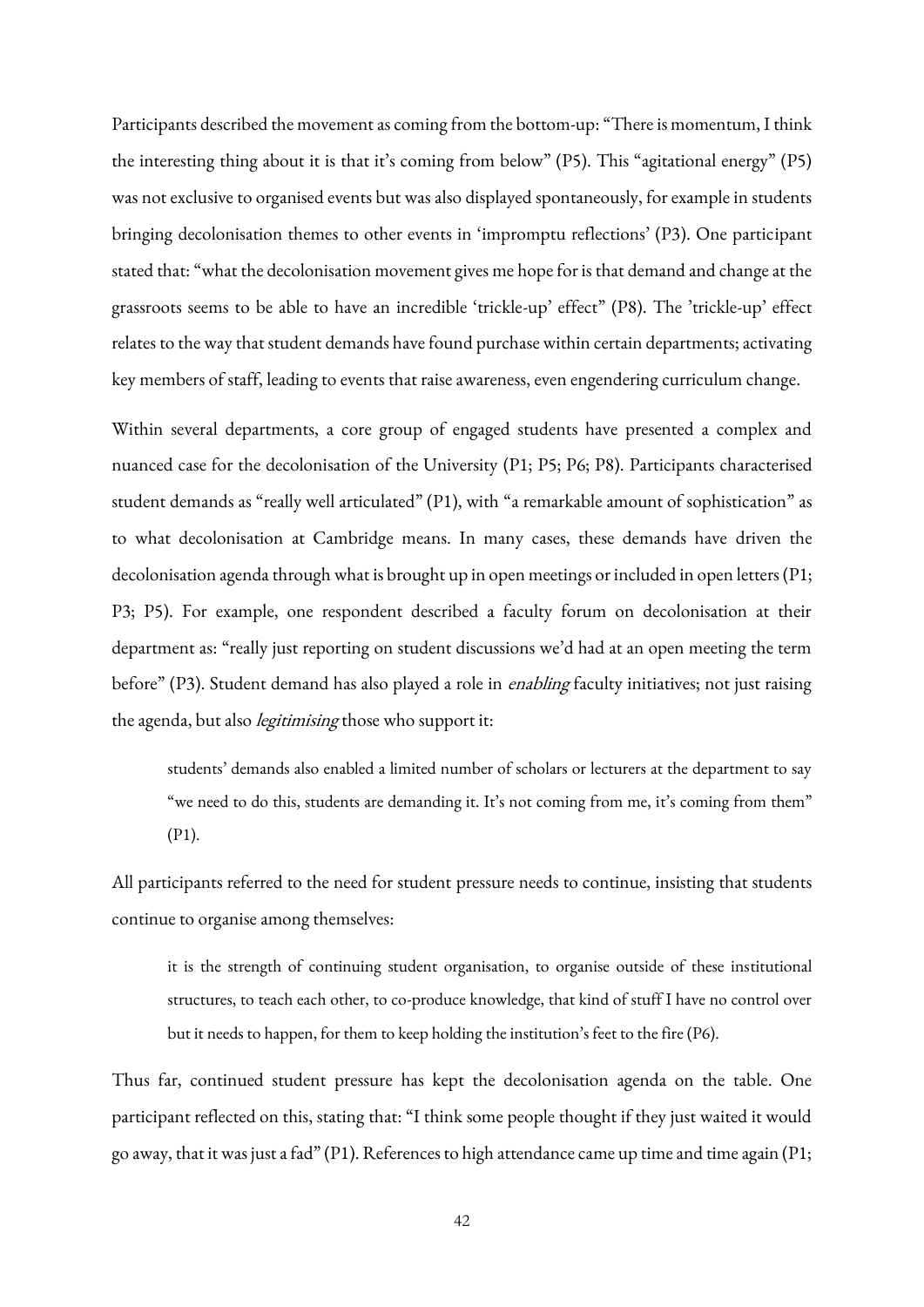P3; P8; P9; P10), with "loads and loads of people" (P8) coming to decolonisation events. In my observations of open meetings at the departments of Sociology (31<sup>st</sup> Oct), English (1<sup>st</sup> Nov), Education ( $7<sup>th</sup>$  Nov) and History ( $28<sup>th</sup>$  Nov); all drew more than 50 people, as did the Decolonisation Assembly for student groups (16<sup>th</sup> Nov), and the 'teach in' (26<sup>th</sup> Mar). The CRASSH (2016) seminar series was similarly well attended: "most of our seminars were packed out completely, out the door, really really packed out, and we could see that there was huge interest". This level of interest has been maintained since 2016, as at a recent "Decolonising Classics" open meeting, the host opened by stating to the packed room: "as you can see, we underestimated how many people would come" (8th March 2018). One participant described the powerful impact of high attendance upon senior management:

all of a sudden there was this big meeting and so many students, undergrads, MPhils, were flooding into the room, and they [management] were so shocked. So they [students] don't seem to know how powerful that is, and that was timely, really (P1).

As well as having a powerful impact on departments, these occasions can have an impact on participants. At a panel discussion featuring the journalist Reni Eddo-Lodge (15<sup>th</sup> May 2018), a longstanding academic reflected on "the most people of colour in one room I've ever seen at Cambridge". Indeed, the vast majority of the audience (in a full lecture theatre) were people of colour, and more women than men.

# Networks and Collaboration

In these spaces, participants emphasised how decolonisation efforts had led to the creation of new networks:

What was really great about the seminar series was that we got to invite a lot of people to come through that we wouldn't have otherwise been able to meet (P8).

it was great for me because I got to meet a whole bunch of people who were also working in these spaces, so I didn't feel completely alone (P3).

As well as offering support for isolated actors, these networks have facilitated the exchange of ideas, with one participant stating that at departmental assemblies "we have been able to build really exciting coalitions" (P3). Some of these coalitions were small scale, such as the *Decolonise our PhDs*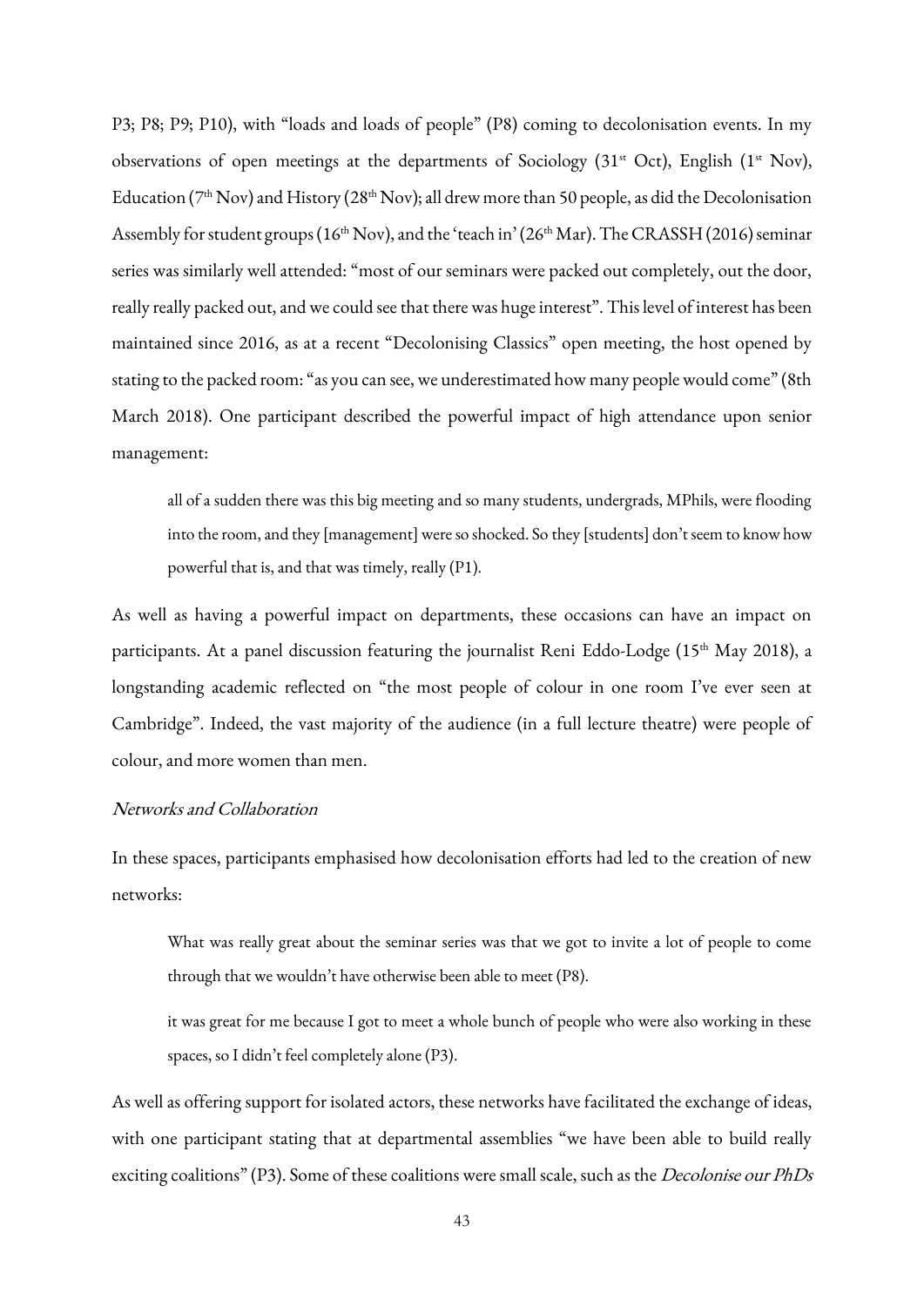reading group, others are larger, such as the Consortium for the Global South. One participant noted that the feeling of "investing in my students" was one of the things that kept them going in what is difficult, exhausting work:

I think to me something that has been really energising – and I say this really honestly – is my students. So I've got a fabulous group of students who are almost all women of colour (P3).

Sharing the burden between staff and students is one of the strategies for making the decolonisation movement sustainable for the longer term. Participants described the short duration of the student life cycle at Cambridge was described as both an advantage and a disadvantage. One participant noted that the short life cycle gives students more freedom to engage in activism (P10), but on the other hand, there is the loss of key figures and institutional memory: "my worry is that the students that are so important, at some point they will leave" (P8). Several participants noted how progress is often down to the actions of "particular group of students" (P10), vulnerable to turnover. This illustrates one of the ways in which the movement is shared, that the students can bring this energy and support for staff, whilst the staff ensure longevity:

what we wanted to do was to kind of use our positions as faculty with ongoing positions to help build the institutional memory, because MPhil students for example are only here for 9 months (P3).

This is one of the reasons why students "need to collaborate with like-minded faculty, students, and community representatives in order to enact change in the academy" (Wane et al 2004, 507). Indeed, some participants were willing to make a long-term commitment in this area, stating: "I want to make as much of a contribution as I can because I'm here for the long haul, I'm gonna be here until I die!" (P6). Others had already been in the institution for many years, and although one participant admired and appreciated those who have "been doing this [work] forever" (Wamai, P4), they emphasised the cost of such a commitment:

I'm just thinking "urgh, if I stayed here for five years could I cope?". But then how else do we change this place? (Wamai, P4).

Here Dr Wamai refers to the need for key faculty members to stay at Cambridge to enact change, but also the exhaustion caused by such efforts and the fact that exiting the institution might be a necessary act of self-care or survival. Many participants explicitly mentioned the way in which the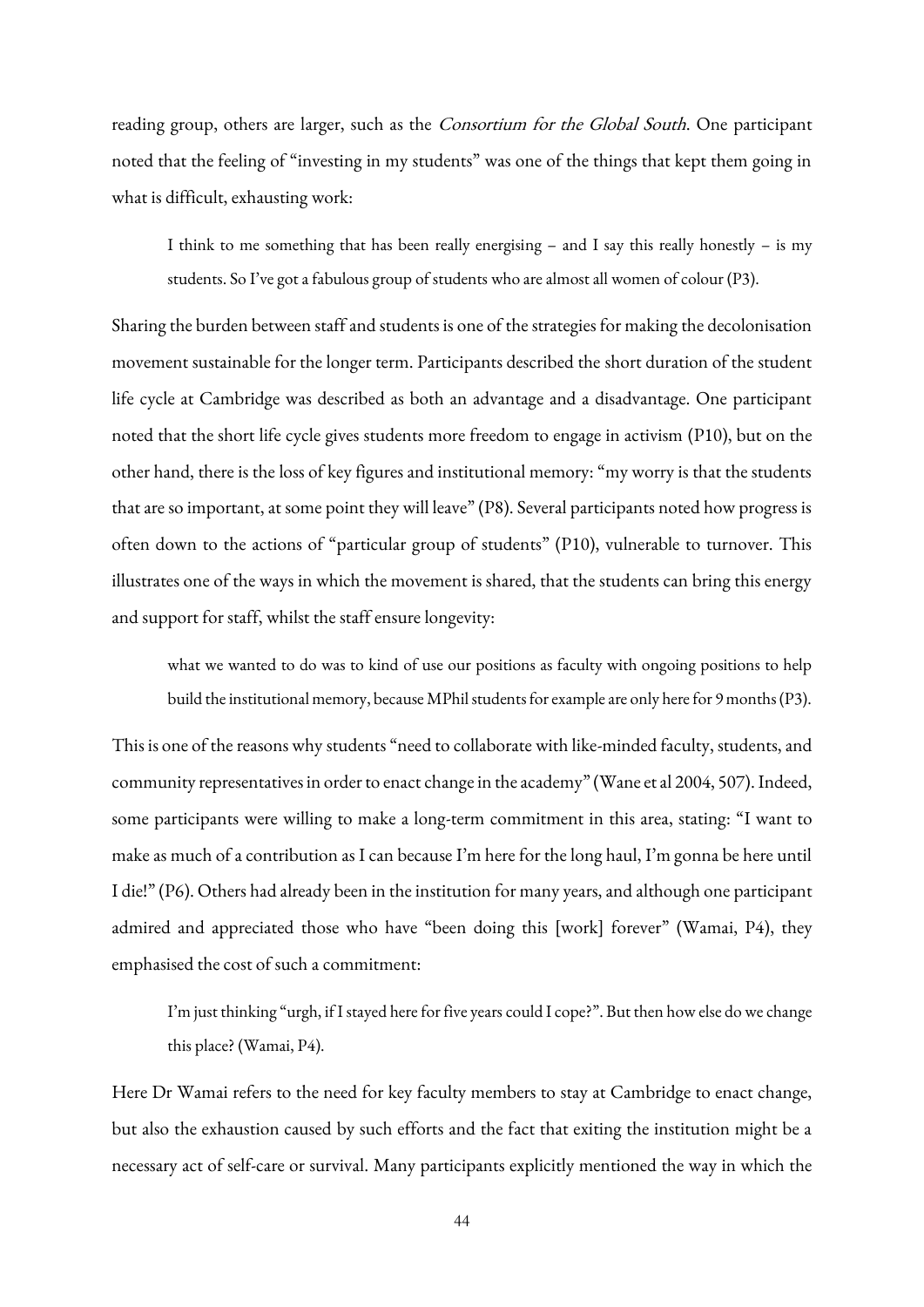burden of decolonising labour is unfairly distributed, falling primarily on those already burdened by the systems in question.

## Division of Labour

In several departments, there was an expectation that people of colour had to take the lead on the issue of decolonisation, a view which one participant described as:

the people who are the ones who have directly experienced those forms of violence have to take on board a more proactive role in trying to tackle the reproduction of those forms of violence (P9).

This view was presented as problematic, as on the one hand there is feminist standpoint logic which provides women of colour with an "epistemic privilege" in first-hand experience of the problem (Harding 2004); but on the other hand, they should not be subjected to the triple burden of both the violence, the onus to tackle that violence and the gaslighting (being told the violence does not exist), as well as being further marginalised for 'banging on about race'. Hence the participant described the need to ensure that "their experience is given due import and weight and is transmitted as a serious thing to people who wouldn't otherwise know about it" whilst at the same time avoiding "putting all of the burden of work on the people who have experienced those sorts of oppression" (P9). Another participant noted how the expectation for women of colour to take the lead on 'race' issues "diminishes the idea that there is collective ownership over these issues, because then it becomes the burden task of those women [of colour]" (P3). In fact, it is another imposition and a removal of choice to expect a woman of colour to be the designated 'race person' in the faculty:

I think there is that expectation that "oh, I'd be the race person in the Faculty" and I'm like "no, I don't want to be that" of course I want to stand up and speak out for race justice issues but I'm not THE person, this needs to be owned by [more people] (P3).

Aside from stymying collective ownership of race issues, the designation of a 'race person' can be an institutional strategy to sideline the issue of systemic racism in higher education. Ahmed and Swan (2006, 98) state that: "It is by making certain bodies responsible for diversity that other bodies, and indeed the organisation itself, are let off or even discharged from doing this work". And it is not just a case of being sidelined or marginalised, but of being further burdened. Several participants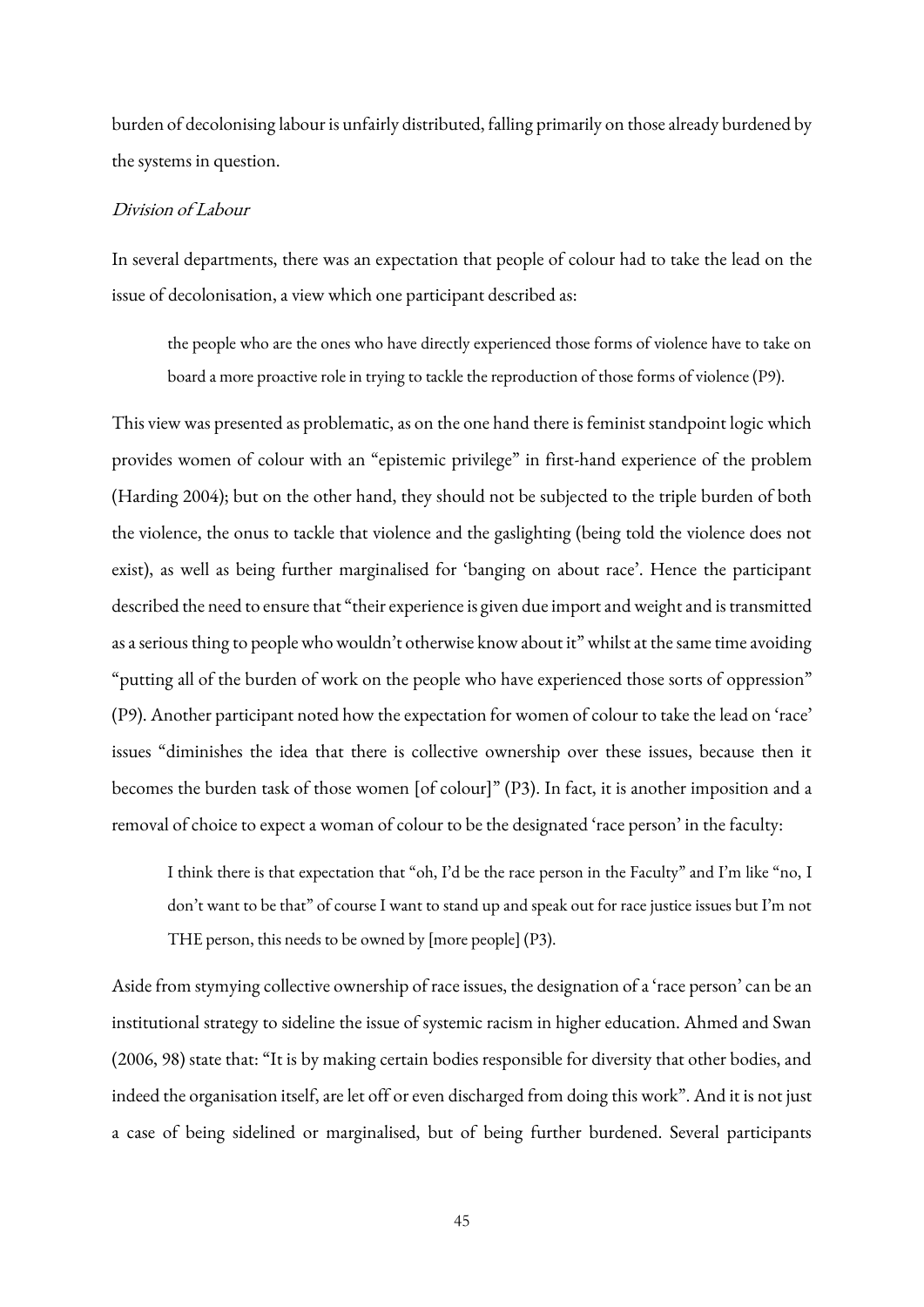mentioned the incredible toll that 'diversity work' has taken on them, emotionally and physically, and also on their academic careers (P2; P3; P4):

when I came to Cambridge I didn't want to research Cambridge, I didn't want to come here to change this institution, I'm actually recognised for research in my field! But you know where other people can go off and write their third or fourth book, and get promoted, I feel like I have to do that [decolonisation] work, as well as the labour of pointing out precisely this epistemological ignorance through which this institution functions (P3).

This phenomenon was indicated by another research participant, who described the situation in which BME academics are too busy doing the decolonising work to write academic papers about decolonisation:

that's where we lose our time from doing the academic work required […] so that's why even now, you will see, even three, five years from now, most of the books, journal articles, anything, will be by the same privileged white academics (Wamai, P4).

Whilst white scholars gain academic recognition and advance their research careers, academics of colour are left overburdened with 'invisible labour': "our time is taken up by all the emotional labour from the real work" (Wamai, P4). And this emotional labour is of course unpaid: "Oh gosh, all the invisible labour that I do for this institution! Yeah, unpaid labour" (P3). Ahmed and Swan (2006) describe in detail how career prospects suffer from undervalued and under resourced labour that causes stress and limits prospects for promotion. However, often there is no choice but to do this labour, given its importance in supporting and retaining students of colour:

I spend half of my time in Cambridge doing pastoral work for black students, I don't have the privilege to say no […] of course I could say no, but, by my saying yes they'll last four years (Wamai, P4).

In evoking the "privilege to say no" (Wamai, P4), this participant alludes to a *removal of choice* in feeling a certain responsibility to be a support figure. Whether it's students in need or opportunities for advancing the agenda, it can feel like: "I have to take them, I don't have a choice" (P2). Whereas a white academic has the privilege to choose when and where they engage in diversity work or antiracist activism, the same choice is not available to scholars of colour: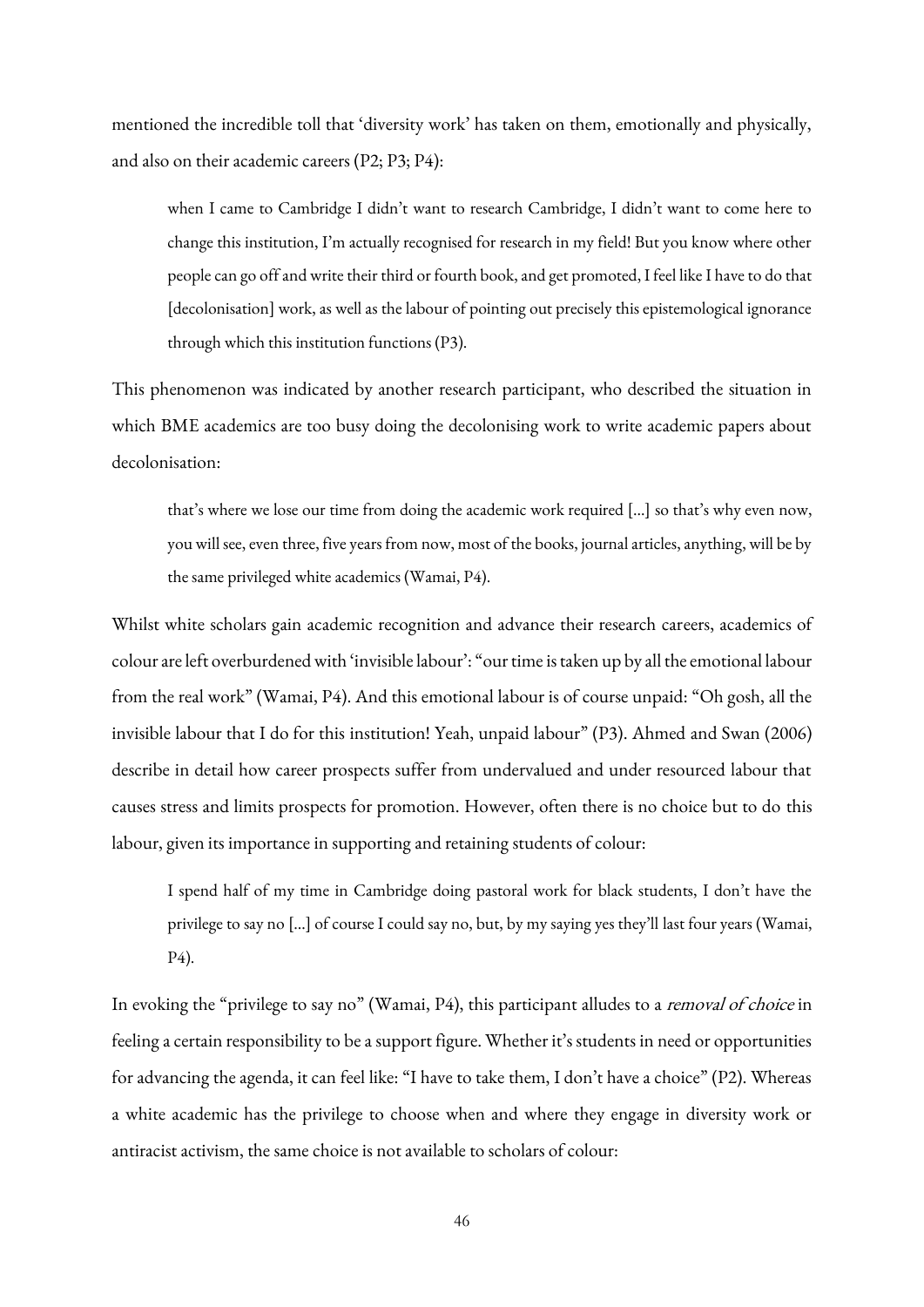they don't live it like us brown black bodies, in these spaces, coming (most of the time) from the former colonies. So we live this. So for me I cannot, it's not a luxury of whether or not I choose to, because just by my black body being in this place I'm confronted with these issues (Wamai, P4).

Here the participant illustrates the fact that being unable to choose the colour of your skin means being unable to choose whether or not you are subjected to racism. This makes it all the more important to try and share the burden of labour:

it's also about putting the responsibility on the white students and the white faculty, and all these privileged people, not just white, to change, to step back and listen. But we don't even have spaces where that happens (Wamai, P4).

According to this participant, creating these spaces for shared dialogue is a primary concern of the decolonisation movement going forward. It is to this endeavour that I turn in Chapter 8.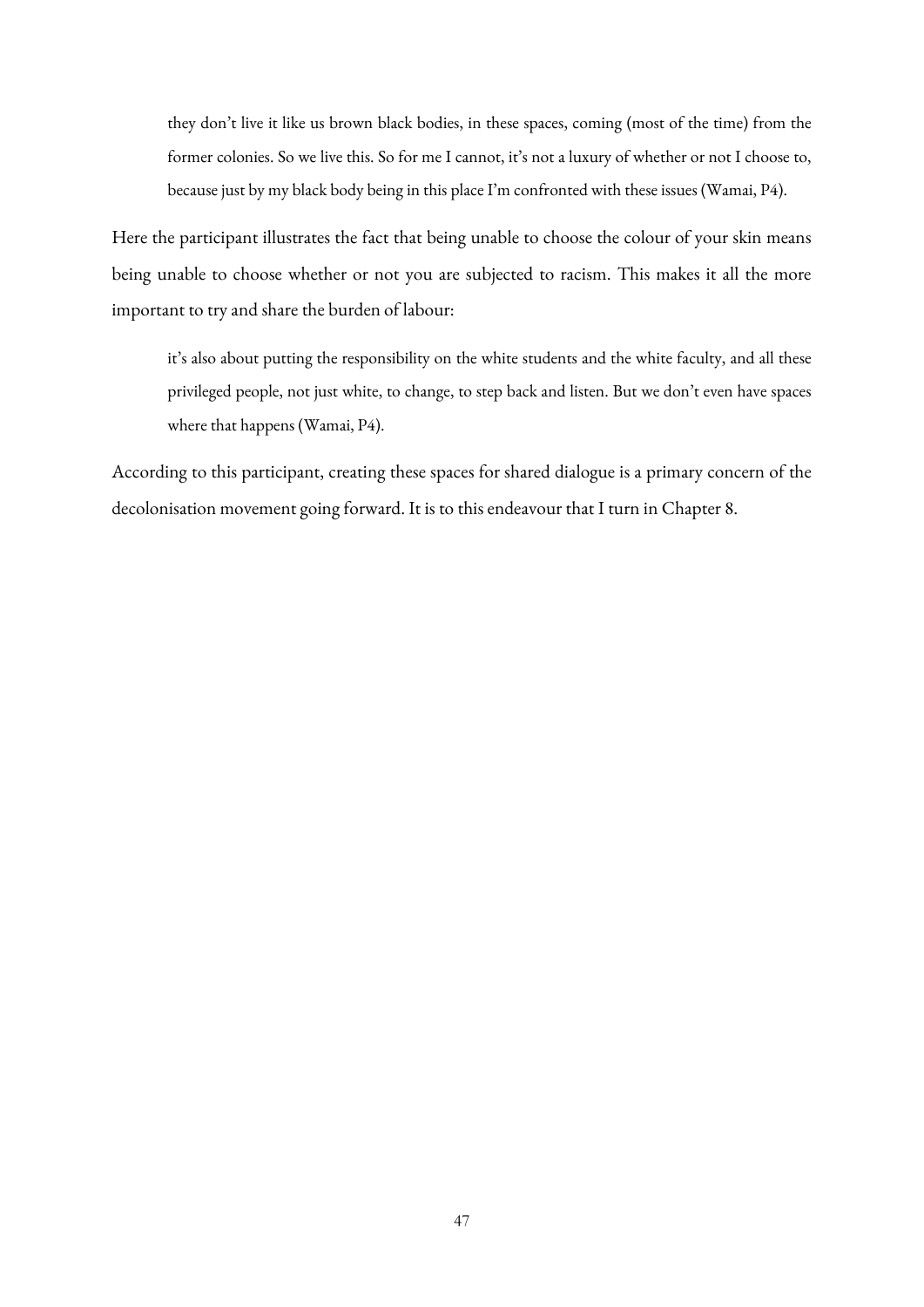how can Cambridge decolonise? First I think there's need for a very open conversation (Wamai, P4). I think it's probably just about creating different spaces for these conversations to happen (P3).

#### Chapter 8: Decolonising Dialogues

The final and perhaps most important meaning of decolonisation for the interview participants was the creation of space for democratic, cross-hierarchical dialogue, which could facilitate a shared process of learning and unlearning. Departmental support or opposition for these spaces was reported as significant, although impromptu student reflections created spaces even where they had not been designated, linking back to the idea of decolonisation as a grassroots, bottom-up movement. Further barriers included the potential difficultly of holding these dialogues, particularly conversations about race in the face of post-racial social norms, and so particular effort is required to keep race on the agenda when the more ambiguous language of diversity is preferred. Again, the issue arose of the unfair burdening of certain bodies in the management of these conversations, further emphasising the importance of alliance.

Four interview participants explicitly described decolonisation as involving "dialogue" (P3; P4; P5; P6), others did so in different words, such as the need for "really deep honest inquiry" that is also "collaborative" (P8). The emphasis on dialogue frames decolonisation as "a shared project" (P5), in which "there has to be input from different perspectives" (P8). Making more people feel invested as stakeholders is significant because decolonisation tends to be framed as the sole remit of women of colour, which is emphatically not the case (P2; P3; P5). Instead, dialogue can create connections and a sense of "collective ownership" over the issues (P3). Shared discussion can also assist in addressing internalised oppression, since "even one's most private thoughts are learned and given meaning through group life" (Williams 2008). In relation to these colonial mindsets, one participant noted that "everybody is there to do some learning and unlearning, whether you're of colour, whether you're black, brown or white majority" (P5). Their reference to "learning and unlearning" (P5) here may be in relation to Tiostanova and Mignolo's (2012, 31) Learning to unlearn, which takes aim at the "logic of coloniality" in higher education. The idea that this is a "shared project" means that everybody is involved in the learning process (P5), even across student-teacher divides, as another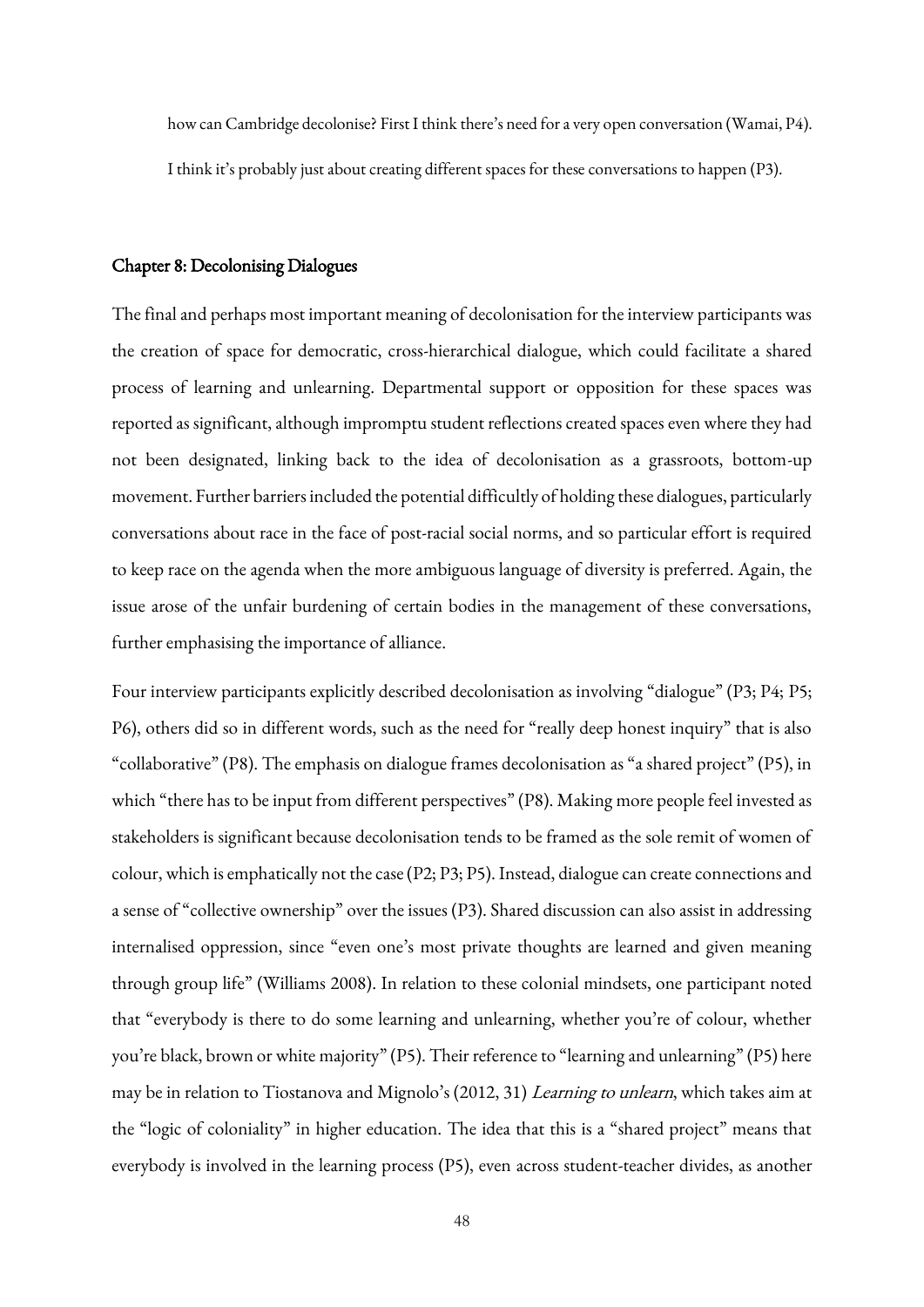participant noted: "I think that both the providers and the receivers of teaching need to enter into a dialogue, I think that's really important" (P6). Here decolonisation is evoked in relation to the idea that: "It is from sharing, having dialogues, and challenging each other as scholars that we learn" (Wane et al 2004, 505). Of course, as noted in Chapter 4, differences in positionalities means differences in experiences, and hence engagement with that process:

They may have to consider it in many different ways, you don't want to flatten it out and say: "everybody has exactly the same work to do". Everybody is a stakeholder in a different way, and would have to take up the challenge of 'unlearning' differently. It can't presume the innocence of one party, and the guilt of another, that's not helpful (P5).

In referencing the presumption of 'innocence' or 'guilt', the participant notes the insidious ways in which colonial oppressions are internalised and re-enacted, even by those within marginalised groups (Fanon [1952] 1967). Hence decolonisation presents a reflexive challenge to everyone, across lines of 'race', gender, sexuality, religion, ability, and so on. Understanding decolonisation as dialogue broadens the scope of what can be considered as decolonising work in the university, as on one level: "I think it's probably just about creating different spaces for these conversations to happen" (P3).

### Creating Spaces

These spaces have been created both by design (in meetings and assemblies organised by students, staff, and departments) as well as spontaneously, in 'impromptu' group reflections:

what I felt like was a great success from that conference was that you had very senior, very prominent academics in the room, sort of professor types that carry a lot of weight in the field, but also a lot of students were there, and I was just so heartened that at the end of the day, there was a very impromptu, poignant reflection led by students on what it meant to be a student of colour at Cambridge studying the Global South, from the 'Western Perspective' that operates at Cambridge. I was just heartened that clearly there was that space now for that to even be said; I know it's not much and I know it's not a victory (P3).

Despite the fact that this participant says 'it's not a victory', the accounts of other participants speak to the contrary (P2; P3; P5; P9). Also in the academic literature, such as space is presented as a rarity: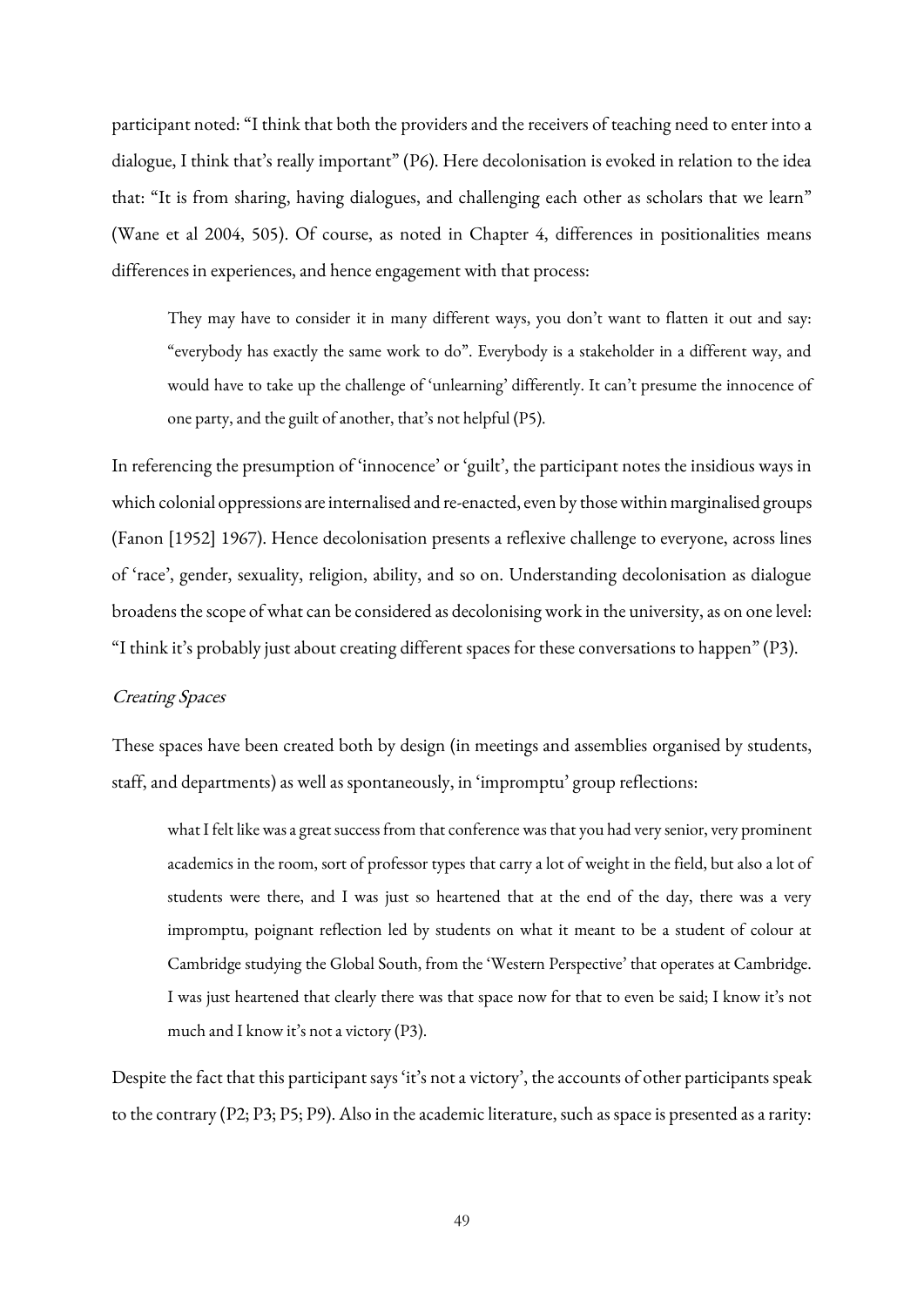one participant, who was a woman of colour and a doctoral student, was shocked that we spoke of such things because it was unthinkable to voice such opinions in her university. Various audience members concurred, reflecting on the resistance that inevitably accompanies the work of decolonisation, which challenges academic norms (Wane et al 2004, 508).

With regards to whether or not decolonisation is 'unthinkable' at Cambridge, there are remarkable contrasts between departments. In some departments, decolonisation is seen as a necessity rather than the 'unthinkable'; with Heads of Department recommending the formation of designated decolonisation working groups as departmental subcommittees, and even sitting in on working group sessions. Often the support of key figures in positions of authority can make all the difference, as one participant noted:

Right now our faculty chair is incredibly sympathetic to the question of decolonisation; has given me full mandate to speak about it, to do what I can, and that really does make a difference (P6).

In other departments, decolonisation has been regarded with suspicion, another participant stating: "they appeared to be threatened by the idea of even having an open meeting", asking questions like "what are you doing, what are you trying to get at here?" (P3). They expanded:

I was like hang on, I'm actually calling this open meeting because so many people have asked me, "what is this decolonise thing that you're interested in?" There is an academic argument, an intellectual case to be thinking about this, it's not just to blow shit up. And so I thought it was a kind of pedagogic intervention to create that space where we could kind of have that sort of dialogue within the faculty and it was attended by more than 50 people, students and staff, together in that open meeting, but in organising it I really got a lot of heat from certain senior management, to the extent that there were […] fairly disparaging questions about why I was bothering (P3).

Despite the department's attempt to throw cold water on the meeting, the high turnout "absolutely" legitimised the issue in the department (P3). Their creation of this critical, reflexive space can be seen as a 'pedagogic intervention' because it "challenges academic norms" in departing from what is normally reproduced (Wane et al 2004, 508); bringing into the foreground what is usually in the background (Ahmed 2017). In straddling traditional hierarchies by bringing together students and staff, the pedagogic intervention is also a democratic intervention. The link between decolonisation and democratisation was made emphatically by another participant, who stated: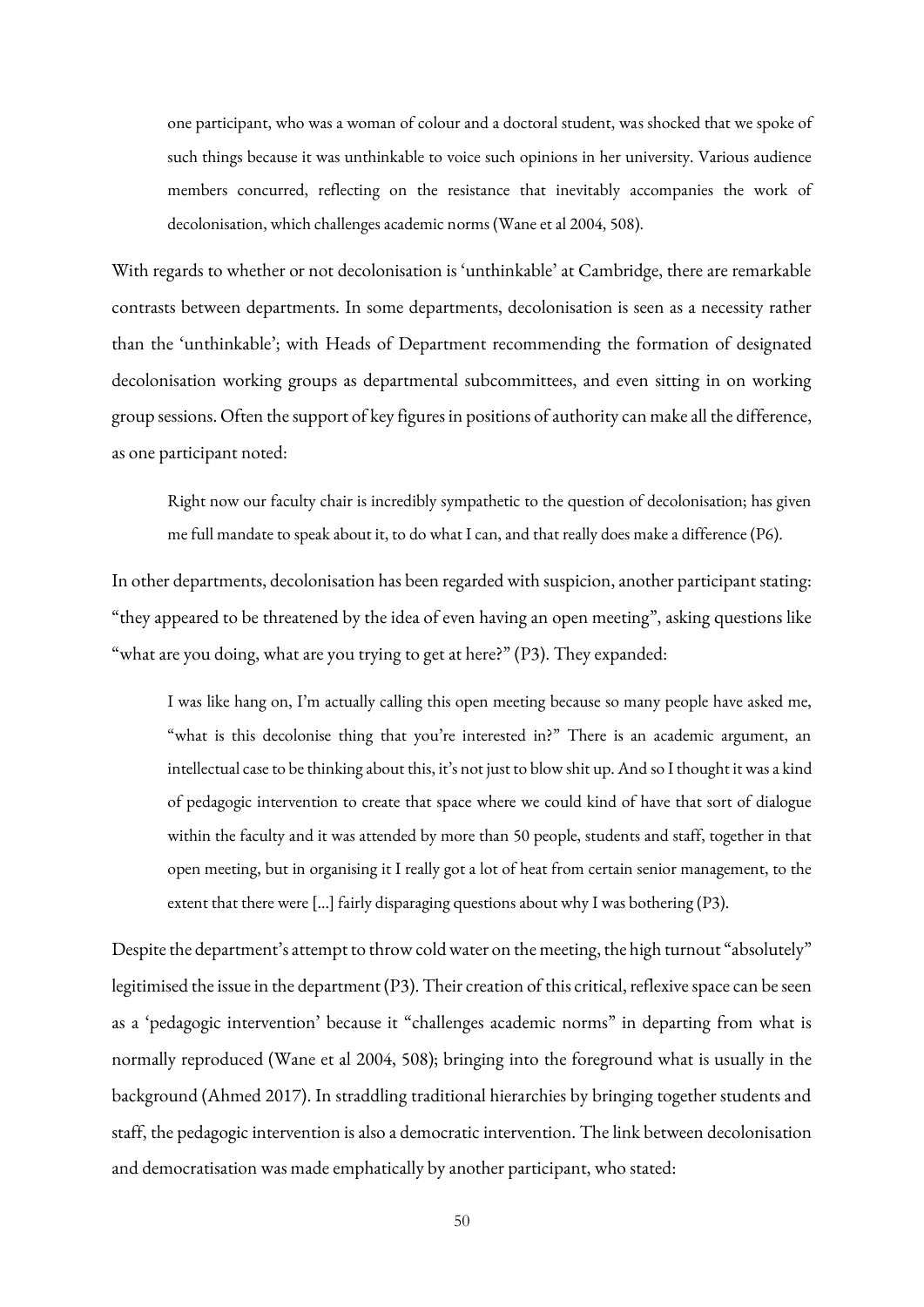It's got to be democratic. I think the fundamental imperative is to democratise, and to bring in equality and justice radically into the conversation, meaning that nobody is exempt (P5).

The call for such efforts is common in the academic literature regarding social justice education, with Walker (2005, 143) arguing that: "more attention is needed to foster democratic and deliberative institutional spaces, practices and dialogue" in order to challenge hostile or ignorant attitudes, and shift flows of power (Walker 2005, 143). These efforts build on the liberatory potential of education, harking back to bell hooks' Teaching to Transgress (1994) and Paulo Freire's Pedagogy of the Oppressed (1970). The appeal to democracy in particular is significant, as there are several critiques levelled against the neoliberal university as being undemocratic (Giroux 2014). Indeed, Cambridge University has been publicly criticised on several occasions for ignoring popular opinion to divest, as was indicated by 140 members of Regent House passing a pro-divestment 'grace' on the issue, in addition to an open letter signed by over 3,000 students. Democracy and decolonisation were further linked in student protests, which featured call-and-response chants of "I say decolonise, you say democratise". In the decolonisation literature, decolonisation is presented as necessary to restore democracy and challenge racist social structures. Sousa Santos (2018, 170) argues that: "Under conditions of capitalism, colonialism and patriarchy no high intensity democracy is possible"; and for Fanon ([1952] 1967), racism is structurally built into capitalism.

## Difficult Conversations

Participants are under no illusion over how difficult these discussions will be, as one warns: "I think it will mean having incredibly difficult conversations and having the sheer stamina to see those conversations out" (P5), but they are crucial: "we need to have robust discussion" (P3). Part of the difficulty will arise from the topics of conversation, such as talking about 'race' in a society where "colour-blind" norms dominate (Sue 2013, 663). One participant noted:

I think that right now what's interesting about the moment in Cambridge is that at least some of those who are pushing for decolonisation are talking about race explicitly, and the institution will do it's best not to. And I think that pushing against that is important (P5).

Another participant came across this precise issue during a meeting in their department: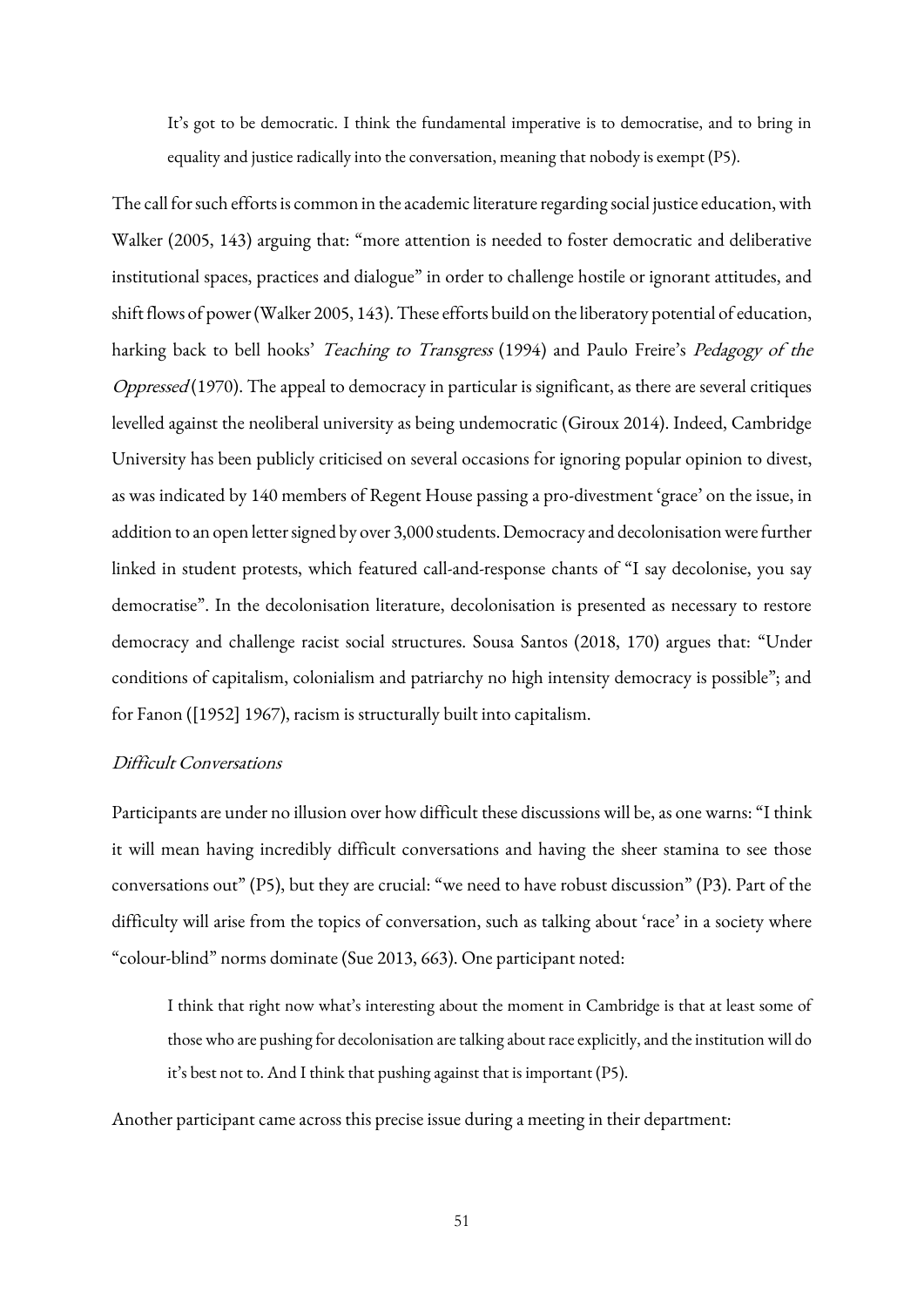Now what I found really interesting and problematic from that meeting was that people who weren't really involved in the movement found it really difficult to even use the word "race" or "racism" (P3).

Here the participant identifies one of the most pressing concerns for decolonisation as a movement. If the movement wants to grow and gain wider support, it needs to find a way of communicating with those who are unfamiliar with foundational postcolonial or critical race theories, who are still beholden to colour-blind racial norms, and who may harbour significant racial anxieties. In negotiating this challenge, one participant highlighted their concerns with having to make racism easy to talk about, or "palatable" (P3):

You mentioned this word "palatability", that was precisely a comment that we had from one of the few white people in the room because the question was about how do we bring these critical race theories forward in a way that policy makers and practitioners would be able to engage with. So this is, and I said I agree with this, we said we need to make our ideas understandable, we can't just be in this ivory tower theorising and not linking it to change and people who are on the ground doing work. But the critique was, how do we make it "palatable"? And I took real issue with this idea because racism is decidedly unpalatable so why do I have to make it [so]? (P3).

In the face of 'decidedly unpalatable' racism, another participant asked: "Why should there be an injunction to be nice all the time?" in formulating a response (P5). With regards to communicating the issues raised by decolonisation, they expanded:

perhaps laying things out patiently is helpful, except that that is also a very demanding job and I would not want to take away the right of people to be angry and not be patient (P5).

These responses indicate the ways in which both patience and palatability can become additional burdens, and if these burdens are not taken on, there is a risk of being labelled as "the angry black woman" (P3). This stereotype is doubly unjust given the right of these women to be angry, in addition to the fact that displays of anger in "race talk" often comes from the defensive responses of people in privileged positions who feel that their "worldviews are being challenged or invalidated" (Sue 2013, 665). Dr Njoki Wamai described coming across this defensive response in her department:

P: they'd be like "how dare you say that?"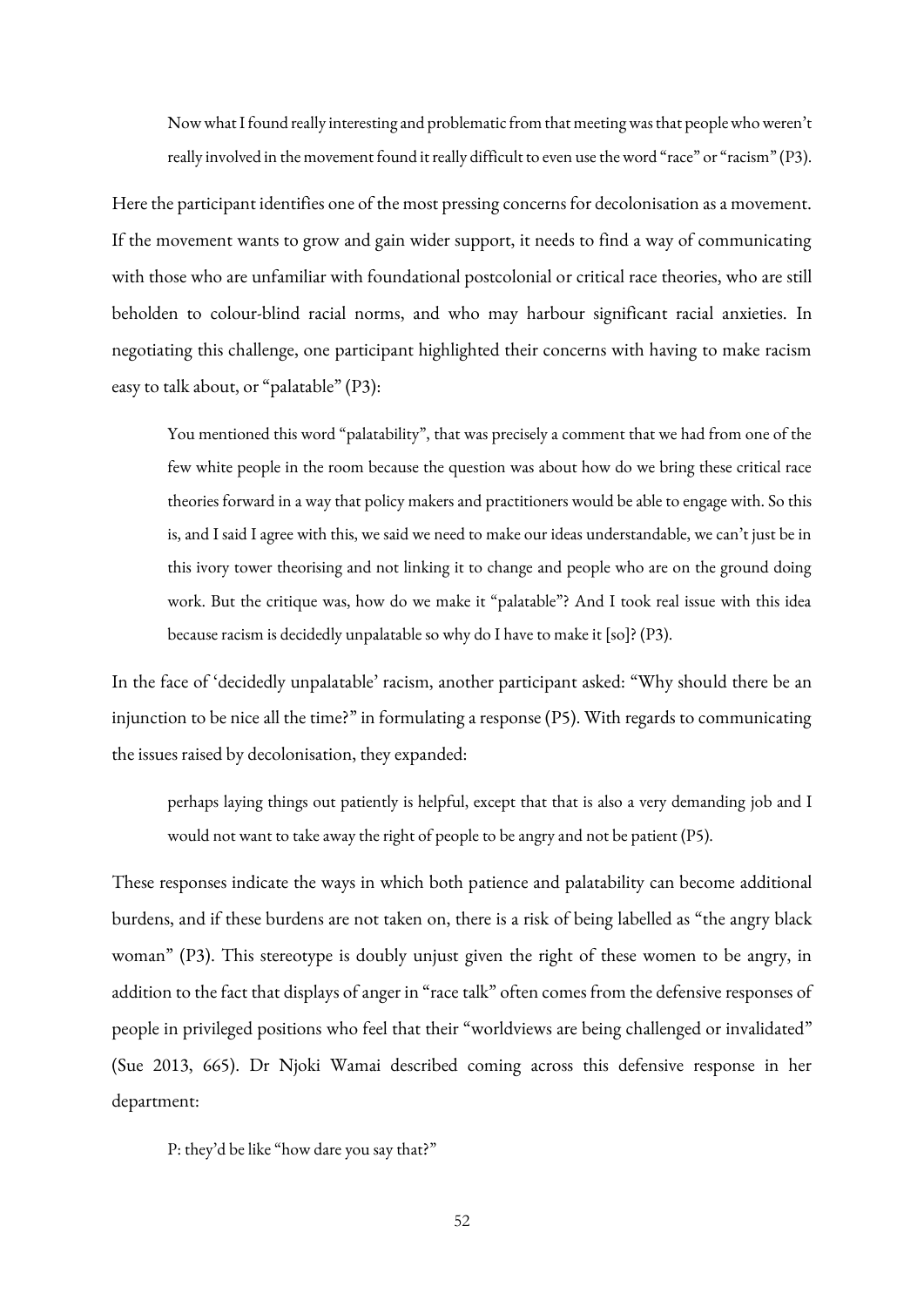I: They'd be offended?

P: They would not even say they were offended, they would say it in a very intellectual way, and try to put you down, like "oh your argument lacks evidence"-

I: objectivity-

**.** 

P: yes, and they'll tell you how dare you come here and give us [all this] (Wamai, P4).

Often the experiences of people of colour are questioned, trivialised and dismissed, in a practice known as gaslighting. In being told "how dare you" (Wamai, P4), the victim of racism is blamed for rocking the post-racial boat, or as Ahmed (2017, 37) puts it: "by exposing a problem you pose a problem". Another interview participant spoke to this fact, stating:

it's absolutely right that you cannot talk about race without being accused of racism, I have never talked about race without being accused of racism (P5).

These ad-hominem attacks are a huge cause of concern, with some BME students fearing retribution if they were seen to be involved in decolonisation initiatives.<sup>10</sup> One participant described such an occurrence at a decolonisation open meeting:

A white British student […] was saying that the reason that I am speaking on behalf of the department was because my three other friends who were people of colour were afraid that the professors will come after them (P1).

This anecdote emphasises the fact that for people of colour: "there's also risk involved, I mean this has kind of been risky work" (P3). Joining voices is one way to mitigate that risk, in particular by white allies using their privileged positionality to raise the issue:

white colleagues speaking up and speaking out, it's absolutely essential that it happens, otherwise it does reduce the moment to very specific women of colour who are doing this (P3).

Strategic alliance is highly important in decolonisation efforts, not just to share out the risk and burden of managing difficult conversations, but also in the creation of spaces for these conversations

 $10$  A legitimate concern, given that several students of colour at Cambridge have been targeted by the national press and were subsequently subjected to vicious online abuse.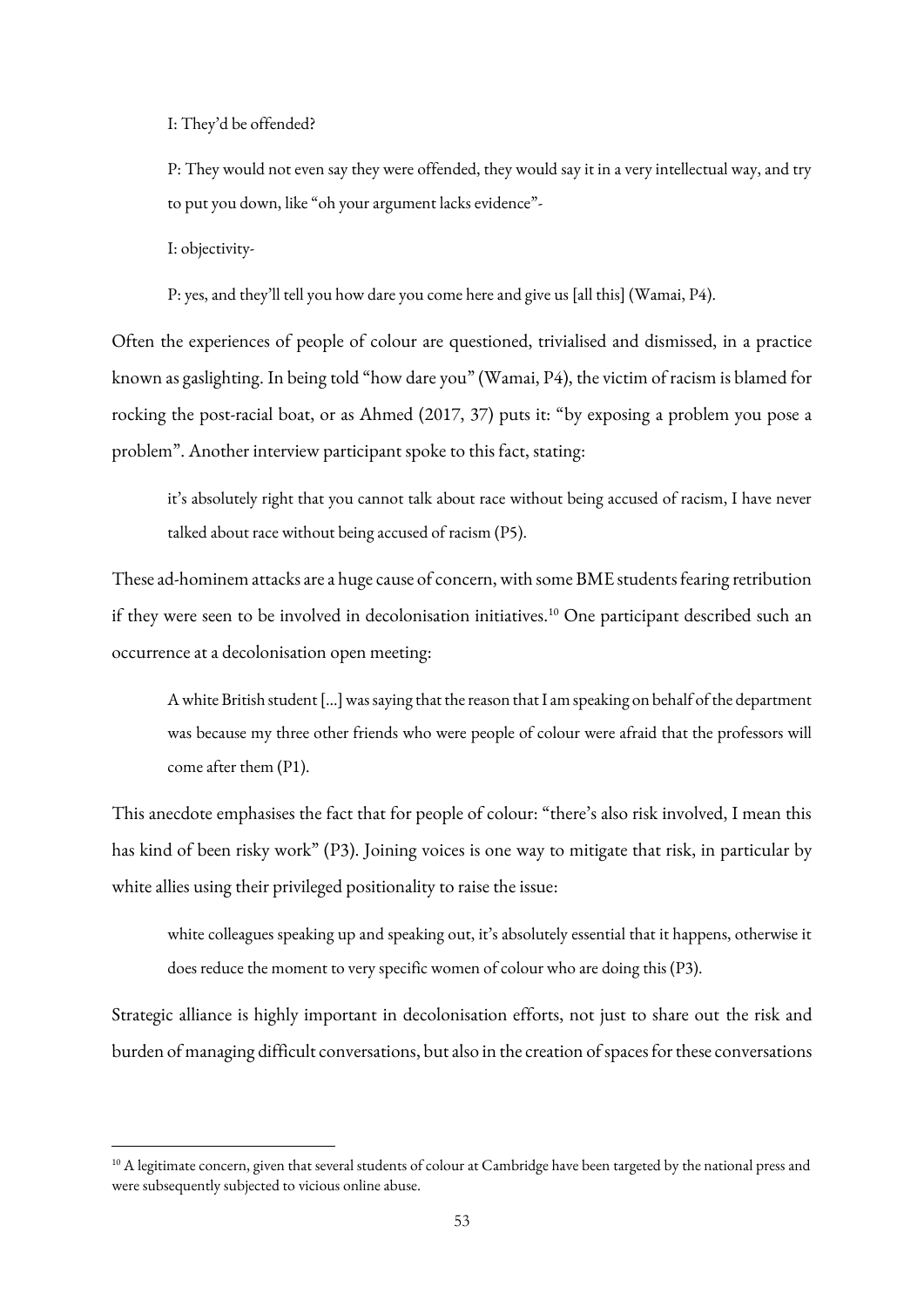to happen, as some departments have tried to side-line the issue. In the final chapter, I discuss and conclude the findings of this project.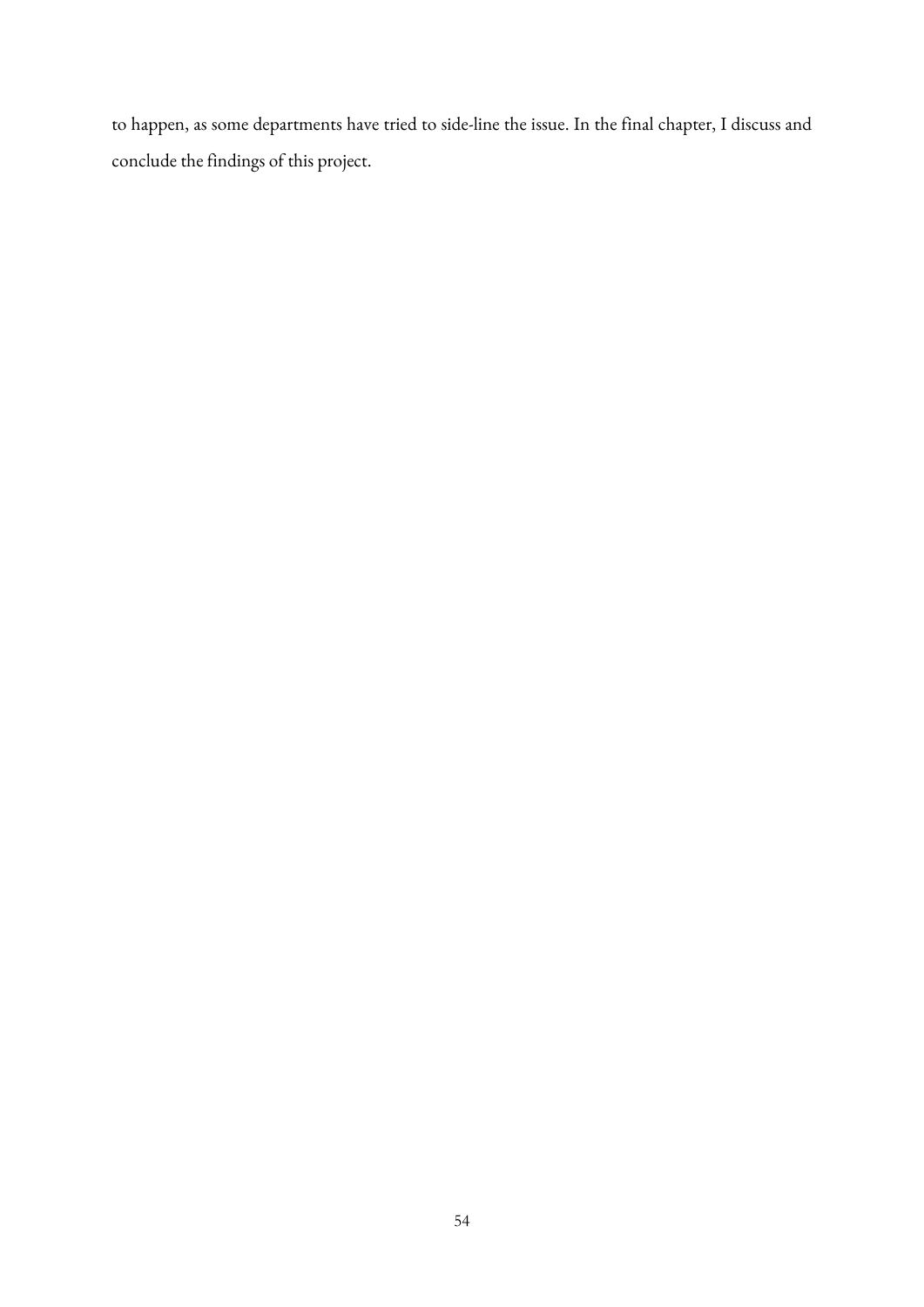Decolonisation is not a metaphor. It is the imagining and building of a liveable world in ways that may literally unsettle even the sympathetic. And our role in this project is to shrink Cambridge and its sister colonial institutions – to make way for those who dream of deeper things than this place is able (Kabir 2017).

# Chapter 9: Discussion and Conclusion

The quote used to introduce this research paper, by Audre Lorde, asked: "how many times has this all been said before?" (Lorde 1984, 117). This quote speaks to the idea that decolonisation efforts at Cambridge build on the liberation work of many social justice movements (and particularly racial justice movements) that have come before. Although decolonisation appears new and "in vogue" (Wamai, P4) at Cambridge, the interview data bore out far older critiques, often originating in colonial and postcolonial contexts. In this chapter I compare my findings to existing mainstays of decolonial and postcolonial thought, before concluding this research project and reflecting upon my position within it.

#### Discussing Decolonising Perspectives

Since the interview participants were all employees of the University of Cambridge, it is perhaps unsurprising that none gave a revolutionary account of decolonisation, as forwarded by Frantz Fanon. For Fanon (1968, 36-7), decolonisation is a necessarily violent, armed revolutionary struggle: "decolonisation which sets out to change the order of the world, is, obviously, a program of complete disorder." As a reformist rather than a revolutionary project, several participants still framed their involvement in decolonisation as a form of "academic activism" (P10). Regarding this activism, one participant argued that: "one form is working with the institution, and that's just as valid" (P2). In fact, they questioned whether: "we need to question what radical is", suggesting that it might be 'radical' just to open up spaces, for example in reading lists, in classrooms, or at events (P2). Or to get the support of the Vice Chancellor, who through the open meetings and the BME forums for the Race Equality Charter, has talked about racism specifically (and decolonisation more generally) in ways that have not been seen before (P2). Another participant moved away from the idea of radicalism, stating that decolonisation was rather 'common sense': "I don't call it necessarily radical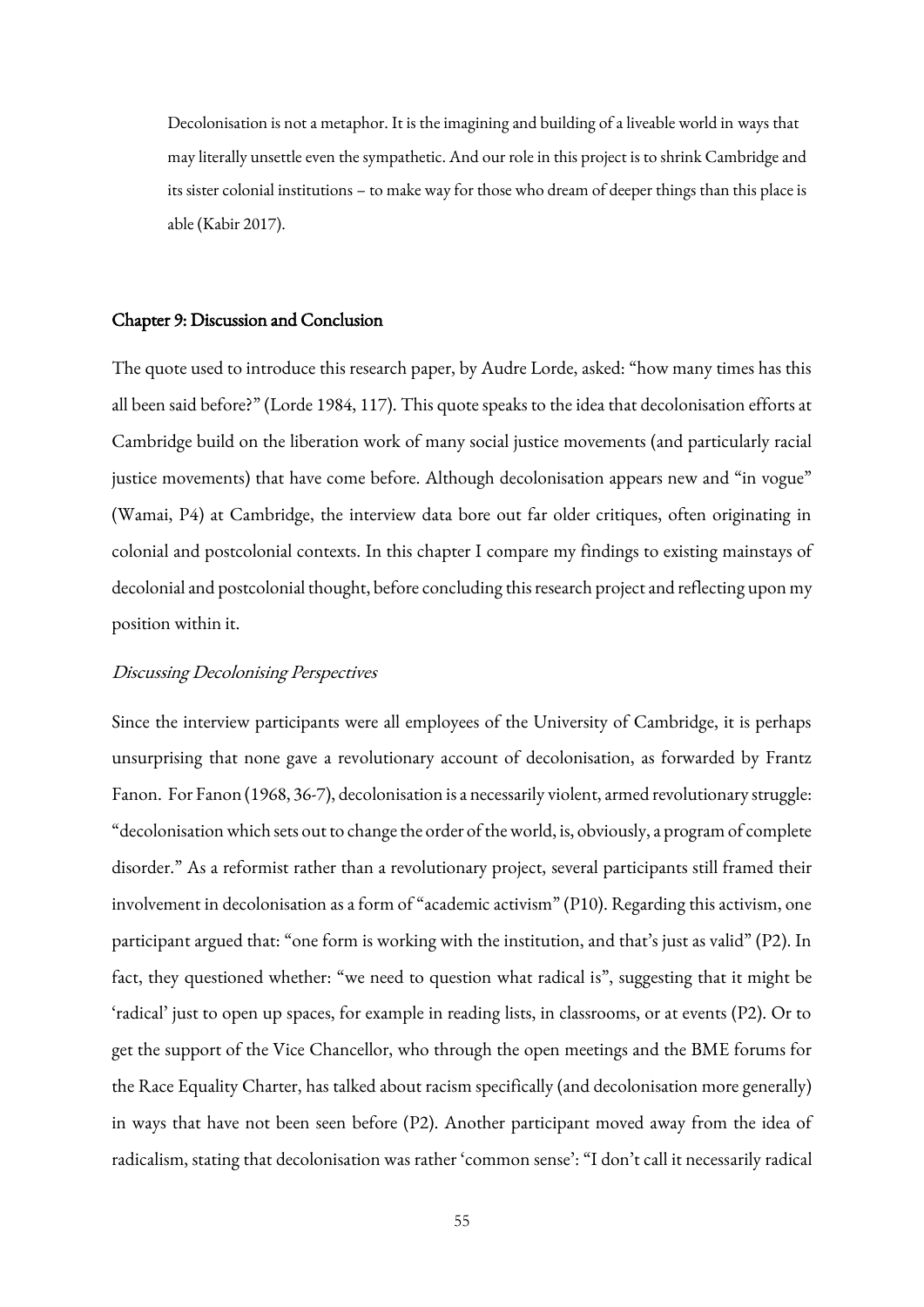I think it should be common sense. But the reason it sounds so radical is because we are far from that common sense" (P1).

Being far from common sense evokes the need to move the centre, which is a focus of Ngũgĩ wa Thiong'o's work (1992; 1993). Wa Thiong'o (1993) advocates for both a personal and cultural shift away from 400 years of colonial domination towards racial, religious and gender equality. Although the "decentring" frame was favoured by certain participants (P2; P8), it was rejected by others: "I'm not fond of decentring as a metaphor myself because I think it can mean nothing and everything" (P5). Disagreements over particular framings of decolonisation occurred in relation to other notions, such as Mignolo's (2011) concept of "decoloniality", which was invoked by one participant (P9) and rejected by another who stated: "I haven't found decoloniality to be a useful analytical tool" (P10). These disagreements inform us that there is no 'decolonial canon', but rather the emphasis is placed on the utility of a given critique, which means different authors are suitable in different contexts. One participant stated explicitly that analytical utility of an author is the most important concern:

There are a lot of radical scholars in [country name] who are quite suspicious of this idea that somehow being anti-western gives us the "correct critique", and that we can't learn for example from Foucault. Perhaps we could learn more from Foucault than we could from some [country name] nationalist thinker who […] doesn't help us to understand the nature of power, colonial power, postcolonial power (P8).

This contribution shows that decolonisation does not mean adding authors to the curriculum on the basis of their nationality or skin colour, but rather for their contribution to understanding the ongoing legacies of colonial domination. Challenging these legacies through intellectual and material critique that focus on the "everyday level" (Wamai, P4) is what prevents decolonisation from being just "one of these cool things to say" (P8).

#### Research Contribution

In this research project I set out to provide a comprehensive overview of what decolonisation means for Cambridge University, by engaging both in the movement itself through militant research, as well as by interviewing ten active academics. The purpose of building this overview was to help those already involved to reflect on the progress of the movement so far, as well as providing an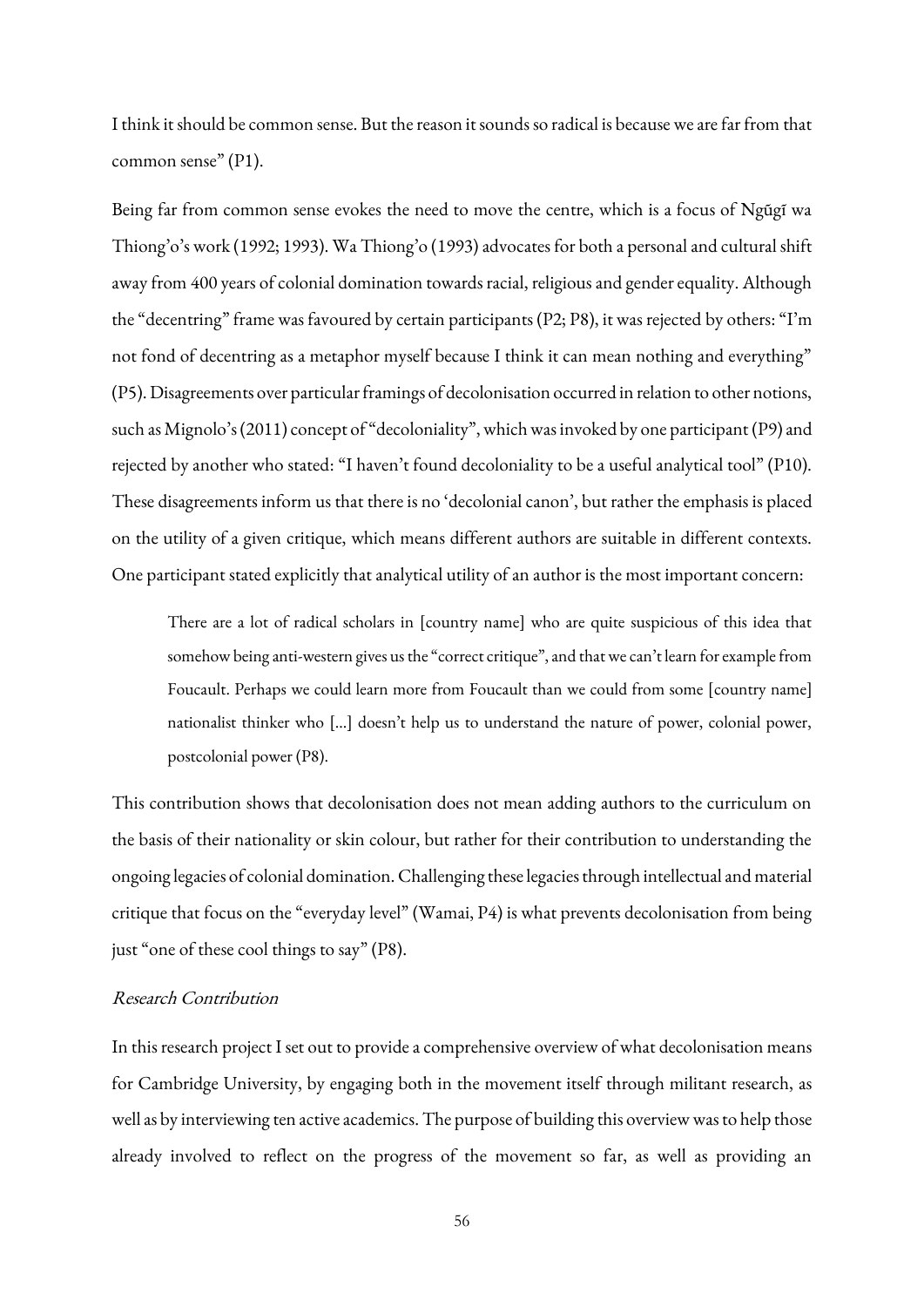introduction for those new to the movement. This aim follows in the tradition of "militant research" (Halvorsen 2015, 469), which creates an opportunity for "internal reflection from within particular struggles that seek to map out and discuss underlying antagonisms". To a certain extent, these opportunities were created in the interview process, during which respondents were given space to reflect on the decolonisation movement and their role within it, as well as within and through the dissertation itself. In relation to the research question, through a grounded theory analysis of interview data, I identified the primary meanings awarded to decolonisation as a critique, both intellectual and material, as well as being a movement and a dialogue. Thinking about decolonisation in terms of these different dimensions helped to uncover the various aims and agenda points under its broad umbrella, as well as identifying pitfalls and barriers within different parts of the process. I hope the result is a small contribution towards identifying and communicating understandings that "will ultimately make this world a better place for all people to live in", in line with the aims of Du Bois and Wright's (2002, 5) "Humanistic Sociology".

## Conclusion of Findings

In considering decolonisation as an intellectual critique, participants relayed the importance of critical and reflexive minds and curricula, to avoid the reproduction of white ignorance(Mills 2007) and epistemic violence (Heleta 2016). The main barrier to progress in this dimension was a lack of awareness of power structures, which are reproduced when allowed to rest in the background (Ahmed 2017), and the commitment to objectivity over recognition of subjectivity (Broadfoot and Munshi 2007). As a material critique, efforts to decolonise the university took aim at persistent inequalities in the academy, in terms of access, admissions, hiring and promotions, as well as physical colonial legacies that still exist in the names and statues borne by colleges. Broader critiques also challenged the neo-colonial practices of Cambridge University in the arms trade and fossil fuels industries. The inequalities documented in the academy broadly spoke to the existing academic literature on diversity work (Ahmed and Swan 2006), as well as the racism in the academy (Bhopal 2016; Gabriel and Tate 2017). As a social movement, the decolonisation project was described as having momentum and creating support networks, although it was noted that the burden of both labour and leadership is held disproportionately by marginalised bodies. Shifting and sharing these burdens will require careful negotiations of alliance, as the danger of co-option by departments as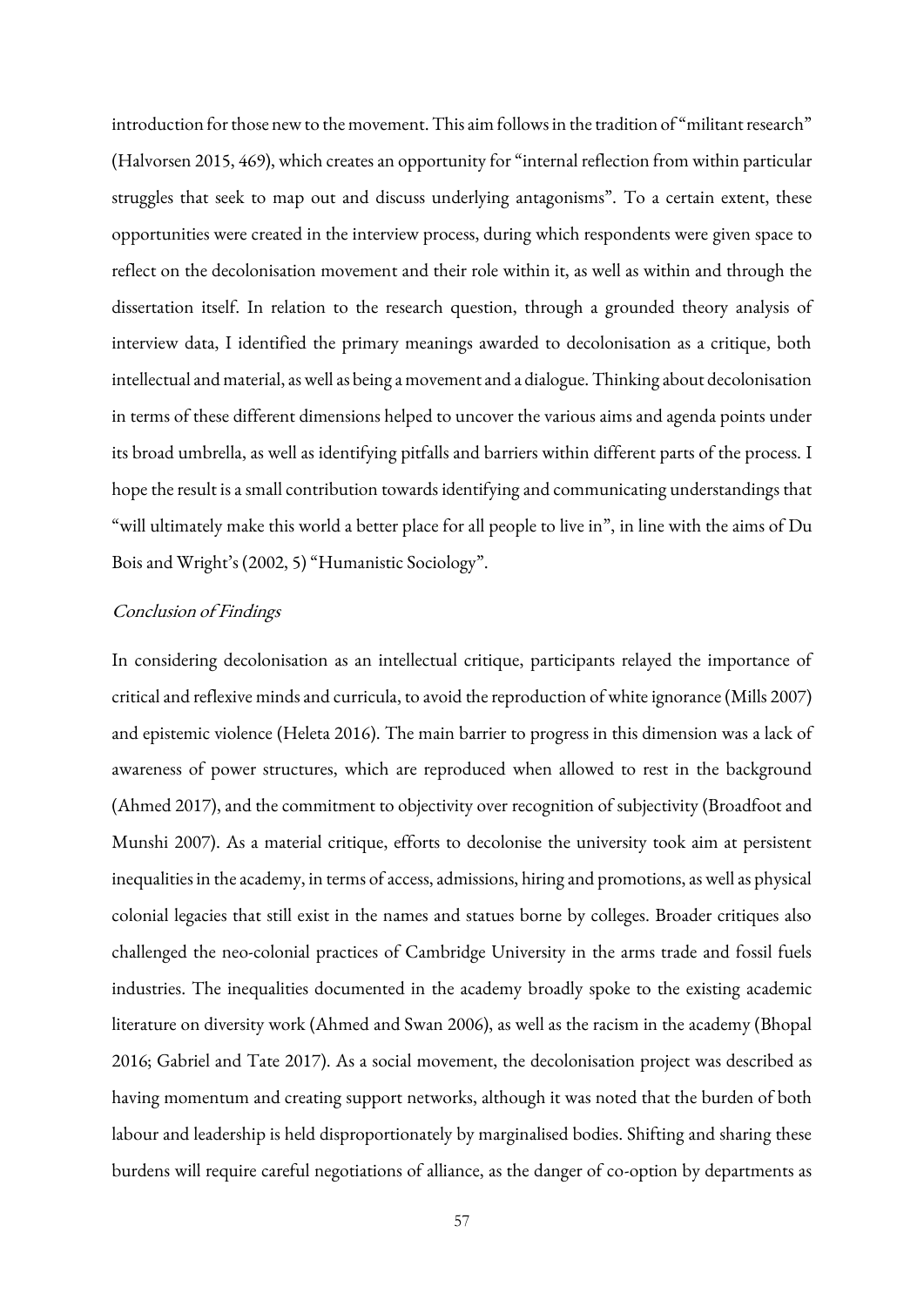well as individual academics remains a pressing concern. The final meaning awarded to decolonisation was as a shared process of learning and unlearning, facilitated by cross-hierarchical discussion, and this is where decolonisation has the most potential to grow at Cambridge. The creation of these spaces was difficult, as are the conversations that need to be had in those spaces, however they are vital in the pursuit of mutual understanding and reaching decolonising aims.

## Recommendations

The broad scope of decolonisation at Cambridge means that work is required at many different levels, both inside and outside the institution, and to greater and lesser degrees of radicalism. Solidarity between student and academic activists working towards decolonisation at different levels will help ensure that momentum continues long into the future. Whilst staff members can get mired in departmental politics, students have more freedom to mobilise and make demands. Where students have a high rate of turnover, staff can help to build institutional memory. Fully utilising these strategic support networks going forward will help in meeting decolonisation aims. Finally, decolonisation work requires attentive alliance, with those with privilege using it to take up a larger share of the burden of labour, where it otherwise falls disproportionately on marginalised bodies.

### Limitations

In terms of limitations, the decision to paint a broad picture of the decolonisation movement meant compromising upon the level of depth and nuance that could be provided in the analysis. An earlier research aim was to audit and compare the progress made in different departments, however this approach was dropped once I realised this would compromise the anonymity of my respondents, hence the broader perspective is retained throughout the study. The focus of the research is also skewed towards the Humanities and Social Sciences given the composition of the sample, which leaves out STEMM subjects. The inclusion of students as well as staff as interview participants would have added another informative perspective, however given the constraints, it was decided that informal conversations and involvement in the movement was sufficient to glean insights from a student perspective.

## Directions for Future Research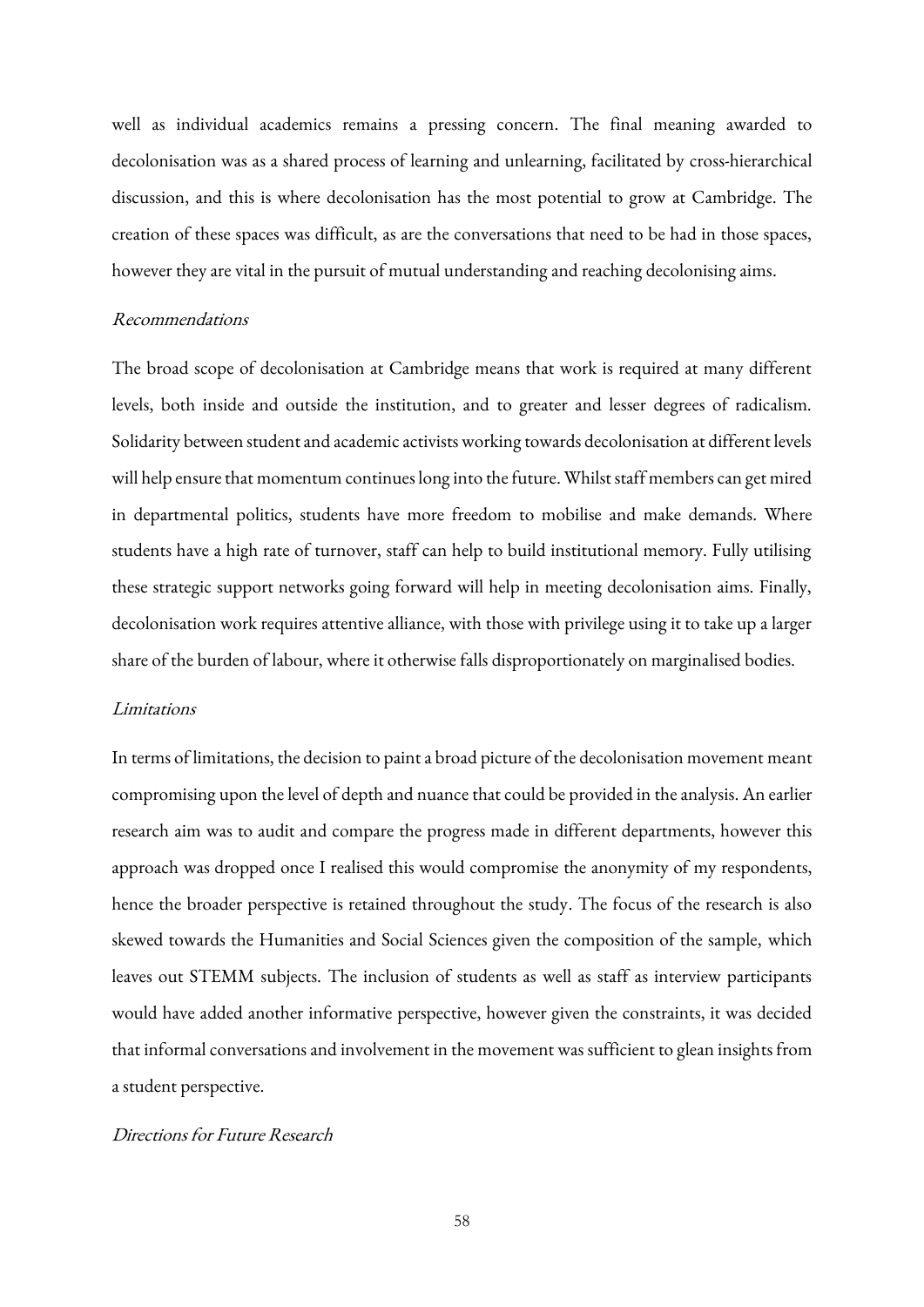As an emerging field, further research into decolonisation at Cambridge could target specific departments, in a similar way to Schwoerer's (2016) investigation of the Sociology department. A particular focus on STEMM subjects could balance out the greater attention paid thus far to the Social Sciences and Humanities. Additionally, as a university with international reach, future studies could consider the model of education exported by Cambridge Assessment International Education (previously Cambridge International Examinations), which is provided to over 10,000 schools in 160 countries across the world. These studies could examine the "Cambridge Global Perspectives" curricula, and critically investigate the role played by Cambridge University as a "world-leading university" in setting the standard for academic excellence around the world (CAIE 2017, 3).

## Personal Reflection

This study has been a huge learning journey for me. From my initial shock when I was first introduced to Critical Race Theory, to embarrassment at my own ignorance, I have swung between being energised and inspired to being paralysed by (white) guilt and self-doubt. Listening to others recount hardships outside anything I have experienced left me with feelings of inadequacy, not knowing what to do, but not wanting to be the person who asks: "but what can we do about it?" Having learned so much from articulate, principled and dedicated students and staff, I set about trying to capture these lessons in the hope that they can be equally useful for others like me. I also wanted to create a resource for the movement, which might help provoke further discussion. Embarking on this dissertation has given me a sense of just how much learning and unlearning I have to do, and it has been my privilege to be able to share (or rather, be led on) those first few steps with a community of compassionate and generous people. Of course, there remains a lot to change at Cambridge, but with decolonisation rising on the agenda in many departments, there is an opportunity to push for a better university, and a better world.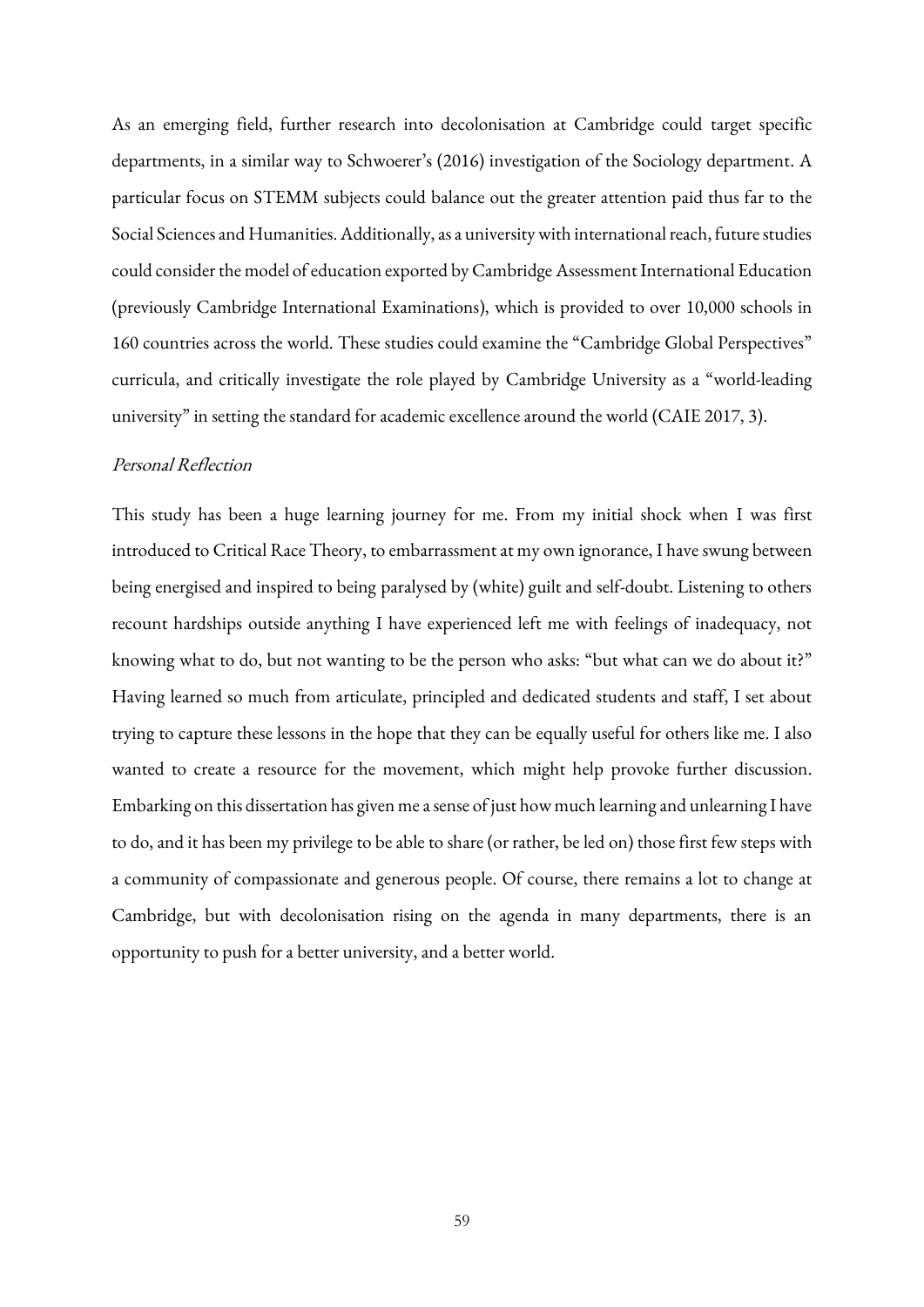## Bibliography

Ahmed, S., 2017. Living a feminist life. Duke University Press.

- Ahmed, S., 2012. On being included: Racism and diversity in institutional life. Duke University Press.
- Ahmed, S., 2007. A phenomenology of whiteness. Feminist theory, 8(2), 149-168.
- Ahmed, S. and Swan, E., 2006. Doing diversity. Policy Futures in Education, 4(2), 96-100.
- Alatas, S.F. and Sinha, V., 2017. The Meaning of Alternative Sociologies. Sociological Theory Beyond the Canon. Springer.
- Alvares, C. and Faruqi, S., 2012. Decolonising the University: The Emerging Quest for Noneurocentric Paradigm. Pulau Pinang: Penerbit Universiti Sains Malaysia.
- Bain, Z., 2018. Is there such a thing as 'white ignorance' in British education?. Ethics and Education, 13(1), 4-21.
- Baldwin, A., 2017. Decolonising geographical knowledges: the incommensurable, the university and democracy. Area, 49(3), 329-331.
- Bassel, L. and Emejulu, A., 2017. Minority Women and Austerity: Survival and Resistance in France and Britain. Policy Press.
- BCS. 2016-17. Big Cambridge Survey Report. Accessed 8th June 2018. https://www.cusu.co.uk/inyourcollege/bcs/2017
- Becker, H.S., 1966. Whose side are we on?. Social problems, 14(3), 239-247.
- Bhambra, G.K., 2014. Connected sociologies. Bloomsbury Publishing.
- Bhopal, K., 2018. White privilege: The myth of a post-racial society. Policy Press.
- Bhopal, K., 2016. The experiences of black and minority ethnic academics: A comparative study of the unequal academy. Routledge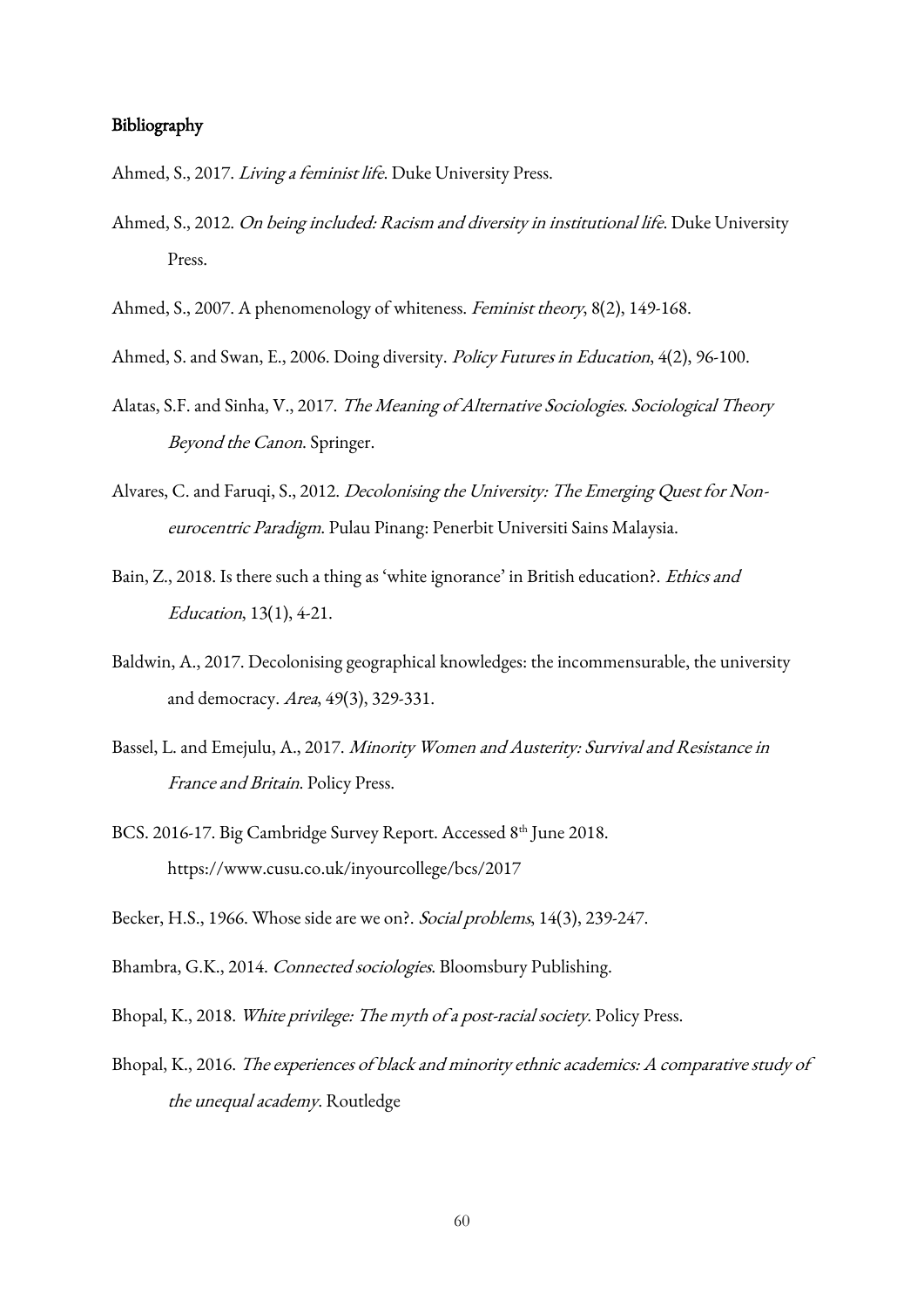- Bhopal, K., Brown, H. and Jackson, J., 2016. BME academic flight from UK to overseas higher education: aspects of marginalisation and exclusion. British Educational Research Journal, 42(2), 240-257.
- Blumer, H., 1986. Symbolic interactionism: Perspective and method. Univ of California Press.
- Bonilla-Silva, E., 2017. Racism without racists: Color-blind racism and the persistence of racial inequality in America. Rowman & Littlefield.
- Bouattia, M., 2015. Beyond the Gap: Dismantling Institutional Racism, Decolonising Education. In Aiming Higher: Race, Inequality and Diversity in the Academy, Runneymede Trust, 24-27.
- Boylorn, R.M. and Orbe, M.P. eds., 2016. Critical autoethnography: Intersecting cultural identities in everyday life. Routledge.
- Broadfoot, K.J. and Munshi, D., 2007. Diverse voices and alternative rationalities: Imagining forms of postcolonial organizational communication. Management Communication Quarterly, 21(2), 249-267.
- Bunting, I., 2004. The higher education landscape under apartheid. In N. Cloete, P. Maassen, R. Fehnel, T. Moja, H. Perold. & T. Gibbon (eds.), Transformation in higher education: Global pressures and local realities in South Africa, 35–52. Kluwer Academic Publishers, Dordrecht.
- CAIE. 2017. An International Education from Cambridge: What lies at the heart of our approach. Cambridge Assessment International Education. Accessed 8th June 2018. http://www.cambridgeinternational.org/Images/417448-overview-brochure.pdf
- Cameron, D. 2007. Speech on Slavery. Accessed 8th June 2018. http://www.ukpol.co.uk/davidcameron-2007-speech-on-slavery/
- Charmaz, K., 2014. Constructing grounded theory. Sage.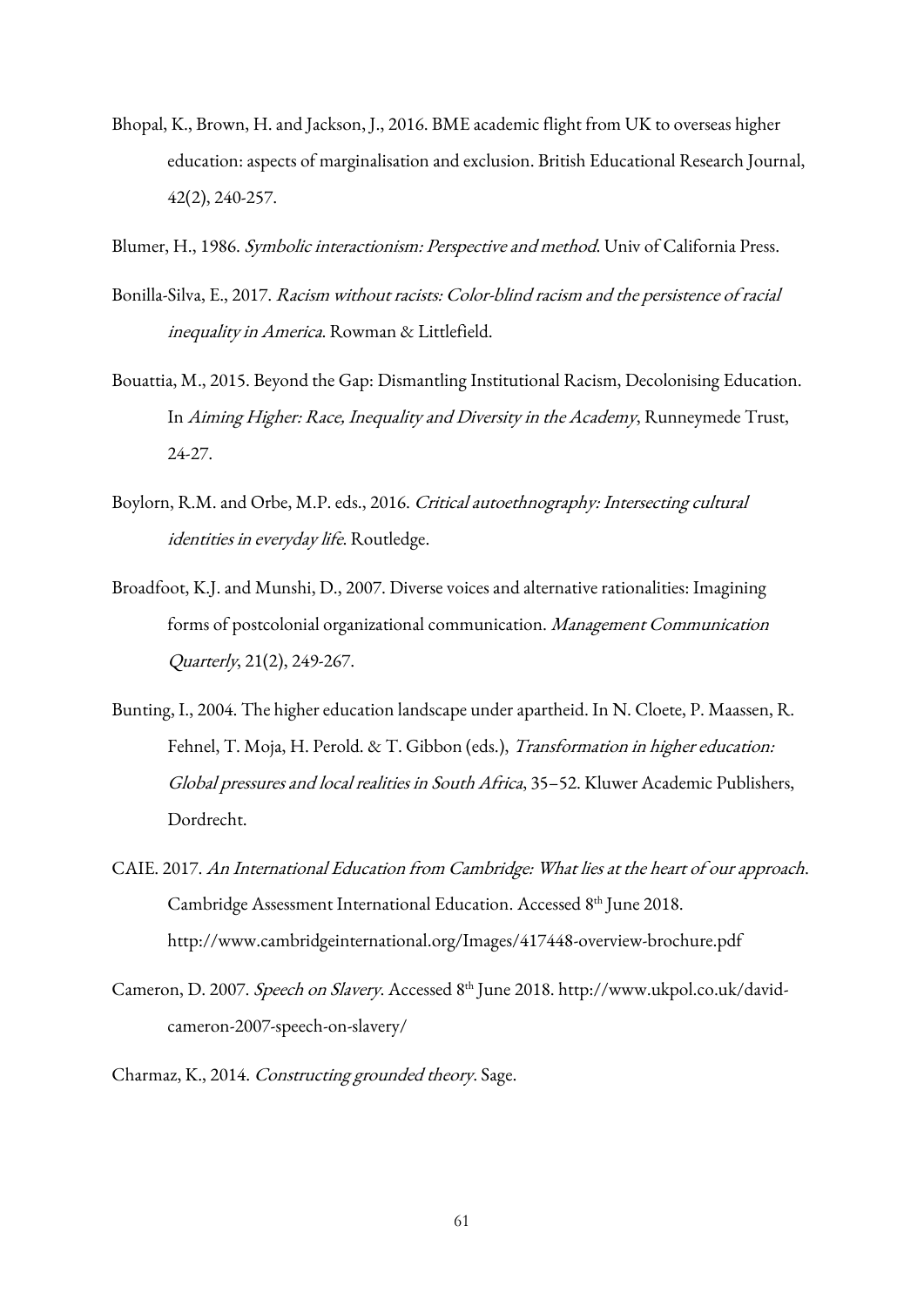- CRASSH. 2016. Decolonising the Curriculum in Theory and Practice. Accessed 8<sup>th</sup> June 2018. http://www.crassh.cam.ac.uk/programmes/decolonising-the-curriculum-in-theory-andpractice
- David, E.J.R. ed., 2013. Internalized oppression: The psychology of marginalized groups. Springer Publishing Company.
- Davis, A.Y., 2011. Women, race, & class. Vintage.
- Della Porta, D. and Diani, M., 2009. Social movements: An introduction. John Wiley & Sons.

Denzin, N.K., 2001. Interpretive interactionism (Vol. 16). Sage.

- Du Bois, W. and Wright, R.D., 2002. What is humanistic sociology?. The American Sociologist, 33(4), 5-36.
- Ellis, C., Adams, T.E. and Bochner, A.P., 2011. Autoethnography: an overview. Historical Social Research, 273-290.
- Esson, J., Noxolo, P., Baxter, R., Daley, P. and Byron, M., 2017. The 2017 RGS‐IBG chair's theme: decolonising geographical knowledges, or reproducing coloniality?. Area, 49(3), 384- 388.
- Equality and Diversity Reports. 2010/11 2015/16. University of Cambridge. Accessed 8th June 2018. https://www.equality.admin.cam.ac.uk/equality-and-diversity-cambridge/equalityinformation-and-reports
- Fanon, F., Sartre, J.P. and Farrington, C., 1963. The wretched of the earth (Vol. 36). New York: Grove Press.
- Fanon, F., 1967. Black skin, white masks [1952]. New York.
- Ferber, A.L., 2007. Whiteness studies and the erasure of gender. Sociology Compass, 1(1), 265-282.
- Freire, P., 1970. Pedagogy of the Oppressed, trans. Myra Bergman Ramos. New York: Continuum.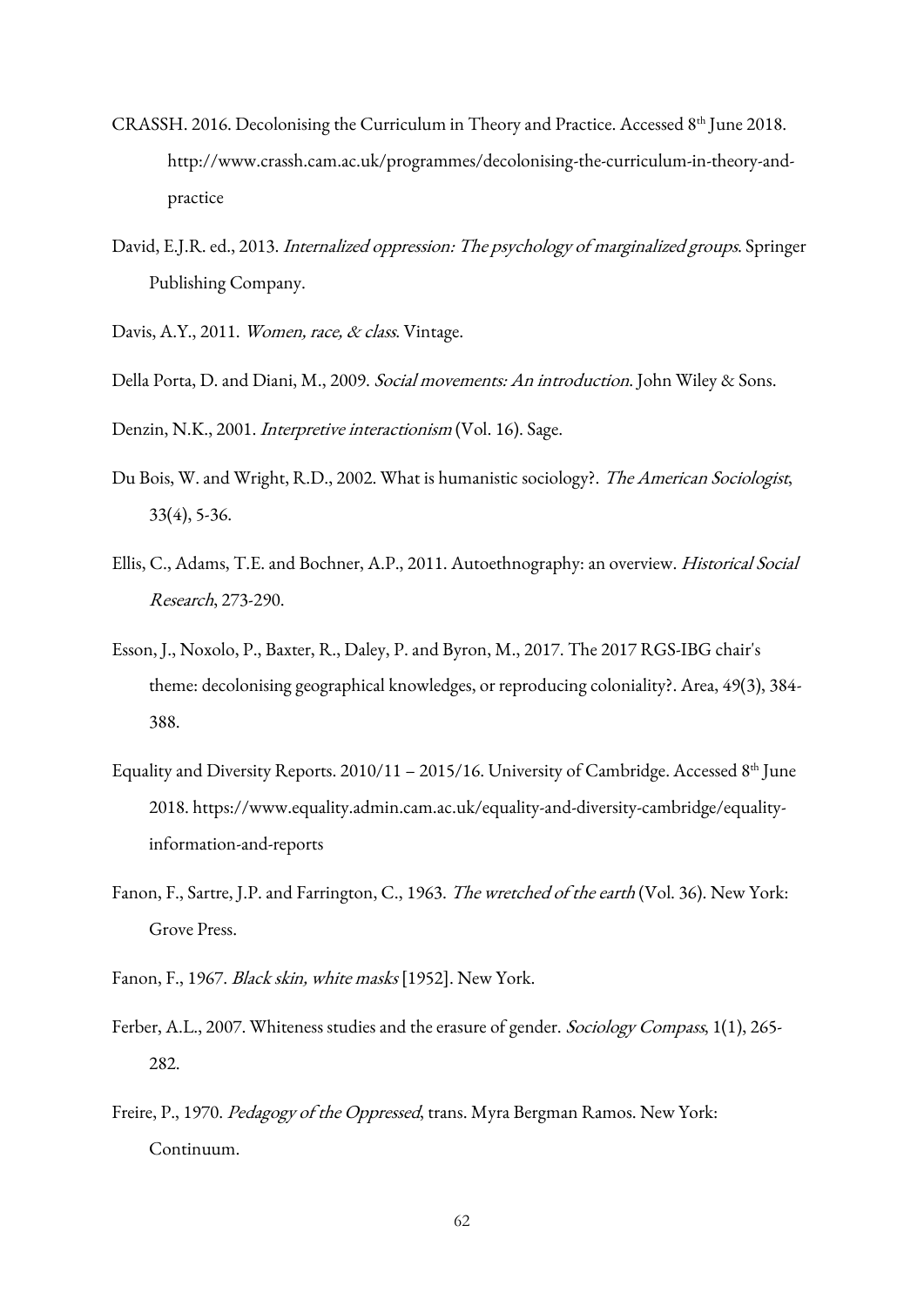Gabriel, D. and Tate, S.A., 2017. Inside the Ivory Tower: Narratives of Women of Colour Surviving and Thriving in British Academia. Trentham Books.

Giroux, H.A., 2014. Neoliberalism's war on higher education. Haymarket Books.

Go, J. and Lawson, G. eds., 2017. Global historical sociology. Cambridge University Press.

- Grosfoguel, R., 2013. The structure of knowledge in westernized universities: Epistemic racism/sexism and the four genocides/epistemicides of the long 16th century. Human architecture, 11(1), 73-90.
- Grosfoguel, R., 2012. The dilemmas of ethnic studies in the United States: Between liberal multiculturalism, identity politics, disciplinary colonization, and decolonial epistemologies. Human Architecture, 10(1), 81-9.
- Gutierrez, R.R. and Lipman, P., 2016. Toward social movement activist research. International Journal of Qualitative Studies in Education, 29(10), 1241-1254.
- Harding, S. 2004. The Feminist Standpoint Theory Reader: Intellectual and Political Controversies. Psychology Press.
- Harvey, R., 2001. The Fall of Apartheid: The Inside Story from Smuts to Mbeki. Palgrave Macmillan.
- Heleta, S. 2016. Decolonisation of higher education: Dismantling epistemic violence and Eurocentrism in South Africa. Transformation in Higher Education, 1(1), 1–8.
- Honan, E., Hamid, M.O., Alhamdan, B., Phommalangsy, P. and Lingard, B., 2013. Ethical issues in cross-cultural research. International Journal of Research & Method in Education, 36(4), 386-399.

hooks, b. 1994. Teaching to transgress: education as the practice of freedom. Routledge.

Joseph, C. 2008. Difference, subjectivities and power: (de)colonizing practices in internationalizing the curriculum. Intercultural Education, 19(1), 29-39.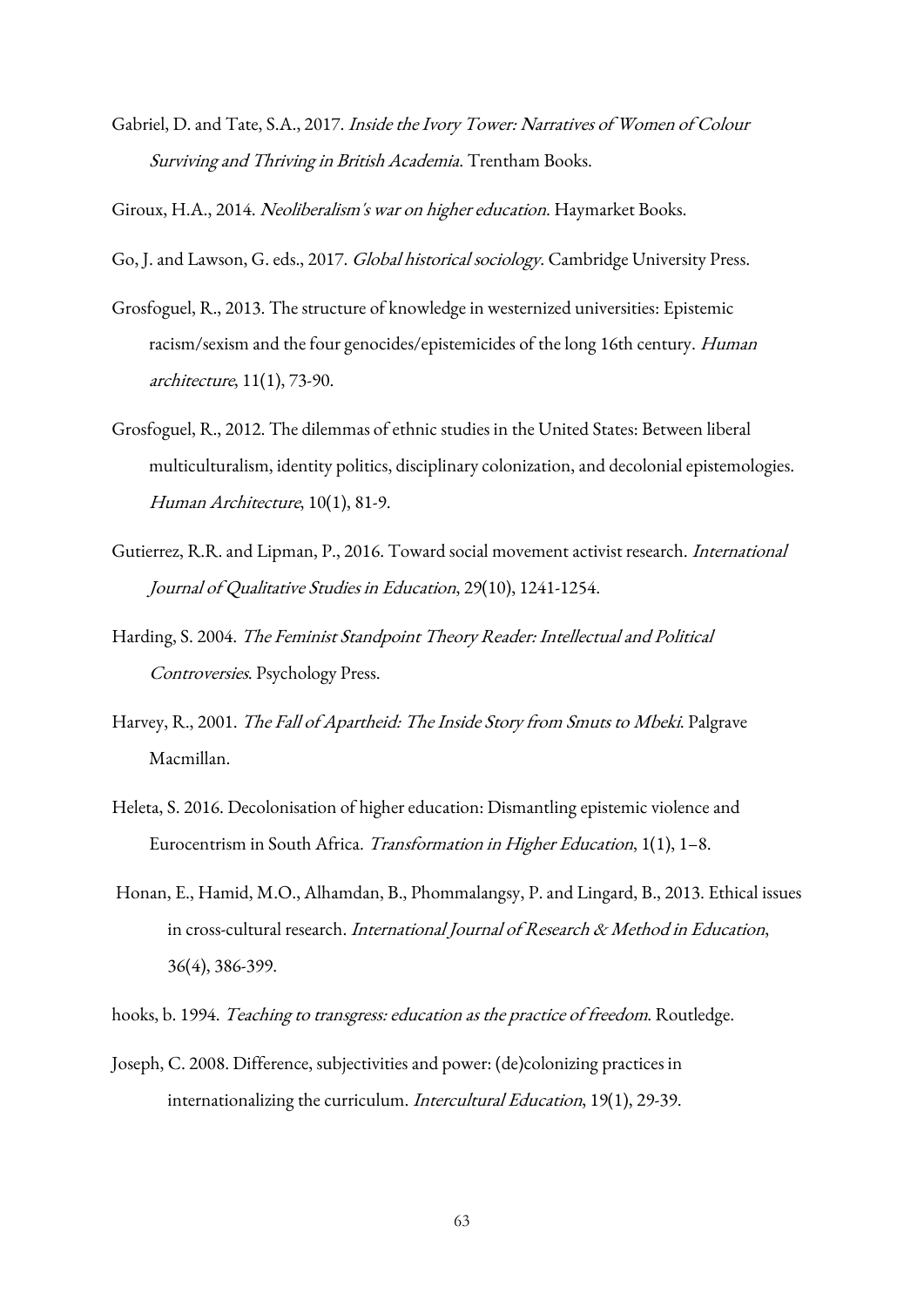- Kabir, S. 2017. *We Demand the Decolonisation of the University*. Accessed 8<sup>th</sup> June 2018. http://wildcatdispatches.org/2017/11/04/safieh-kabir-decolonisation-rally-speech/
- Lammy, D. 2017. Seven years have changed nothing at Oxbridge. In fact, diversity is even worse. The Guardian. Accessed 8th June 2018.
- Lander, V. and Santoro, N., 2017. Invisible and hypervisible academics: the experiences of Black and minority ethnic teacher educators. Teaching in Higher Education, 22(8), 1008-1021.
- Lee-Treweek, G. and Linkogle, S. eds., 2000. Danger in the field: Risk and ethics in social research. Psychology Press.
- Letsekha, T. 2013. Revising the debate on the Africanisation of higher education: An appeal for a conceptual shift. The Independent Journal of Teaching and Learning 8, 5-18.

Lorde, A., 1984. Sister outsider: Essays and speeches. Freedom, CA: Crossing Press.

MacLure, M., 2003. Discourse in educational and social research. McGraw-Hill Education.

- Maldonado-Torres, N., 2016. Outline of ten theses on coloniality and decoloniality. Fondation Frantz Fanon.
- Marshall, P.J. ed., 2001. The Cambridge illustrated history of the British Empire. Cambridge University Press.
- Marx, S., Pennington, J.L. and Chang, H., 2017. Critical autoethnography in pursuit of educational equity: Introduction to the IJME special issue. International Journal of Multicultural Education, 19(1), 1-6.
- Matthews, S., 2018. Confronting the Colonial Library: Teaching Political Studies Amidst Calls for a Decolonised Curriculum. Politikon, 45(1), 48-65.
- Mbembe, A.J., 2016. Decolonizing the university: New directions. Arts and Humanities in Higher Education, 15(1), 29-45.
- Mignolo, W., 2011. The darker side of western modernity: Global futures, decolonial options. Duke University Press.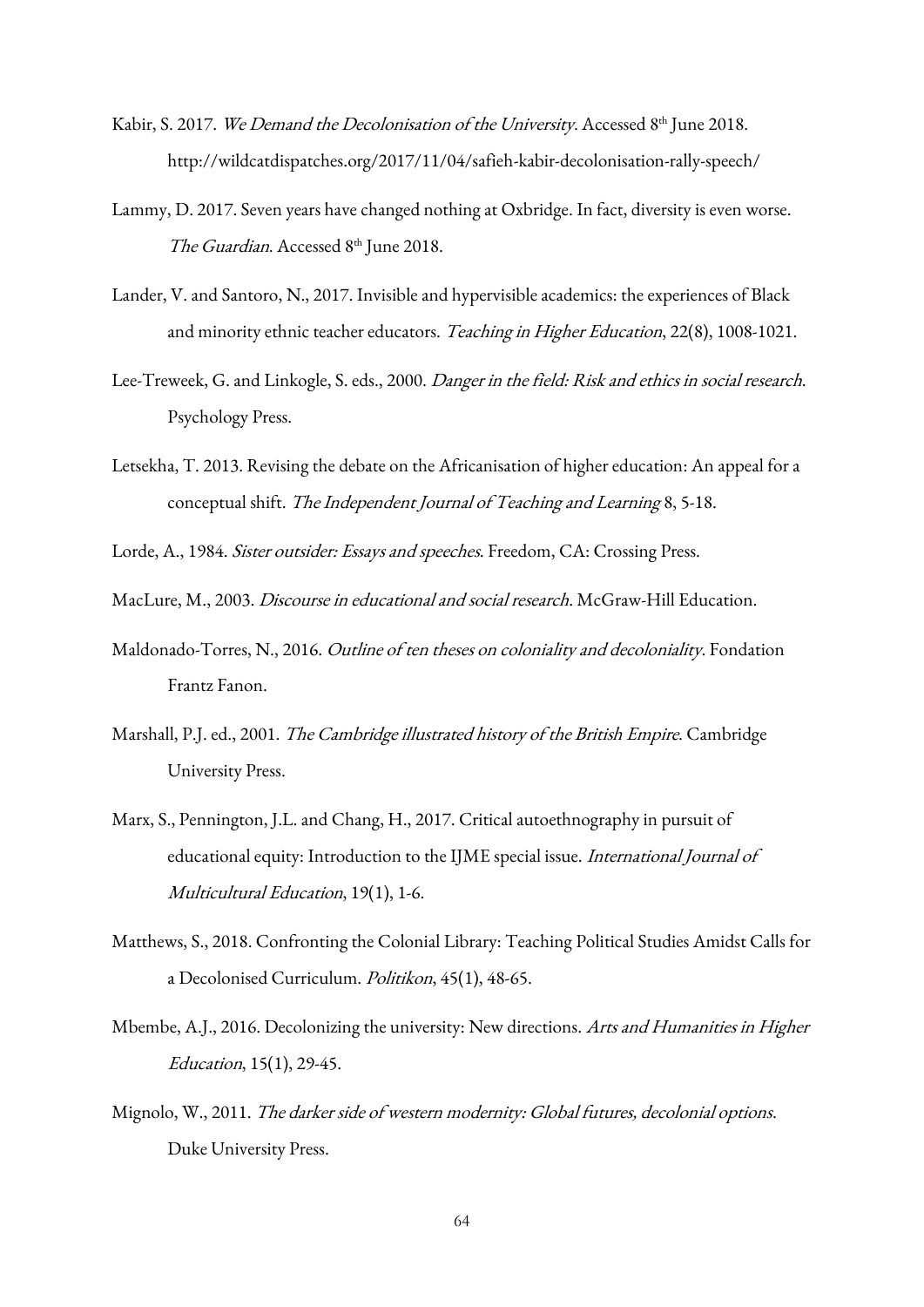- Miller, P., 2016. 'White sanction', institutional, group and individual interaction in the promotion and progression of black and minority ethnic academics and teachers in England. Power and Education, 8(3), 205-221.
- Mills, C., 2007. White ignorance. Race and epistemologies of ignorance, 247, 26-31.
- Mirza, H.S., 2015. Decolonizing higher education: black feminism and the intersectionality of race and gender. Journal of Feminist Scholarship, (7-8), 1-12.
- Mukerjee, M., 2010. Churchill's secret war: The British empire and the ravaging of India during World War II. Basic Books.
- Nyden, P., Hossfeld, L., Nyden. G. 2011. Public Sociology: Research, Action, and Change. SAGE Publications.
- OBV. 2017. The Colour of Power. Operation Black Vote. Accessed 8th June 2018. http://www.thecolourofpower.com/colour-of-power/
- de Oliveira Andreotti, V., Stein, S., Ahenakew, C. and Hunt, D., 2015. Mapping interpretations of decolonization in the context of higher education. Decolonization: Indigeneity, Education & Society, 4(1), 21-40.
- ONS. 2011. Census: Ethnicity. Office for National Statistics. Accessed 8th June 2018. https://www.ons.gov.uk/peoplepopulationandcommunity/culturalidentity/ethnicity
- P1-10. 2018. Intensive and investigative interview data, transcribed by author.
- Pilkington, A., 2013. The interacting dynamics of institutional racism in higher education. Race Ethnicity and Education, 16(2), 225-245.
- Puwar, N., 2004. Space invaders: Race, gender and bodies out of place. Berg.
- Radcliffe, S.A., 2017. Decolonising geographical knowledges. Transactions of the Institute of British Geographers, 42(3), 329-333.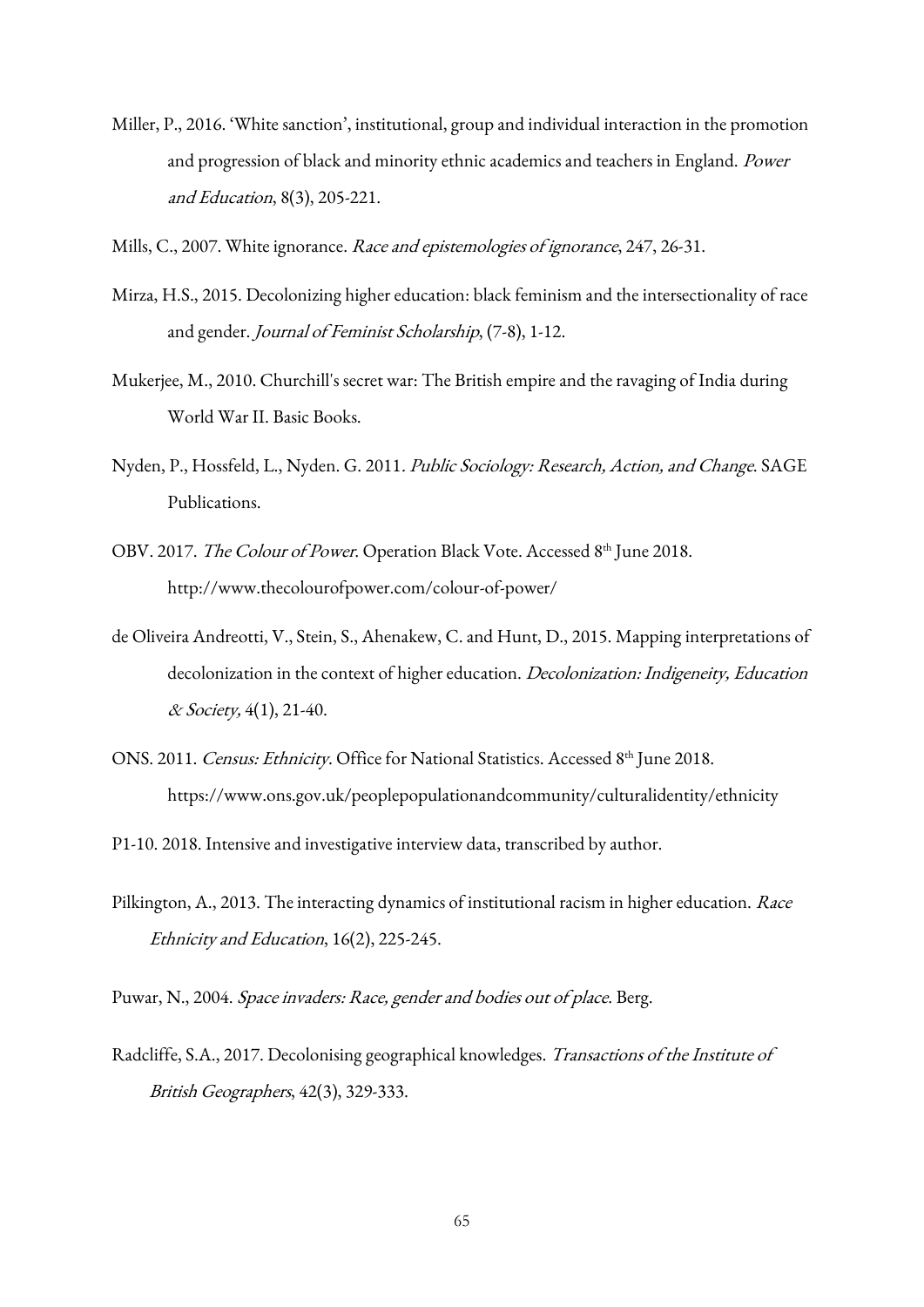Rabaka, R., 2011. Revolutionary Fanonism: On Frantz Fanon's modification of Marxism and decolonization of democratic socialism. Socialism and Democracy, 25(1), 126-145.

Reed-Danahay, D., 2017. Autoethnography. Oxford University Press.

- Rollock, N., 2013. A political investment: revisiting race and racism in the research process. Discourse: studies in the cultural politics of education, 34(4), 492-509.
- Roy, A., 2016. Who's afraid of postcolonial theory?. International Journal of Urban and Regional Research, 40(1), 200-209.
- Rudolph, S., Sriprakash, A. and Gerrard, J., 2018. Knowledge and racial violence: the shine and shadow of 'powerful knowledge'. Ethics and Education, 13(1), 22-38.

Said, E., 1978. Orientalism: Western representations of the Orient. New York: Pantheon.

- Schwoerer, L., 2016. *Can the Master's tools dismantle the Master's lodge?: Negotiating* Postcoloniality in the Neoliberal University. MPhil Thesis, Faculty of Human, Social and Political Science, Sociology, University of Cambridge.
- Stein, S. 2016. The Persistent Challenges of Addressing Epistemic Dominance in Higher Education: Considering the Case of Curriculum Internationalization. Comparative Education Review, 61(1), 25–50.

Smith, L.T., 2013. Decolonizing methodologies: Research and indigenous peoples. Zed Books Ltd.

de Sousa Santos, B. 2018. Decolonising the University: The Challenge of Deep Cognitive Justice. Cambridge Scholars Publishing.

de Sousa Santos, B. 2010. Epistemologias del sur. Mexico: Siglo XXI.

Sue, D.W., 2013. Race talk: The psychology of racial dialogues. American Psychologist, 68(8), 663-672.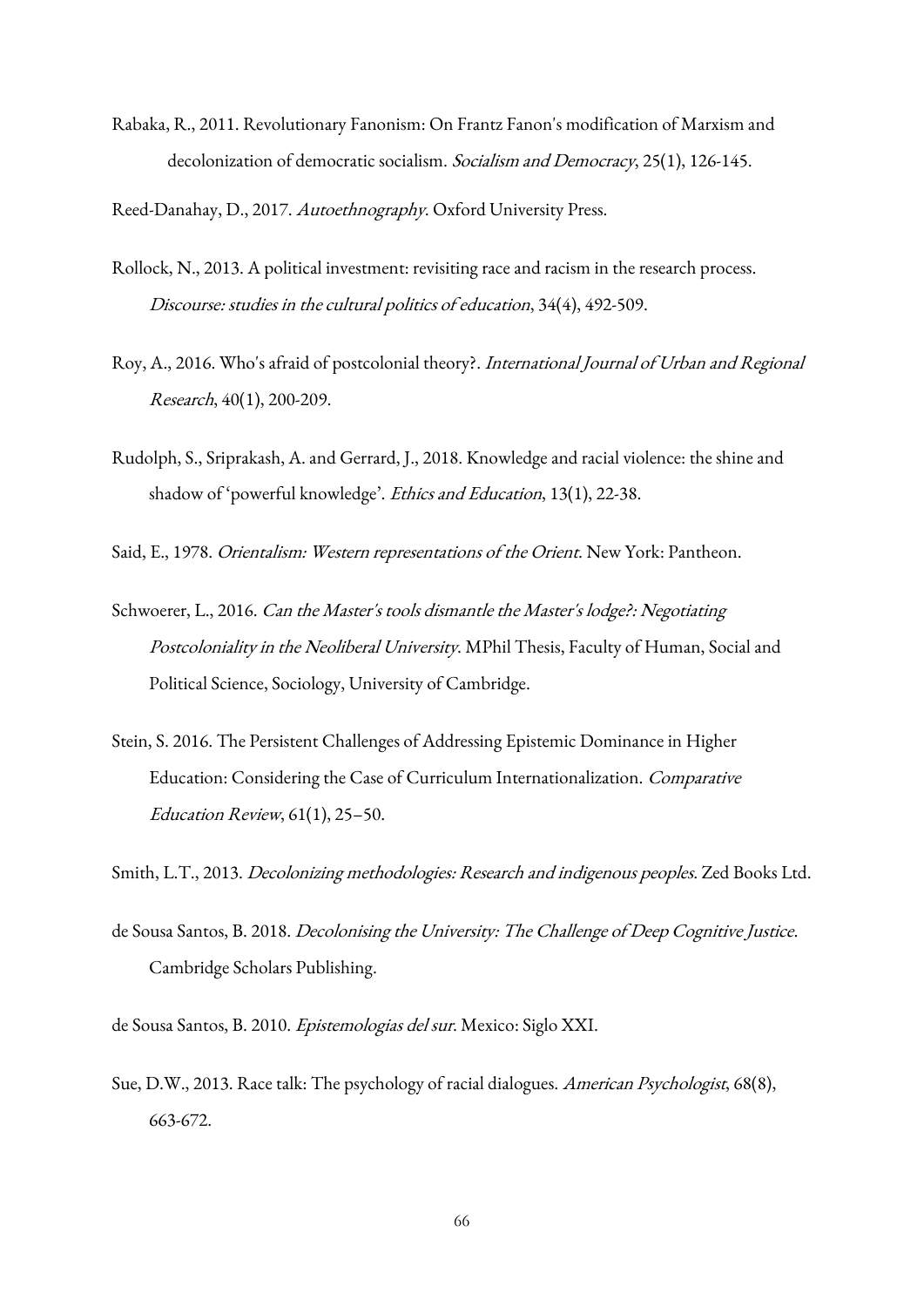- Swadener, B.B. and Mutua, K., 2008. Deconstructing the global postcolonial. Handbook of critical and Indigenous methodologies, 31-43.
- Takayama, K., Sriprakash, A., & Connell, R. (2016). Toward a Postcolonial Comparative and International Education. Comparative Education Review, 61(1), 1–24.
- Takayama, K., Sriprakash, A., & Connell, R. (2015). Rethinking Knowledge Production and Circulation in Comparative and International Education: Southern Theory, Postcolonial Perspectives, and Alternative Epistemologies. Comparative Education Review, 59(1), v-viii.
- wa Thiong'o, N., 1992. Decolonising the mind: The politics of language in African literature. East African Publishers.
- wa Thiong'o, N., 1993. Moving the centre: The struggle for cultural freedoms. London: James Curry Publishers.
- Tiostanova, M.V. and Mignolo, W., 2012. Learning to unlearn: Decolonial reflections from Eurasia and the Americas. The Ohio State University Press.
- Tuck, E., & Yang, K. W. 2012. Decolonization is not a metaphor. *Decolonization: Indigeneity,* Education, & Society,  $1(1)$ ,  $1-40$ .
- Walker, M., 2005. Rainbow nation or new racism? Theorizing race and identity formation in South African higher education. Race Ethnicity and Education, 8(2), 129-146.
- Wallerstein, I.M., 2004. World-systems analysis: An introduction. Duke University Press.
- Wane, N., Shahjahan, R.A. and Wagner, A., 2004. Walking the talk: Decolonizing the politics of equity of knowledge and charting the course for an inclusive curriculum in higher education. Canadian Journal of Development Studies, 25(3), 499-510.
- Williams, J.P. 2008. Symbolic Interactionism. In Given, M. L. ed, The Sage Encyclopedia of Qualitative Research Methods. Sage.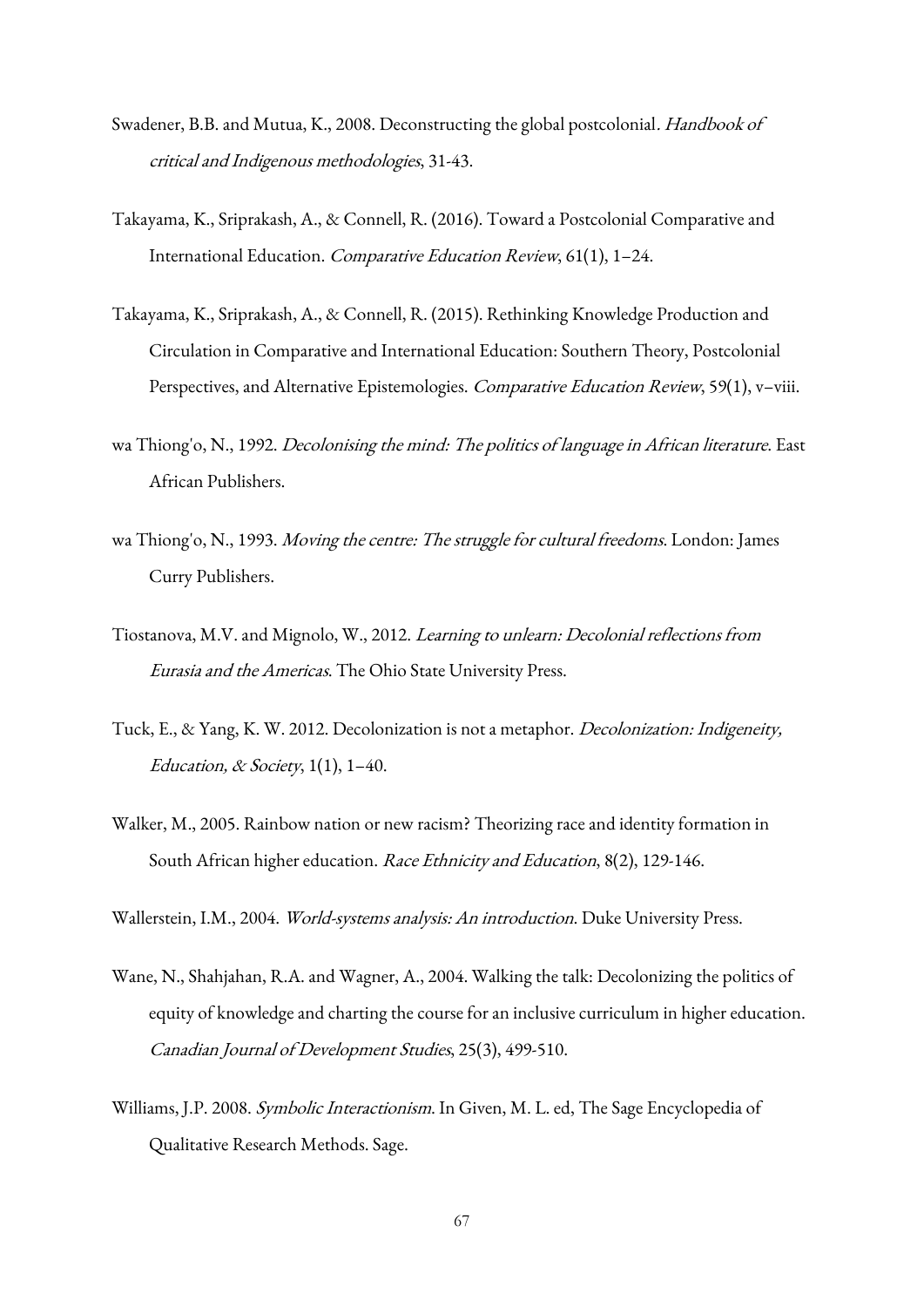- Wright II, E., 2002. The Atlanta sociological laboratory 1896-1924: A historical account of the first American school of sociology. Western journal of black studies, 26(3), 165-174.
- YOUGOV. 2016. Rhodes must not fall. Accessed 8th June 2018. https://yougov.co.uk/news/2016/01/18/rhodes-must-not-fall/
- YOUGOV. 2014. The British Empire is 'something to be proud of'. Accessed 8<sup>th</sup> June 2018. https://yougov.co.uk/news/2014/07/26/britain-proud-its-empire/
- Zondi, S. 2018. Decolonising International Relations and Its Theory: A Critical Conceptual Meditation. Politikon, 45:1, 16-31.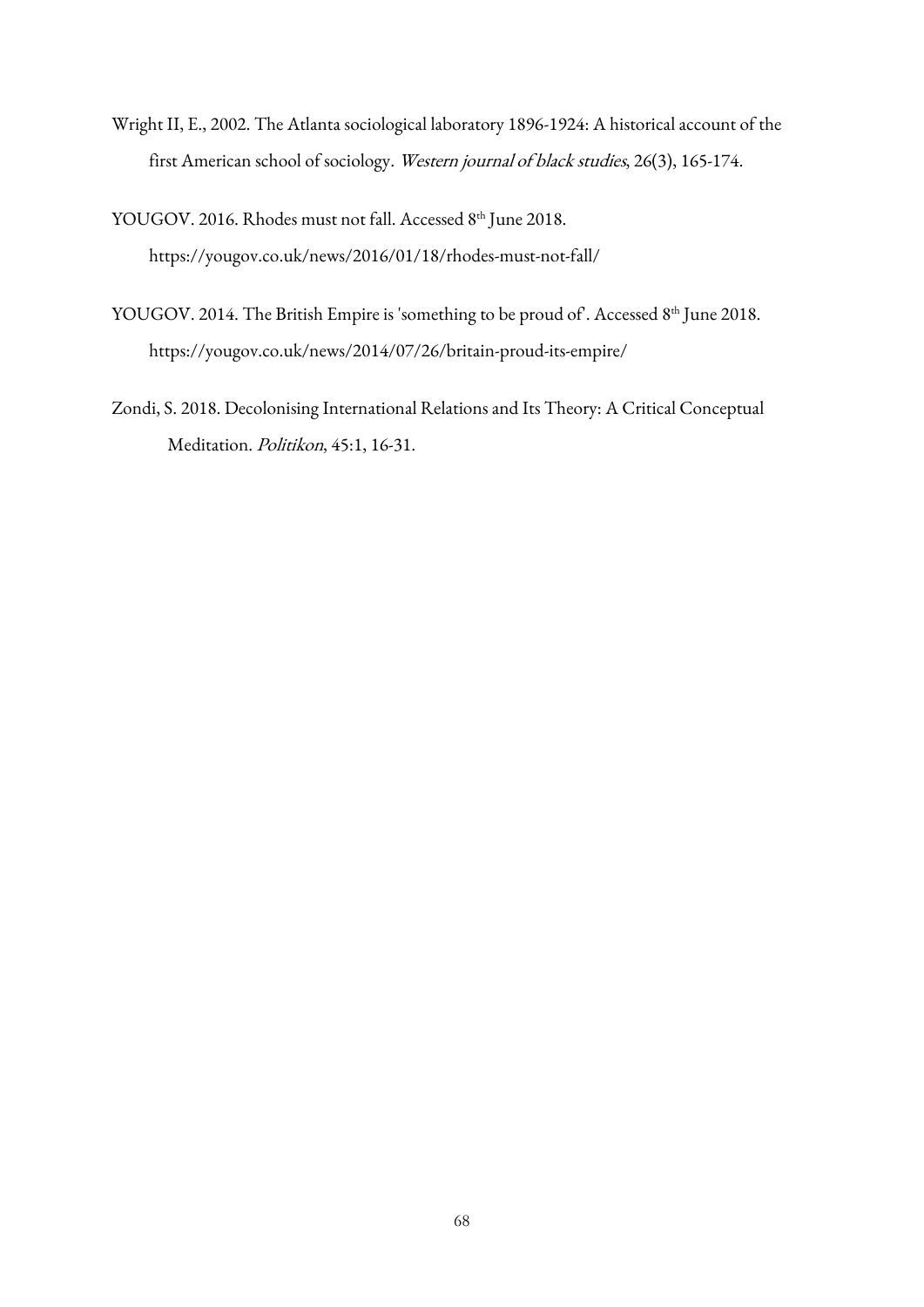# Appendices

#### APPENDIX I

Access data collected by the University of Cambridge in compliance with the 2010 Equality Act show that white students have enjoyed consistently higher success rates than students from ethnic minorities when applying to the University of Cambridge. In fact, disaggregating the BME category reveals that some minority ethnicities have success rates that are four times lower than the white majority (Fig 1, 2010-11).

#### FIG 1: UNDERGRADUATE ADMISSIONS BY ETHNICITY 2010-2016

|         | % of applications | % of offers    |                     |                     |  |
|---------|-------------------|----------------|---------------------|---------------------|--|
|         | made by BME       | awarded to BME | BME candidates'     | White candidates'   |  |
|         | candidates        | candidates     | success rate $(\%)$ | success rate $(\%)$ |  |
| 2010-11 | 16.6              | 14.5           | $24.1*$             | 29.8                |  |
| 2015-16 | 21.9              | 20.1           | 30.7                | 34.2                |  |

(Equality and Diversity Report 2010-11; 2015-16) \*The report states that when the BME category was disaggregated, success rates varied from 7.1% to 31.9%. This disaggregated data has not been provided in any years hence.

# FIG 2: POSTGRADUATE ADMISSIONS BY ETHNICITY 2010-2016

|         | % of applications | % of offers    |                     |                     |  |
|---------|-------------------|----------------|---------------------|---------------------|--|
|         | made by BME       | awarded to BME | BME candidates'     | White candidates'   |  |
|         | candidates        | candidates     | success rate $(\%)$ | success rate $(\%)$ |  |
| 2010-11 | 42.7              | 39.5           | 38.7                | 72.2                |  |
| 2015-16 | 51                | 33.7           | 29.1                | 50.1                |  |

(Equality and Diversity Report 2011-12; 2015-16)